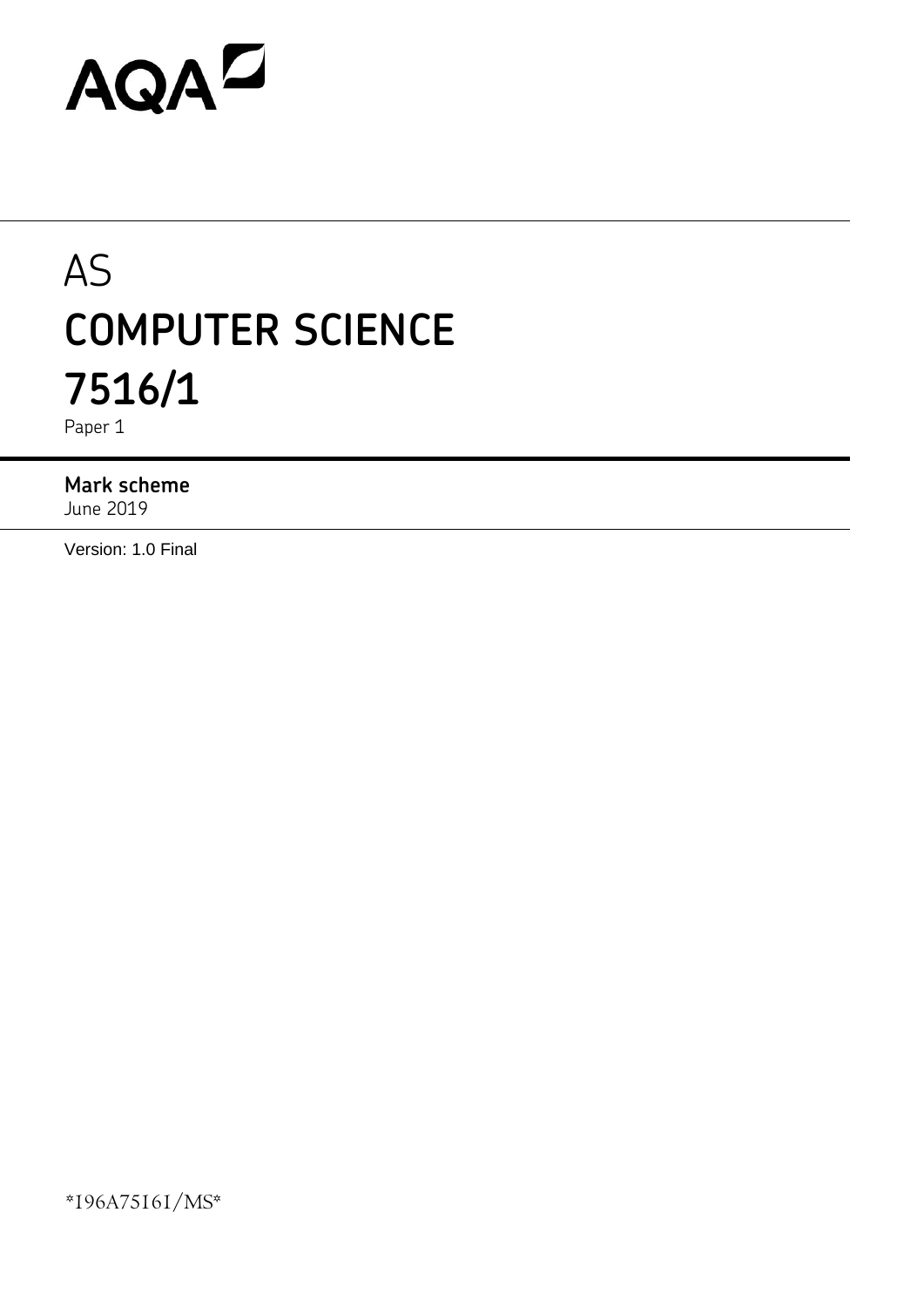Mark schemes are prepared by the Lead Assessment Writer and considered, together with the relevant questions, by a panel of subject teachers. This mark scheme includes any amendments made at the standardisation events which all associates participate in and is the scheme which was used by them in this examination. The standardisation process ensures that the mark scheme covers the students' responses to questions and that every associate understands and applies it in the same correct way. As preparation for standardisation each associate analyses a number of students' scripts. Alternative answers not already covered by the mark scheme are discussed and legislated for. If, after the standardisation process, associates encounter unusual answers which have not been raised they are required to refer these to the Lead Assessment Writer.

It must be stressed that a mark scheme is a working document, in many cases further developed and expanded on the basis of students' reactions to a particular paper. Assumptions about future mark schemes on the basis of one year's document should be avoided; whilst the guiding principles of assessment remain constant, details will change, depending on the content of a particular examination paper.

Further copies of this mark scheme are available from aqa.org.uk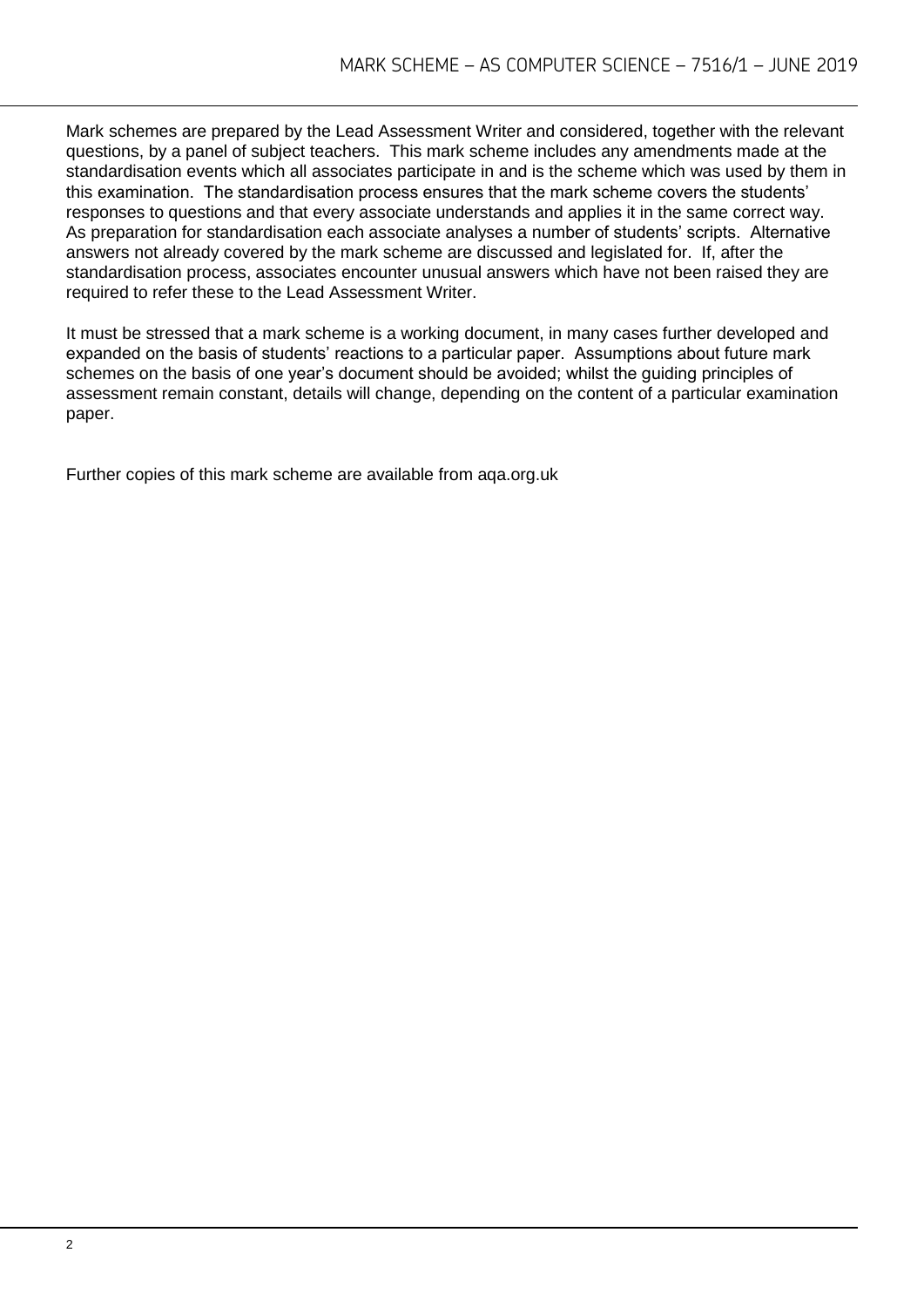The following annotation is used in the mark scheme:

- **;** means a single mark<br>**//** means alternative res
- **//** means alternative response
- **/**  means an alternative word or sub-phrase
- **A** means acceptable creditworthy answer
- **R** means reject answer as not creditworthy
- **NE** means not enough
- **I** means ignore
- **DPT** means "Don't penalise twice". In some questions a specific error made by a candidate, if repeated, could result in the loss of more than one mark. The **DPT** label indicates that this mistake should only result in a candidate losing one mark, on the first occasion that the error is made. Provided that the answer remains understandable, subsequent marks should be awarded as if the error was not being repeated.

Page 5 – 18 contain the generic mark scheme.

Pages 19 to 39 contain the 'Program Source Codes' specific to the programming languages for questions 03.1, 14.1, 15.1, 16.1 and 17.2

pages 20 to 23 – VB.NET pages 24 to 26 – PYTHON 2 pages 27 to 29 – PYTHON 3 pages 30 to 34 – PASCAL/Delphi pages 35 to  $39 - C#$ pages 40 to 43 – JAVA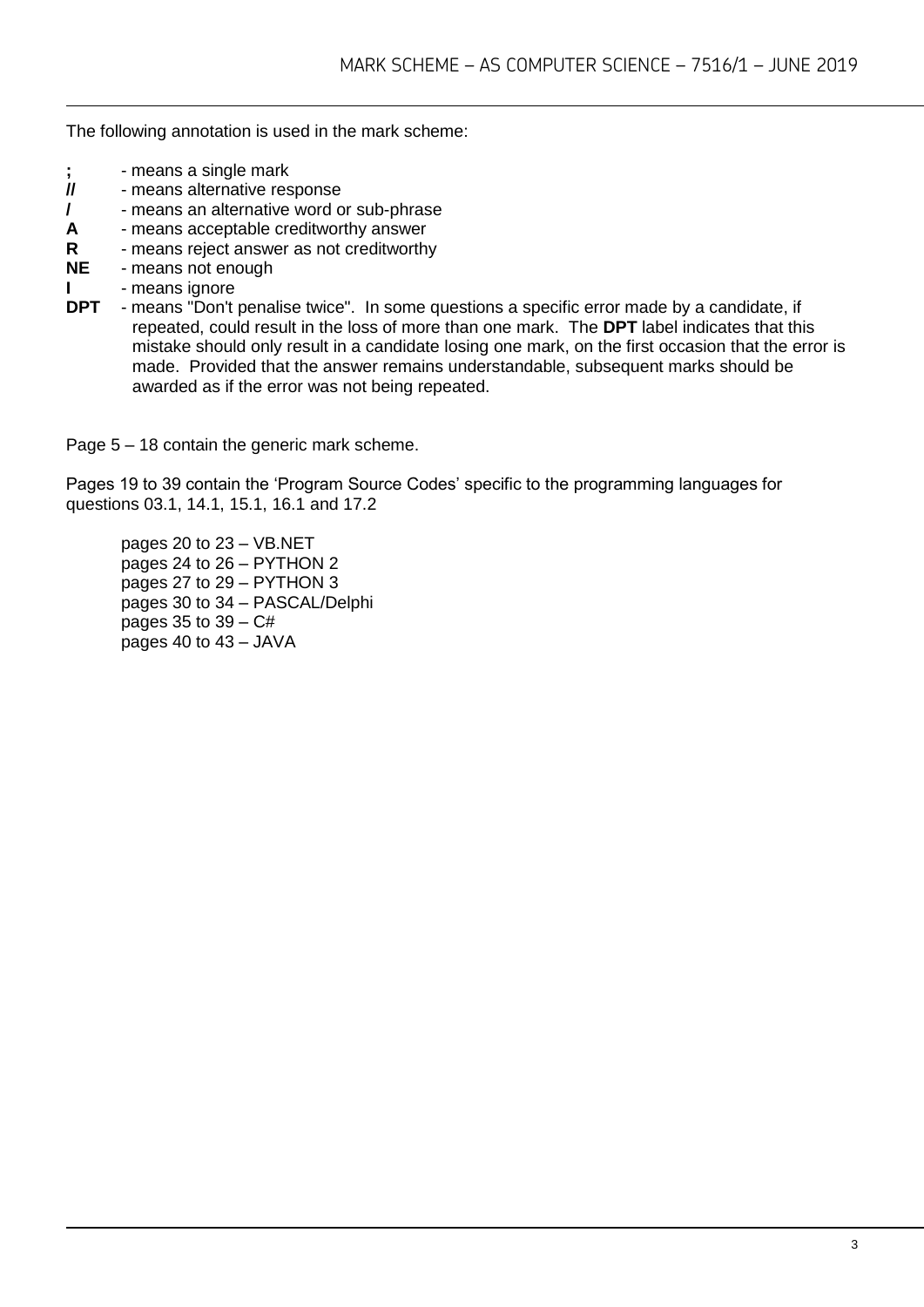# **Level of response marking instructions**

Level of response mark schemes are broken down into levels, each of which has a descriptor. The descriptor for the level shows the average performance for the level. There are marks in each level.

Before you apply the mark scheme to a student's answer read through the answer and annotate it (as instructed) to show the qualities that are being looked for. You can then apply the mark scheme.

# **Step 1 Determine a level**

Start at the lowest level of the mark scheme and use it as a ladder to see whether the answer meets the descriptor for that level. The descriptor for the level indicates the different qualities that might be seen in the student's answer for that level. If it meets the lowest level then go to the next one and decide if it meets this level, and so on, until you have a match between the level descriptor and the answer. With practice and familiarity you will find that for better answers you will be able to quickly skip through the lower levels of the mark scheme.

When assigning a level you should look at the overall quality of the answer and not look to pick holes in small and specific parts of the answer where the student has not performed quite as well as the rest. If the answer covers different aspects of different levels of the mark scheme you should use a best fit approach for defining the level and then use the variability of the response to help decide the mark within the level, ie if the response is predominantly level 3 with a small amount of level 4 material it would be placed in level 3 but be awarded a mark near the top of the level because of the level 4 content.

# **Step 2 Determine a mark**

Once you have assigned a level you need to decide on the mark. The descriptors on how to allocate marks can help with this. The exemplar materials used during standardisation will help. There will be an answer in the standardising materials which will correspond with each level of the mark scheme. This answer will have been awarded a mark by the Lead Examiner. You can compare the student's answer with the example to determine if it is the same standard, better or worse than the example. You can then use this to allocate a mark for the answer based on the Lead Examiner's mark on the example.

You may well need to read back through the answer as you apply the mark scheme to clarify points and assure yourself that the level and the mark are appropriate.

Indicative content in the mark scheme is provided as a guide for examiners. It is not intended to be exhaustive and you must credit other valid points. Students do not have to cover all of the points mentioned in the Indicative content to reach the highest level of the mark scheme.

An answer which contains nothing of relevance to the question must be awarded no marks.

Examiners are required to assign each of the candidates' responses to the most appropriate level according to **its overall quality**, then allocate a single mark within the level. When deciding upon a mark in a level examiners should bear in mind the relative weightings of the assessment objectives.

#### $e<sub>0</sub>$

In question **17.1**, the marks available for the AO3 elements are as follows:

#### AO3 (design) – 2 marks

#### AO3 (programming) – 7 marks

Where a candidate's answer only reflects one element of the AO, the maximum mark they can receive will be restricted accordingly.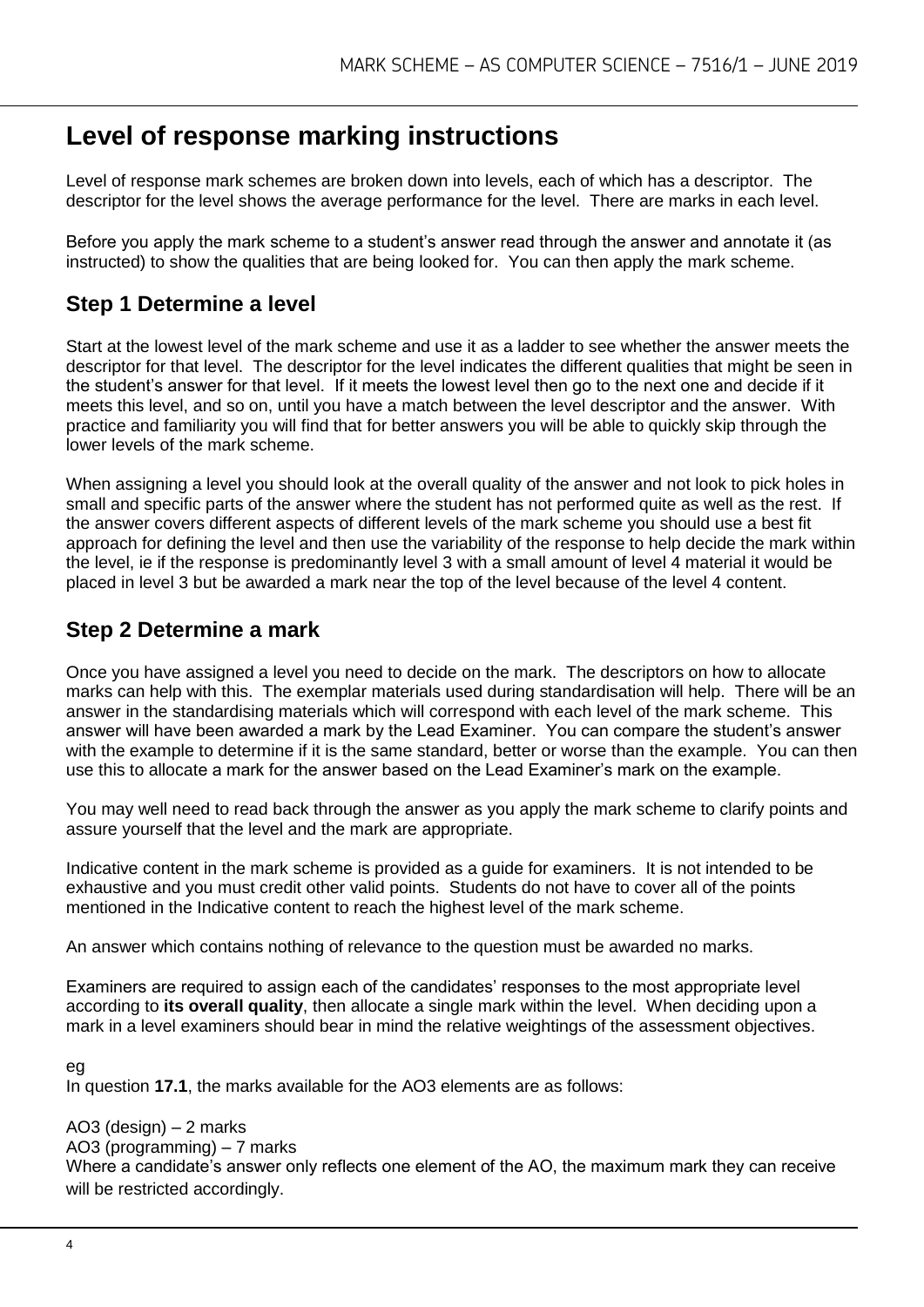| Qu |              | <b>Marks</b> |                                                                                                                                                                   |                |                                                                                                                                                                                                                                                                                                                                                                                                                 |             |                               |     |                |     |                         |
|----|--------------|--------------|-------------------------------------------------------------------------------------------------------------------------------------------------------------------|----------------|-----------------------------------------------------------------------------------------------------------------------------------------------------------------------------------------------------------------------------------------------------------------------------------------------------------------------------------------------------------------------------------------------------------------|-------------|-------------------------------|-----|----------------|-----|-------------------------|
| 01 | 1            | Max 2        | All marks for AO1 (knowledge)<br>Difference:<br>// declared in main program block<br>Reason:<br>A prevents accidental changes;<br>A easier debugging/maintenance; |                | global variables accessible to all parts of the program<br>// local variables declared in subroutine<br>// accessible only in the program block/subroutine in which it was declared;<br>memory allocated to local variables can be reused when subroutine not in use;<br>local variable only exists while the program block/subroutine is executing;<br>using local variables makes subroutines self-contained; |             |                               |     |                |     | $\mathbf{3}$            |
| 02 | 1            |              | All marks for AO2 (apply)                                                                                                                                         |                |                                                                                                                                                                                                                                                                                                                                                                                                                 |             |                               |     |                |     | $\overline{\mathbf{4}}$ |
|    |              |              |                                                                                                                                                                   |                |                                                                                                                                                                                                                                                                                                                                                                                                                 |             | Numbers [y                    |     | <b>Numbers</b> |     |                         |
|    |              | $\mathbf x$  | MyValue                                                                                                                                                           | y              | $y > -1$ ?<br>(True/Fa1)<br>se)                                                                                                                                                                                                                                                                                                                                                                                 | Numbers [y] | < MyValue<br>(True)<br>False) | [0] | [1]            | [2] |                         |
|    |              |              |                                                                                                                                                                   |                |                                                                                                                                                                                                                                                                                                                                                                                                                 |             |                               | 43  | 17             | 85  |                         |
|    |              | $\mathbf{1}$ | 17                                                                                                                                                                | $\overline{0}$ | True                                                                                                                                                                                                                                                                                                                                                                                                            | 43          | False                         |     |                |     |                         |
|    |              |              |                                                                                                                                                                   |                |                                                                                                                                                                                                                                                                                                                                                                                                                 |             |                               |     | (17)           |     |                         |
|    |              | $\mathbf{2}$ | 85                                                                                                                                                                | $\mathbf 1$    | True                                                                                                                                                                                                                                                                                                                                                                                                            | 17          | True                          |     |                |     |                         |
|    |              |              |                                                                                                                                                                   |                |                                                                                                                                                                                                                                                                                                                                                                                                                 |             |                               |     |                | 17  |                         |
|    |              |              |                                                                                                                                                                   | 0              | True                                                                                                                                                                                                                                                                                                                                                                                                            | 43          | True                          |     |                |     |                         |
|    |              |              |                                                                                                                                                                   |                |                                                                                                                                                                                                                                                                                                                                                                                                                 |             |                               |     | 43             |     |                         |
|    |              |              |                                                                                                                                                                   | $-1$           | False                                                                                                                                                                                                                                                                                                                                                                                                           |             |                               |     |                |     |                         |
|    |              |              |                                                                                                                                                                   |                |                                                                                                                                                                                                                                                                                                                                                                                                                 |             |                               | 85  |                |     |                         |
|    |              |              |                                                                                                                                                                   |                | <b>1 mark</b> for correct x column and MyValue column;<br>1 mark for correct y column $(0, 1, 0, -1)$ ;<br>1 mark for correct Boolean values in columns 4 and 6;<br>A. TRUE/true, FALSE/false, Yes/No, Y/N and any other suitable indicators<br>1 mark for final contents of Numbers correct;                                                                                                                   |             |                               |     |                |     |                         |
| 02 | $\mathbf{2}$ |              | Mark is for AO2 (analyse)<br>sort from largest to smallest;<br><b>NE</b> Sort on its own                                                                          |                |                                                                                                                                                                                                                                                                                                                                                                                                                 |             |                               |     |                |     | $\mathbf 1$             |
|    |              |              | A bubble sort;                                                                                                                                                    |                |                                                                                                                                                                                                                                                                                                                                                                                                                 |             |                               |     |                |     |                         |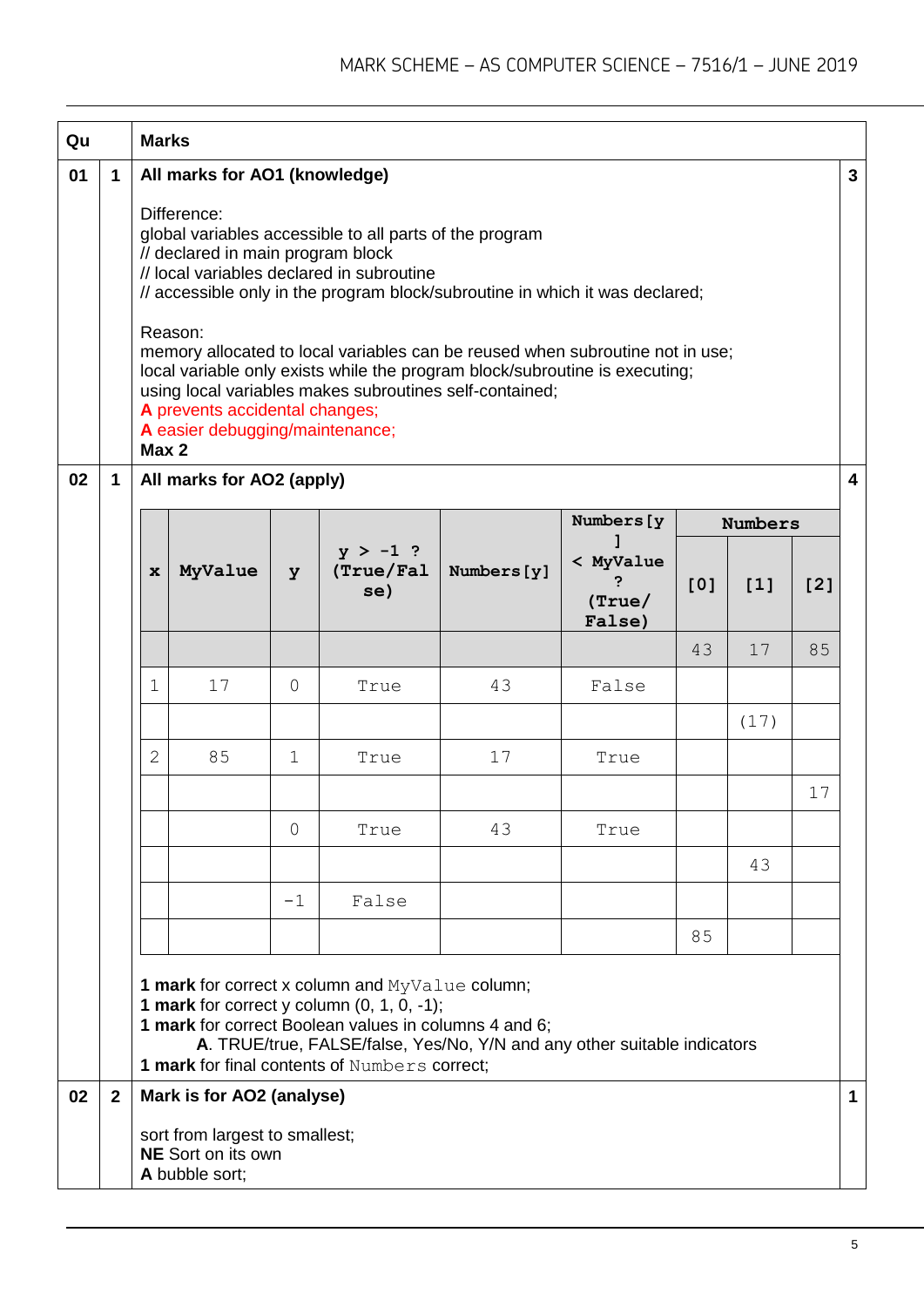| 03 | 1              | All marks for AO3 (programming)                                                                                                                                                                                                                                                                                                                                                                                                                                                                                                                                                                                                                                                                                                                                                                                                                                                                                                                                                                                                                                                                                                                                               | 11 |
|----|----------------|-------------------------------------------------------------------------------------------------------------------------------------------------------------------------------------------------------------------------------------------------------------------------------------------------------------------------------------------------------------------------------------------------------------------------------------------------------------------------------------------------------------------------------------------------------------------------------------------------------------------------------------------------------------------------------------------------------------------------------------------------------------------------------------------------------------------------------------------------------------------------------------------------------------------------------------------------------------------------------------------------------------------------------------------------------------------------------------------------------------------------------------------------------------------------------|----|
|    |                | Mark as follows:<br>1) Correct variable declarations for NumberIn, NumberOut, Count,<br>PartValue;<br><b>Note to examiners</b><br>If a language allows variables to be used without explicit declaration (eg Python)<br>then this mark should be awarded if the correct variables exist in the program<br>code and the first value they are assigned is of the correct data type.<br>2) Correct prompt "Enter a positive whole number: " and<br>NumberIn assigned value entered by user;<br>3) Correct initialisation of NumberOut and Count;<br>4) WHILE loop with syntax allowed by the programming language and correct<br>condition for termination of the loop;<br>5) Correct incrementation of Count within WHILE loop;<br>6) Correct assignment to PartValue within WHILE loop but before FOR loop;<br>7) Correct updating of Number In within WHILE loop but before FOR loop;<br>8) FOR loop with syntax allowed by the programming language over correct range;<br>9) Correct assignment to PartValue inside FOR loop;<br>10) Correct calculation of NumberOut after FOR loop but within WHILE loop;<br>11) Output statement giving correct output after WHILE loop; |    |
|    |                | I. Ignore minor differences in case and spelling                                                                                                                                                                                                                                                                                                                                                                                                                                                                                                                                                                                                                                                                                                                                                                                                                                                                                                                                                                                                                                                                                                                              |    |
|    |                | Max 10 if code does not function correctly                                                                                                                                                                                                                                                                                                                                                                                                                                                                                                                                                                                                                                                                                                                                                                                                                                                                                                                                                                                                                                                                                                                                    |    |
| 03 | $\overline{2}$ | Mark is for AO3 (evaluate)                                                                                                                                                                                                                                                                                                                                                                                                                                                                                                                                                                                                                                                                                                                                                                                                                                                                                                                                                                                                                                                                                                                                                    | 1  |
|    |                | **** SCREEN CAPTURE ****<br>Must match code from 03.1, including prompts on screen capture matching those in<br>code.<br>Code for 03.1 must be sensible.<br>Screen capture showing:<br>22' being entered and the message 'The result is: 10110' displayed<br>'29' being entered and the message 'The result is: 11101' displayed<br>'-1' being entered and the message 'The result is: 0' displayed                                                                                                                                                                                                                                                                                                                                                                                                                                                                                                                                                                                                                                                                                                                                                                           |    |
|    |                | Enter a positive whole number: 22<br>The result is: 10110<br>>><br>Enter a positive whole number: 29<br>The result is: 11101                                                                                                                                                                                                                                                                                                                                                                                                                                                                                                                                                                                                                                                                                                                                                                                                                                                                                                                                                                                                                                                  |    |
|    |                | >><br>Enter a positive whole number: $-1$<br>The result is:<br>$\Omega$<br>>>                                                                                                                                                                                                                                                                                                                                                                                                                                                                                                                                                                                                                                                                                                                                                                                                                                                                                                                                                                                                                                                                                                 |    |
| 03 | 3              | Mark is for AO2 (analyse)                                                                                                                                                                                                                                                                                                                                                                                                                                                                                                                                                                                                                                                                                                                                                                                                                                                                                                                                                                                                                                                                                                                                                     | 1  |
|    |                | converts from (positive) decimal/denary to binary;                                                                                                                                                                                                                                                                                                                                                                                                                                                                                                                                                                                                                                                                                                                                                                                                                                                                                                                                                                                                                                                                                                                            |    |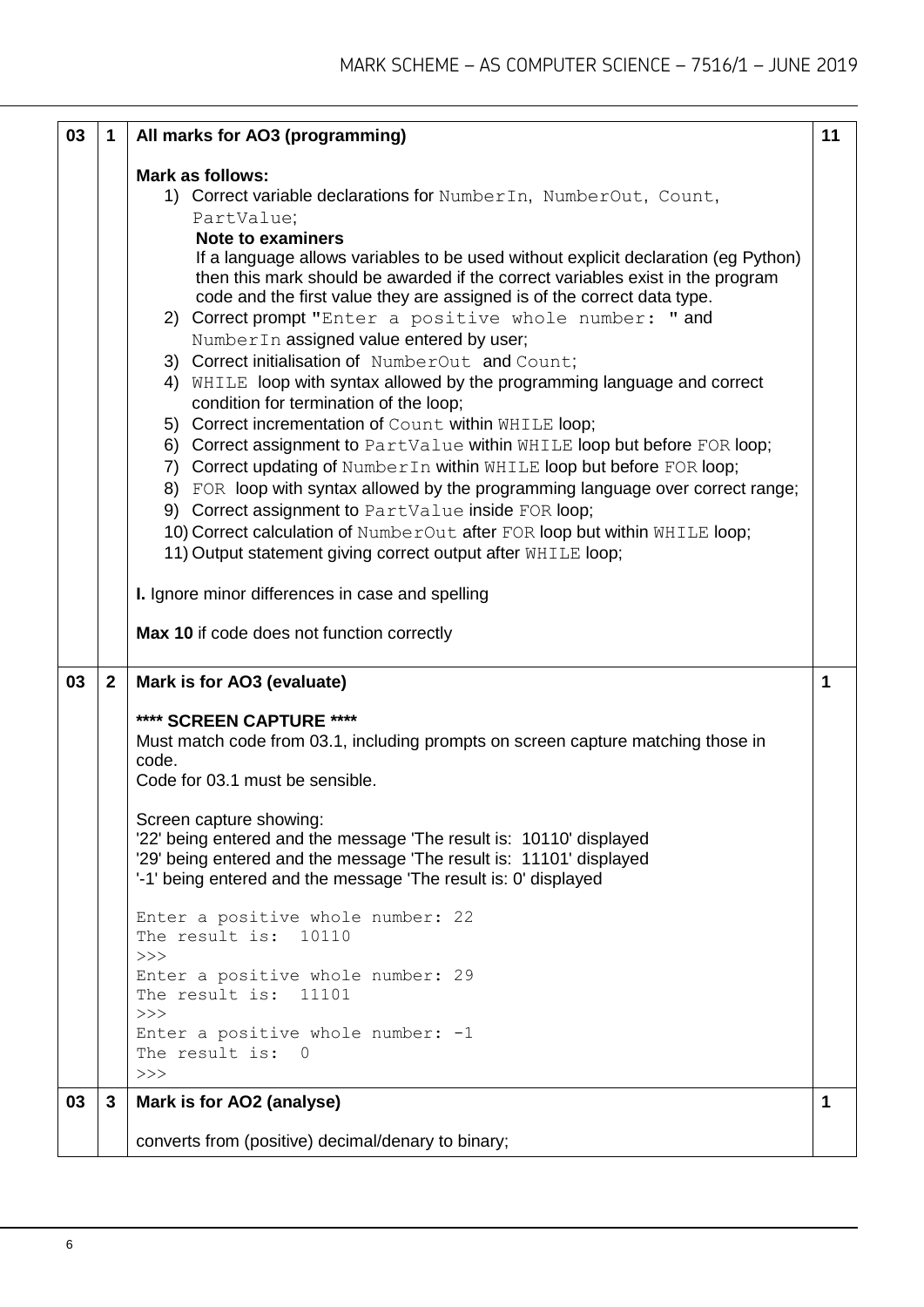| 04 | $\mathbf 1$    | Mark is for AO1 (understand)                                                           | 1 |
|----|----------------|----------------------------------------------------------------------------------------|---|
|    |                |                                                                                        |   |
|    |                | Valid                                                                                  |   |
|    |                | /ValidPiece                                                                            |   |
|    |                | /ValidMove                                                                             |   |
|    |                | /Found                                                                                 |   |
|    |                | /EndOfList                                                                             |   |
|    |                | /Jumping                                                                               |   |
|    |                | /GameEnd                                                                               |   |
|    |                | /FileFound;                                                                            |   |
|    |                | A CanJump;                                                                             |   |
|    |                |                                                                                        |   |
|    |                | R. if any additional code                                                              |   |
|    |                | R. if spelt incorrectly                                                                |   |
|    |                | I. case & spacing                                                                      |   |
| 04 | $\overline{2}$ | Mark is for AO1 (understand)                                                           | 1 |
|    |                |                                                                                        |   |
|    |                | ValidMove                                                                              |   |
|    |                | /ValidJump                                                                             |   |
|    |                | /ListEmpty;                                                                            |   |
|    |                |                                                                                        |   |
|    |                | A. setUpBoard (for Java only)                                                          |   |
|    |                | R. if any additional code                                                              |   |
|    |                | R. if spelt incorrectly                                                                |   |
|    |                | I. case & spacing                                                                      |   |
| 05 |                | Mark is for AO1 (understand)                                                           |   |
|    |                |                                                                                        |   |
|    |                | MoveRecord                                                                             |   |
|    |                | /ListOfMoves;                                                                          |   |
|    |                |                                                                                        |   |
|    |                | R. if any additional code                                                              |   |
|    |                | R. if spelt incorrectly                                                                |   |
|    |                | I. case & spacing                                                                      |   |
| 06 |                | Mark is for AO1 (understand)                                                           | 1 |
|    |                |                                                                                        |   |
|    |                | catch any file errors // stop program crashing if file doesn't exist;                  |   |
| 07 |                | Mark is for AO2 (analyse)                                                              | 1 |
|    |                |                                                                                        |   |
|    |                | positions of player A's pieces;                                                        |   |
|    |                | A the contents of (the data structure/variable) $A$ // pointer/address to $A$ // $A$ ; |   |
|    |                |                                                                                        |   |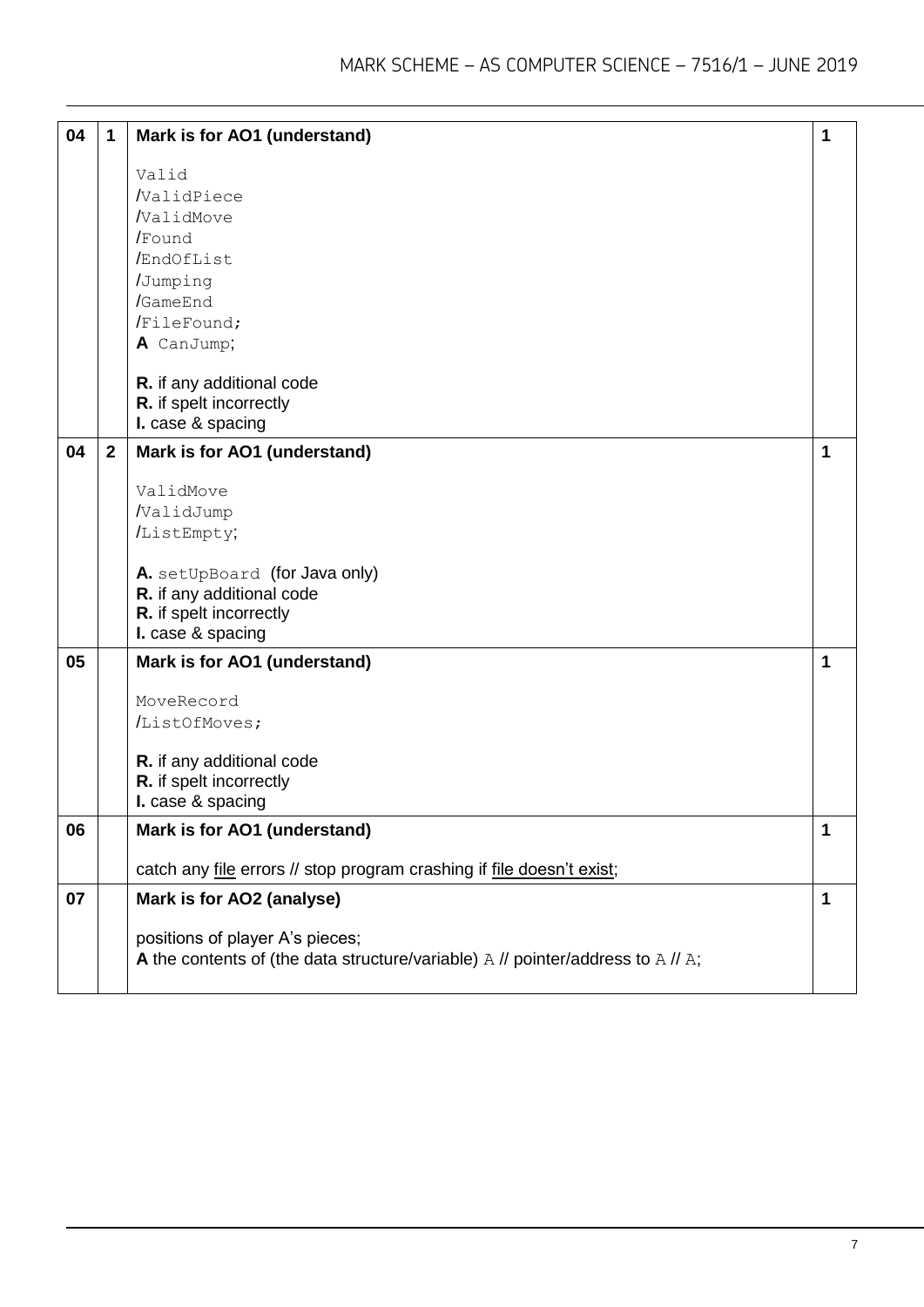| 08 |              | All marks for AO1 (understand)                                                     |                                 | $\mathbf{2}$ |
|----|--------------|------------------------------------------------------------------------------------|---------------------------------|--------------|
|    |              | Label                                                                              | <b>Description</b>              |              |
|    |              | (a)                                                                                | no move possible (for player A) |              |
|    |              | (b)                                                                                | Player B moves                  |              |
|    |              | (c)                                                                                | Player B's turn                 |              |
|    |              | (d)                                                                                | no move possible (for player B) |              |
|    |              | 1 mark for 2 correct labels<br>2 marks for 4 correct labels                        |                                 |              |
| 09 | 1            | Mark is for AO2 (analyse)                                                          |                                 | 1            |
|    |              | DisplayBoard;                                                                      |                                 |              |
|    |              | R. if any additional code<br>R. if spelt incorrectly<br>I. case & spacing          |                                 |              |
| 09 | $\mathbf{2}$ | Mark is for AO2 (analyse)                                                          |                                 | 1            |
|    |              | PrintResult;                                                                       |                                 |              |
|    |              | R. if any additional code<br>R. if spelt incorrectly<br>I. case & spacing          |                                 |              |
| 09 | 3            | Mark is for AO2 (analyse)                                                          |                                 | 1            |
|    |              | PrintLine;<br>A. PrintRow / PrintMiddleRow;                                        |                                 |              |
|    |              | Max 1<br>R. if any additional code<br>R. if spelt incorrectly<br>I. case & spacing |                                 |              |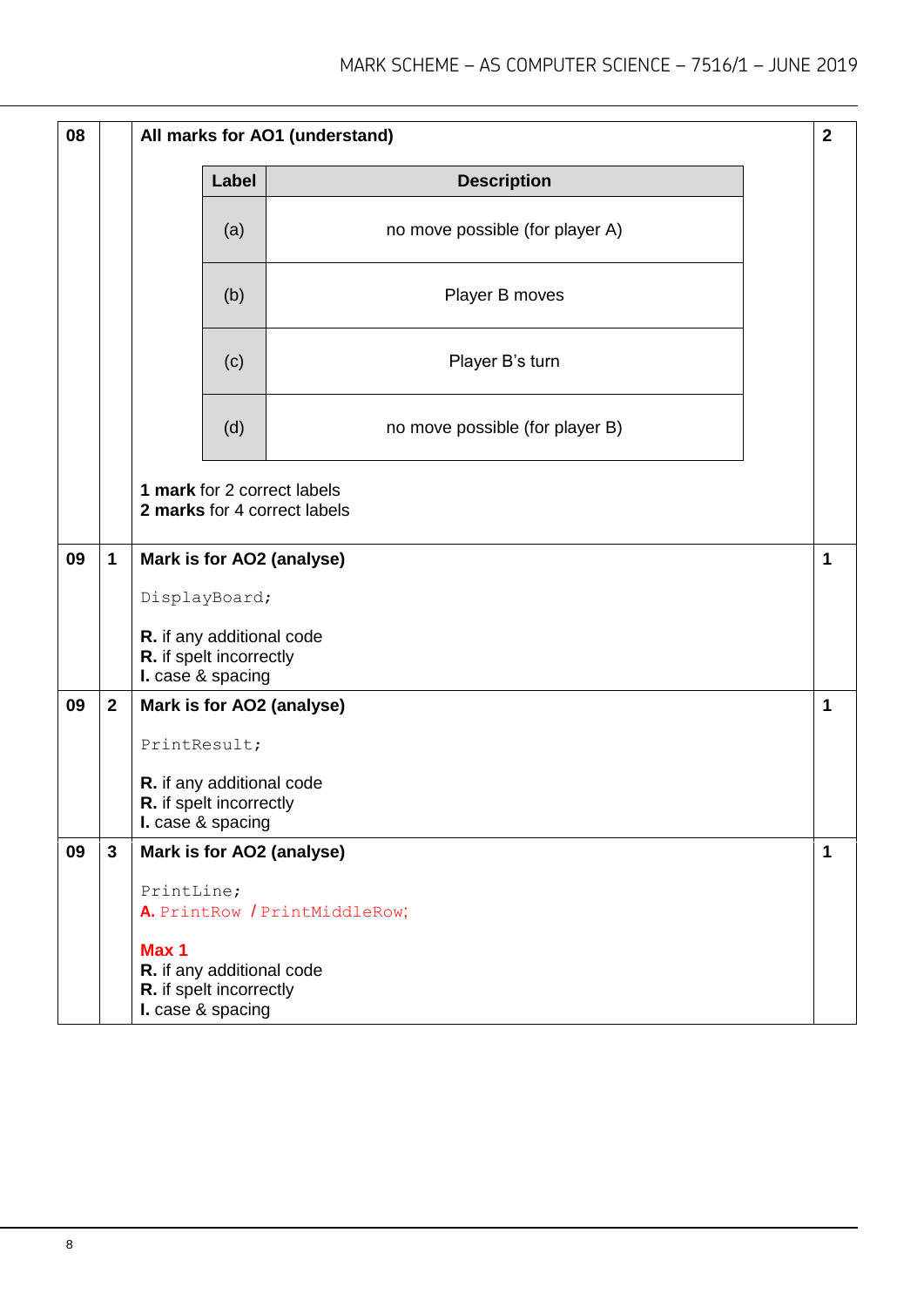| 10 | 1           | All marks for AO2 (analyse)                                                                                                                                                                                                                 | $\overline{2}$ |
|----|-------------|---------------------------------------------------------------------------------------------------------------------------------------------------------------------------------------------------------------------------------------------|----------------|
|    |             | (row 0 column 0) is used to store the number of moves;<br>(row 0 column 1) is used to store the number of pieces promoted to dames;                                                                                                         |                |
| 10 | $\mathbf 2$ | Mark for AO2 (analyse)                                                                                                                                                                                                                      | 1              |
|    |             | There are (a maximum of) 12 pieces per player // each row stores data for each piece;                                                                                                                                                       |                |
| 10 | 3           | All marks for AO2 (analyse)                                                                                                                                                                                                                 | $\mathbf{2}$   |
|    |             | rows 1 to 12 (in columns 0 and 1) store the coordinates/location of the pieces on the<br>board;<br>if coordinates are -1 then indicates no piece;<br>(column 2) indicates if the piece is a dame // indicates state of each piece;<br>Max 2 |                |
| 11 |             | 1 mark is for AO1 (understand)                                                                                                                                                                                                              | 3              |
|    |             | it checks whether the sum of row and column are an even number;                                                                                                                                                                             |                |
|    |             |                                                                                                                                                                                                                                             |                |
|    |             | 2 marks for AO2(analyse)                                                                                                                                                                                                                    |                |
|    |             | to blank out a square if it can't be used;                                                                                                                                                                                                  |                |
|    |             | to store a space if it can be used;<br>A for 1 mark: creates the checker board pattern;                                                                                                                                                     |                |
| 12 |             | All marks for AO2 (analyse)                                                                                                                                                                                                                 | $\mathbf{2}$   |
|    |             | it counts the number of moves that are possible at the current state of play;<br>it acts as the index for the data structure ListOfMoves;                                                                                                   |                |
| 13 |             | All marks for AO2 (analyse)                                                                                                                                                                                                                 | 5              |
|    |             | 1) User is asked to enter a Piece ID;                                                                                                                                                                                                       |                |
|    |             | 2) the ListOfMoves is searched (sequentially) // linear search of ListOfMoves //                                                                                                                                                            |                |
|    |             | ListOfMoves is stepped through;                                                                                                                                                                                                             |                |
|    |             | for an occurrence of the piece ID entered;<br>3)                                                                                                                                                                                            |                |
|    |             | until either the piece ID is found or the end of ListOfMoves is encountered;<br>4)                                                                                                                                                          |                |
|    |             | if end of list is encountered user is asked again to enter the Piece ID;<br>5)                                                                                                                                                              |                |
|    |             |                                                                                                                                                                                                                                             |                |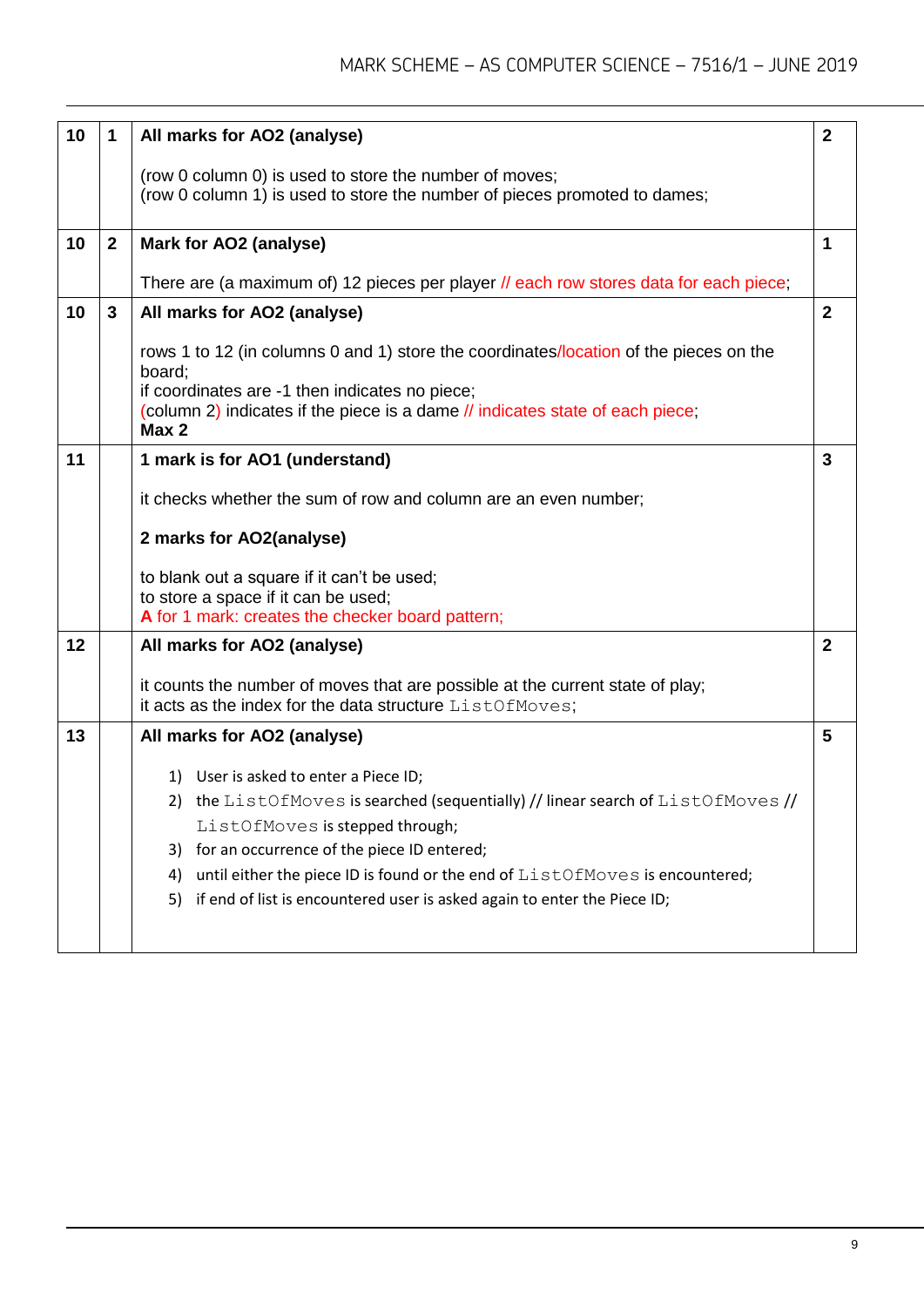| <b>Mark as follows:</b>                                                                                                                                                                                                                                                                                                                                                                                                                                                                                                                                                                                                                                                                                                                                                                                                                                                                                                                                                                        |                                                                                                                             |
|------------------------------------------------------------------------------------------------------------------------------------------------------------------------------------------------------------------------------------------------------------------------------------------------------------------------------------------------------------------------------------------------------------------------------------------------------------------------------------------------------------------------------------------------------------------------------------------------------------------------------------------------------------------------------------------------------------------------------------------------------------------------------------------------------------------------------------------------------------------------------------------------------------------------------------------------------------------------------------------------|-----------------------------------------------------------------------------------------------------------------------------|
| 1 mark for error codes 1 to 3 tested (using IF, nested IF or CASE)<br>A Error messages in a data structure and accessed via error code as index<br>1 mark for appropriate error messages (A similar wording but same meaning as):<br>'Error code 1 - Not a valid piece'<br>'Error code 2 - Not a valid move'<br>'Error code 3 - Not a number'<br>1 mark outputting error code (1, 2, 3 or 4)                                                                                                                                                                                                                                                                                                                                                                                                                                                                                                                                                                                                   |                                                                                                                             |
| Note:<br>Messages such as "Error Code 1 – not valid" are not detailed enough and are not<br>creditworthy.                                                                                                                                                                                                                                                                                                                                                                                                                                                                                                                                                                                                                                                                                                                                                                                                                                                                                      |                                                                                                                             |
| Mark is for AO3 (evaluate)                                                                                                                                                                                                                                                                                                                                                                                                                                                                                                                                                                                                                                                                                                                                                                                                                                                                                                                                                                     | 1                                                                                                                           |
| Must match code from 14.1, including prompts on screen capture matching those in<br>code.<br>Code for 14.1 must be sensible.<br>Screen capture showing:<br>Next Player:<br>а<br>a5 can jump to $3$ , 2<br>a6 can jump to $3$ , 0<br>a6 can jump to $3$ , $4$<br>can jump to $3$ , 2<br>a7<br>can jump to 3, 6<br>a7<br>can jump to $3$ , 4<br>a8<br>can move to $3$ ,<br>a9<br>$\overline{0}$<br>can move to $3$ ,<br>2<br>a9<br>$\overline{c}$<br>a10 can move to $3$ ,<br>alo can move to $3$ ,<br>4<br>all can move to 3<br>4<br>$\mathbf{r}$<br>all can move to 3<br>6<br>al2 can move to $3$ ,<br>There are 13 possible moves<br>Which piece do you want to move? a4<br>Error code $1 - not a valid piece$<br>Which piece do you want to move? a9<br>Which row do you want to move to? 3<br>Which column do you want to move to? 4<br>Error code $2 - not a valid move$<br>Which row do you want to move to? a<br>Which column do you want to move to? 9<br>Error code $3 - not a number$ |                                                                                                                             |
|                                                                                                                                                                                                                                                                                                                                                                                                                                                                                                                                                                                                                                                                                                                                                                                                                                                                                                                                                                                                | $\overline{2}$<br>**** SCREEN CAPTURE ****<br>Which row do you want to move to? 3<br>Which column do you want to move to? 0 |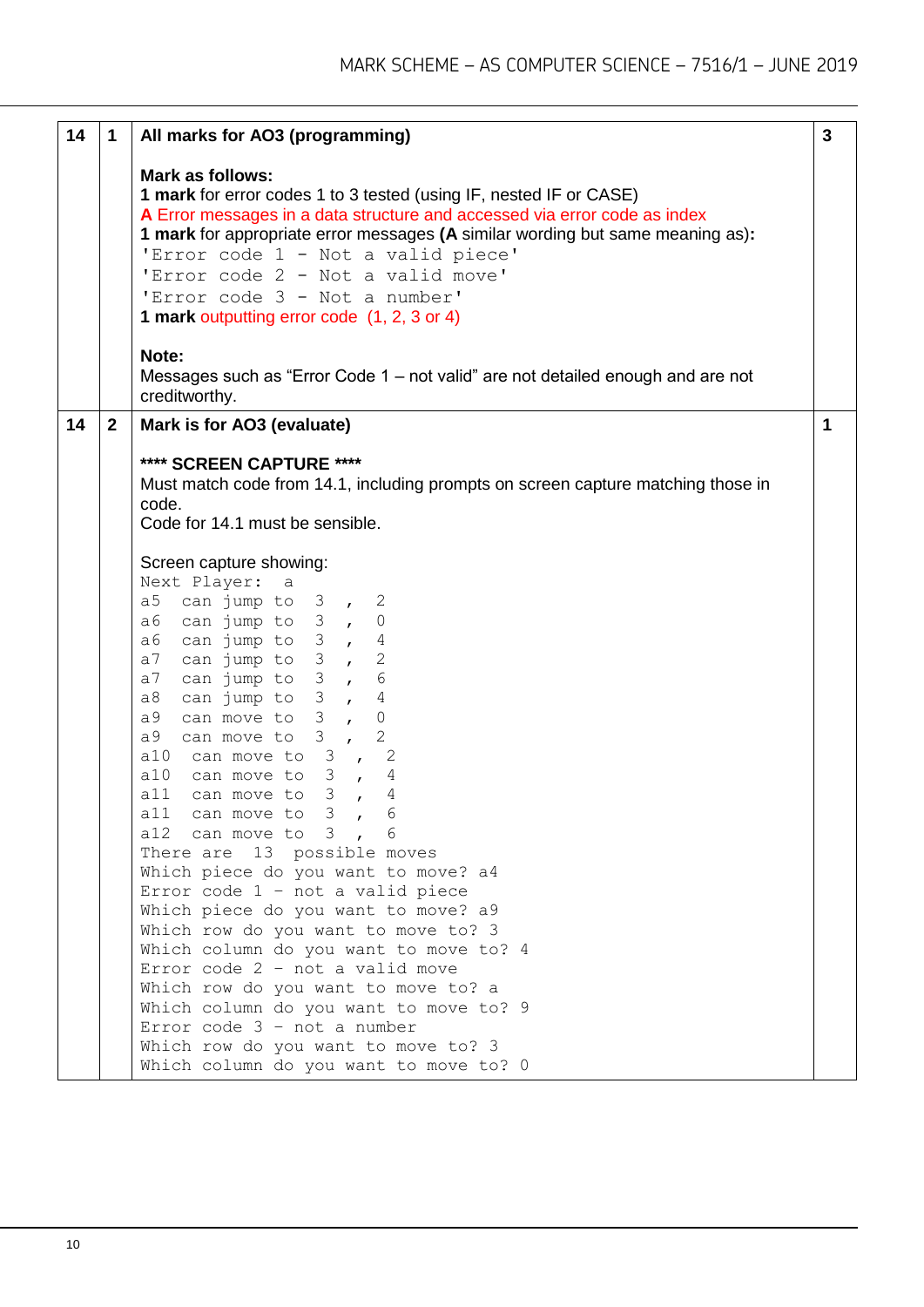| 15 | 1            | 1 mark for AO3 (design) and 1 mark for AO3 (programming)                                                                                                                                                                                                                                                                                                                                                                                                                                                                      | $\overline{2}$ |
|----|--------------|-------------------------------------------------------------------------------------------------------------------------------------------------------------------------------------------------------------------------------------------------------------------------------------------------------------------------------------------------------------------------------------------------------------------------------------------------------------------------------------------------------------------------------|----------------|
|    |              | Mark as follows:                                                                                                                                                                                                                                                                                                                                                                                                                                                                                                              |                |
|    |              | AO3 (design) $-1$ mark:                                                                                                                                                                                                                                                                                                                                                                                                                                                                                                       |                |
|    |              | 1) choosing the final if statement to amend;                                                                                                                                                                                                                                                                                                                                                                                                                                                                                  |                |
|    |              | AO3 (programming) - 1 mark:                                                                                                                                                                                                                                                                                                                                                                                                                                                                                                   |                |
|    |              | 2) correct logic statement;                                                                                                                                                                                                                                                                                                                                                                                                                                                                                                   |                |
| 15 | $\mathbf{2}$ | Mark is for AO3 (evaluate)                                                                                                                                                                                                                                                                                                                                                                                                                                                                                                    | 1              |
|    |              | **** SCREEN CAPTURE ****<br>Must match code from 15.1, including prompts on screen capture matching those<br>in code.<br>Code for 15.1 must be sensible.                                                                                                                                                                                                                                                                                                                                                                      |                |
|    |              | Screen capture showing:<br>Next Player:<br>а<br>can move to 1,<br>a1<br>$\overline{0}$<br>al can move to 1,<br>$\mathbf{2}$<br>a2 can move to $7$ ,<br>$\mathbf 0$<br>a3 can move to 3, 6<br>can move to $4$ , 3<br>a5<br>can jump to $5$ , 0<br>a5<br>can jump to 5,<br>$\mathbf{2}$<br>a6<br>a7 can move to $3$ ,<br>4<br>a7 can move to 3,<br>6<br>There are 9 possible moves<br>Which piece do you want to move? a5<br>Which row do you want to move to? 5<br>Which column do you want to move to? 0<br>jumped over<br>b1 |                |
|    |              | Player A:<br>$[9, 0, 0], [0, 1, 0], [6, 1, 0], [2, 7, 0], [0, 7, 0], [5, 0]$<br>0, 0], $[3, 0, 0]$ , $[2, 5, 0]$ , $[1, 6, 0]$ , $[-1, -1, 0]$ , $[-1, -1, 0]$<br>0], $[-1, -1, 0]$ , $[-1, -1, 0]$<br>Player B:<br>$[8, 0, 0], [4, 1, 0], [7, 2, 0], [5, 6, 0], [5, 4, 0], [1, 0]$<br>4, 0], $[6, 3, 0]$ , $[6, 5, 0]$ , $[6, 7, 0]$ , $[-1, -1, 0]$ , $[-1, -1, -1]$<br>0], $[-1, -1, 0]$ , $[-1, -1, 0]$ ]                                                                                                                 |                |
|    |              | $0 \t 1 \t 2 \t 3 \t 4 \t 5 \t 6 \t 7$                                                                                                                                                                                                                                                                                                                                                                                                                                                                                        |                |
|    |              | $  XXXXX   \t  XXXXX   \t  XXXXX   \t  XXXXX   \t  XXXXX  $<br>0   XXXXX   a1   XXXXX     XXXXXX   XXXXXX   a4  <br>$  XXXXX   \t  =   XXXXX   \t  =   XXXXX   \t  =   XXXXX   \t $                                                                                                                                                                                                                                                                                                                                           |                |
|    |              | $ XXXXX $ $ XXXX $ $ XXXX $ $ XXXX $<br>1   XXXXX   XXXXXX   b5   XXXXXX   a8   XXXXXX  <br>$  XXXXX   \t  XXXXX   \t  XXXXX   \t  XXXXX   \t  XXXXX  $                                                                                                                                                                                                                                                                                                                                                                       |                |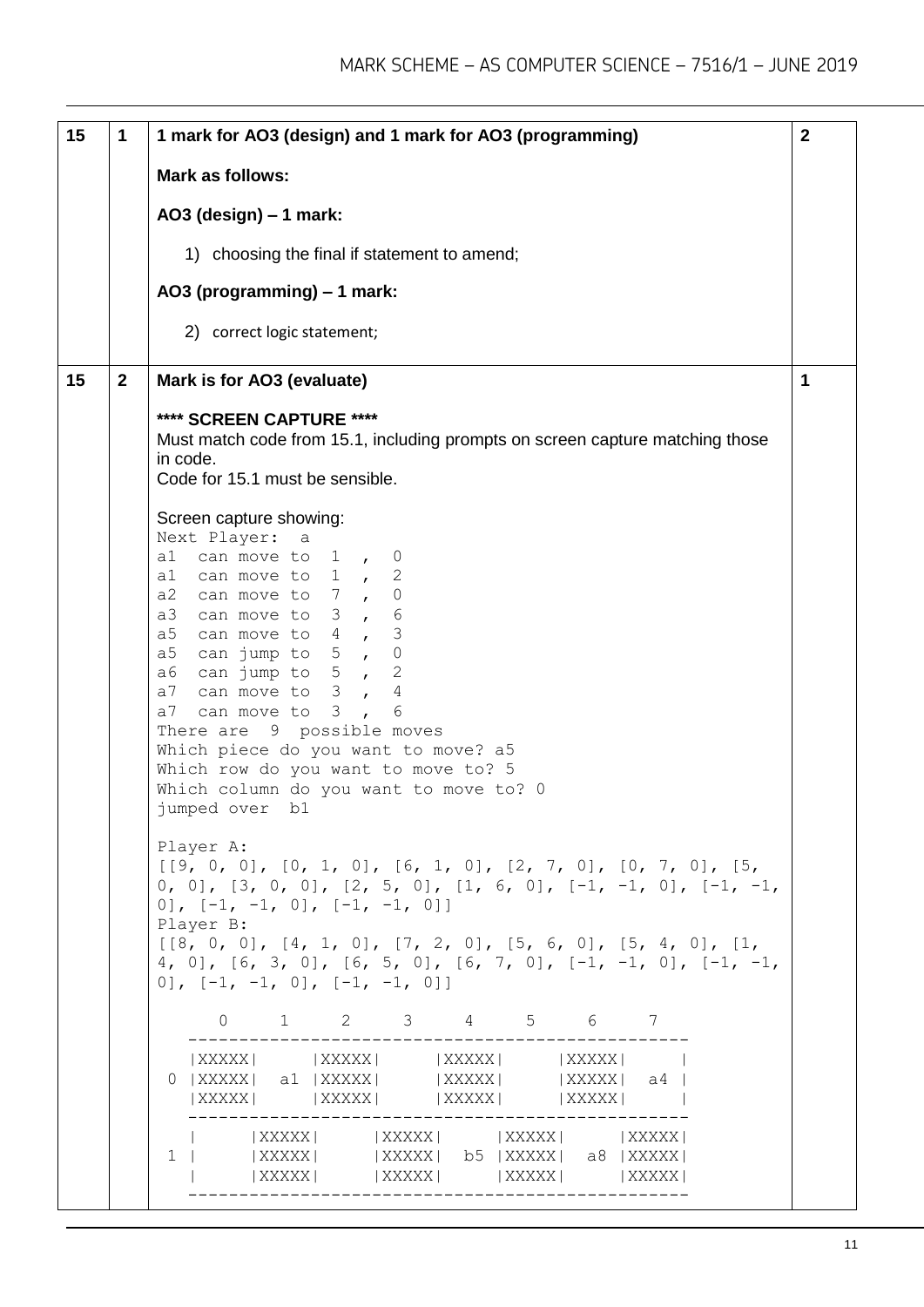|   |                                                               | $ XXXX $ $ XXXX $ $ XXXX $<br>$ XXXX $ $ XXXX $ $ XXXX $ $ XXXX $ $ XXXX $                                                                 | XXXXX |
|---|---------------------------------------------------------------|--------------------------------------------------------------------------------------------------------------------------------------------|-------|
|   | 3   a6  XXXXX   XXXXXX   XXXXXX   XXXXXX                      | $  XXXXX   \t  XXXXX   \t  XXXXX   \t  XXXXX   \t  XXXXX  $<br> XXXXX   XXXXXX   XXXXXX   XXXXXX                                           |       |
| 4 | XXXXX  b1 XXXXX   XXXXX   XXXXX                               | XXXXX   XXXXX   XXXXX   XXXXX <br> XXXXX   XXXXX   XXXXX   XXXXX                                                                           |       |
|   | 5   <mark>a5</mark>  XXXXX     XXXXXX  b4  XXXXXX  b3  XXXXXX | $  XXXXX   \t  XXXXX   \t  XXXXX   \t  XXXXX   \t  XXXXX  $<br>$  XXXXX   \t  XXXXX   \t  XXXXX   \t  XXXXX  $                             |       |
| 6 | XXXXX  a2  XXXXX  b6  XXXXX  b7  XXXXX  b8                    | XXXXX   XXXXXX   XXXXXX   XXXXX                                                                                                            |       |
| 7 |                                                               | $  XXXXX   \t  XXXXX   \t  XXXXX   \t  XXXXX   \t  XXXXX  $<br>$ XXXX $ b2 $ XXXX $ $ XXXX $ $ XXXX $<br> XXXXX   XXXXXX   XXXXXX   XXXXXX |       |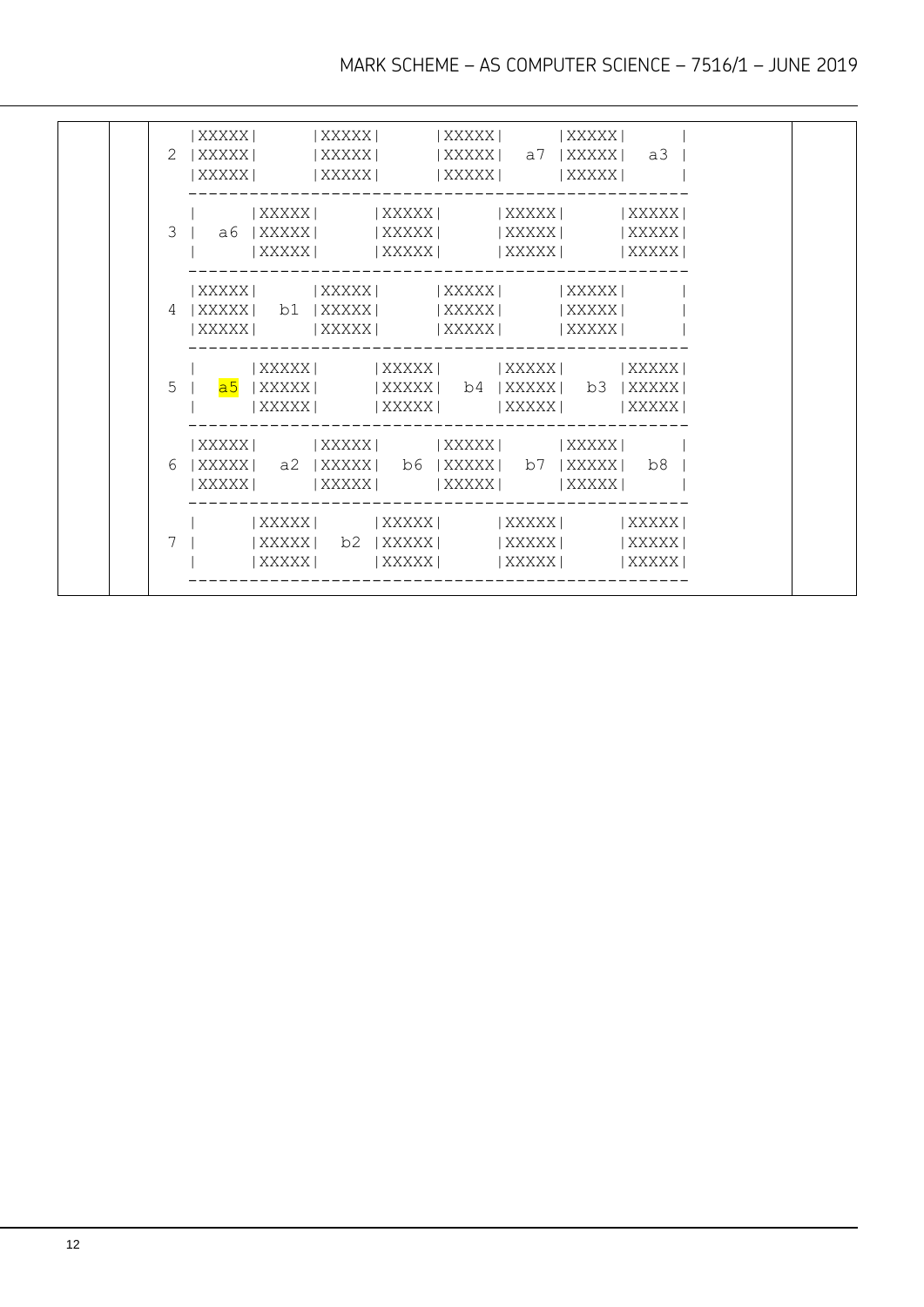|              | Level          | <b>Description</b>                                                                                                                                                                                                                                                                                                                                                                                                                                                                                                              | <b>Mark</b><br>Range |
|--------------|----------------|---------------------------------------------------------------------------------------------------------------------------------------------------------------------------------------------------------------------------------------------------------------------------------------------------------------------------------------------------------------------------------------------------------------------------------------------------------------------------------------------------------------------------------|----------------------|
|              | 3              | A line of reasoning has been followed to arrive at a<br>logically structured working or almost fully working<br>programmed solution.<br>All of the appropriate design decisions have been taken.                                                                                                                                                                                                                                                                                                                                | $7 - 9$              |
|              | $\overline{2}$ | There is evidence that a line of reasoning has been<br>partially followed. There is evidence of some appropriate<br>design work.                                                                                                                                                                                                                                                                                                                                                                                                | $4 - 6$              |
|              | $\mathbf{1}$   | An attempt has been made to write and amend the<br>subroutine PrintResult. Some appropriate<br>programming statements have been written. There is<br>little evidence to suggest that a line of reasoning has<br>been followed or that the solution has been designed.<br>The statements written may or may not be syntactically<br>correct and the subroutines will have very little or none<br>of the extra required functionality. It is unlikely that any<br>of the key design elements of the task have been<br>recognised. | $1 - 3$              |
|              |                |                                                                                                                                                                                                                                                                                                                                                                                                                                                                                                                                 |                      |
|              |                | <b>Marking guidance:</b>                                                                                                                                                                                                                                                                                                                                                                                                                                                                                                        |                      |
|              |                | Evidence of AO3 design - 2 points:                                                                                                                                                                                                                                                                                                                                                                                                                                                                                              |                      |
|              |                | Evidence of design to look for in response:                                                                                                                                                                                                                                                                                                                                                                                                                                                                                     |                      |
|              |                | 1) subroutine CountNumberOfPieces with interface so can be used for<br>both A and B                                                                                                                                                                                                                                                                                                                                                                                                                                             |                      |
|              |                | 2) A method for checking piece exists on board                                                                                                                                                                                                                                                                                                                                                                                                                                                                                  |                      |
|              |                | Evidence of AO3 programming - 7 points:                                                                                                                                                                                                                                                                                                                                                                                                                                                                                         |                      |
|              |                | Evidence of programming to look for in response:                                                                                                                                                                                                                                                                                                                                                                                                                                                                                |                      |
|              |                | 3) in CountNumberOfPieces count variable initialised, updated and<br>returned correctly<br>A counting non-dames only                                                                                                                                                                                                                                                                                                                                                                                                            |                      |
|              |                | 4) in CountNumberOfPieces loop through A/B/PlayersPieces<br>5) use value stored in A/B [0,1] as the number of dames<br>6) formula given in Q correctly programmed                                                                                                                                                                                                                                                                                                                                                               |                      |
|              |                | 7) comparing the two players' scores and output winner correctly<br>8) output calculated scores<br>9) sensible output in case of a draw                                                                                                                                                                                                                                                                                                                                                                                         |                      |
|              |                | Note: output is the same whether or not Question 15 has been attempted.                                                                                                                                                                                                                                                                                                                                                                                                                                                         |                      |
| $\mathbf{2}$ |                | Mark is for AO3 (evaluate)                                                                                                                                                                                                                                                                                                                                                                                                                                                                                                      |                      |
|              |                | **** SCREEN CAPTURE ****                                                                                                                                                                                                                                                                                                                                                                                                                                                                                                        |                      |
|              |                | Must match code from 16.1, including prompts on screen capture matching those                                                                                                                                                                                                                                                                                                                                                                                                                                                   |                      |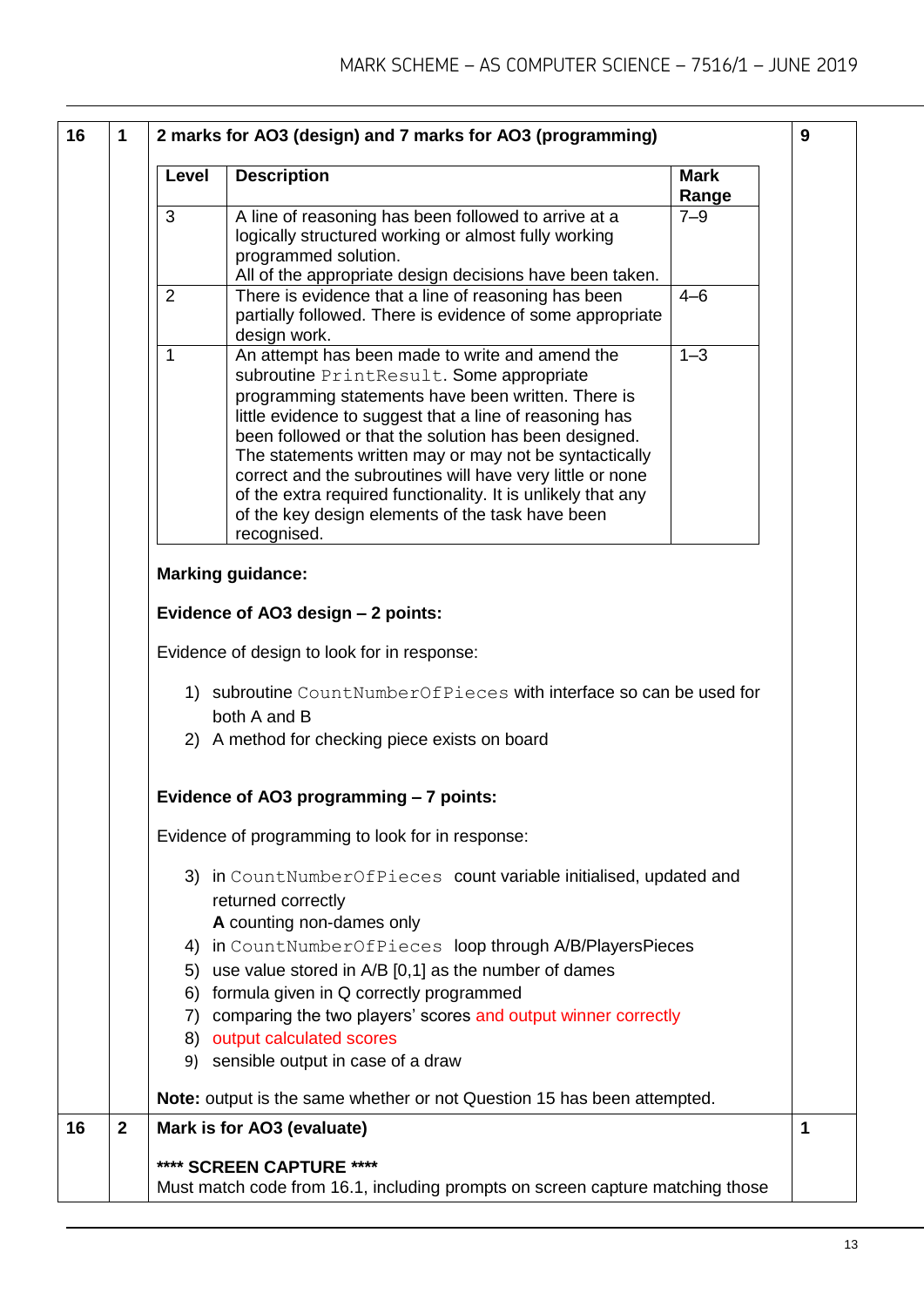in code. Code for 16.1 must be sensible. Screen capture showing: Enter the filename: game4.txt Player A: [[15, 2, 0], [1, 2, 0], [0, 3, 0], [0, 5, 0], [1, 6, 0], [0, 1, 1], [1, 0, 1], [1, 4, 0], [2, 7, 0], [2, 1, 0], [2, 3, 0], [2, 5, 0], [3, 6, 0]] Player B:  $[15, 0, 0], [4, 3, 0], [5, 0, 0], [5, 6, 0], [5, 4, 0], [4, 1]$ 1, 0], [3, 2, 0], [6, 5, 0], [6, 7, 0], [3, 0, 0], [3, 4, 0], [4, 5, 0], [4, 7, 0]] 0 1 2 3 4 5 6 7 ------------------------------------------------- |XXXXX| |XXXXXX| |XXXXXX| |XXXXX| | 0 |XXXXX| A5 |XXXXX| a2 |XXXXX| a3 |XXXXX| | |XXXXX| |XXXXXX| |XXXXXX| |XXXXX| | ------------------------------------------------- | |XXXXX| |XXXXX| |XXXXX| |XXXXX| 1 | A6 |XXXXX| a1 |XXXXX| a7 |XXXXX| a4 |XXXXX| | |XXXXX| |XXXXX| |XXXXX| |XXXXX| ------------------------------------------------- |XXXXX| |XXXXX| |XXXXX| |XXXXX| 2 |XXXXX| a9 |XXXXX| a10 |XXXXX| a11 |XXXXX| a8 | |XXXXX| |XXXXXX| |XXXXXX| |XXXXX| | ------------------------------------------------- | |XXXXX| |XXXXX| |XXXXX| |XXXXX| 3 | b9 |XXXXX| b6 |XXXXX| b10 |XXXXX| a12 |XXXXX| | |XXXXX| |XXXXX| |XXXXX| |XXXXX| -------------------------------------------------  $|XXXXX|$  |XXXXX|  $|XXXXX|$  |XXXXX| |XXXXX| 4 |XXXXX| b5 |XXXXX| b1 |XXXXX| b11 |XXXXX| b12 | |XXXXX| |XXXXX| |XXXXX| | ------------------------------------------------- | |XXXXX| |XXXXX| |XXXXX| |XXXXX| 5 | b2 |XXXXX| |XXXXX| b4 |XXXXX| b3 |XXXXX| | |XXXXX| |XXXXX| |XXXXX| |XXXXX| ------------------------------------------------- |XXXXX| |XXXXX| |XXXXX| |XXXXX| 6 |XXXXX| |XXXXX| |XXXXX| b7 |XXXXX| b8 | |XXXXX| |XXXXX| |XXXXX| |XXXXX| | ------------------------------------------------- | |XXXXX| |XXXXX| |XXXXX| |XXXXX| 7 | |XXXXX| |XXXXX| |XXXXX| |XXXXX| | |XXXXX| |XXXXX| |XXXXX| |XXXXX| ------------------------------------------------- Next Player: a There are 0 possible moves Game ended A won this game with a score of  $-17$ B got a score of 3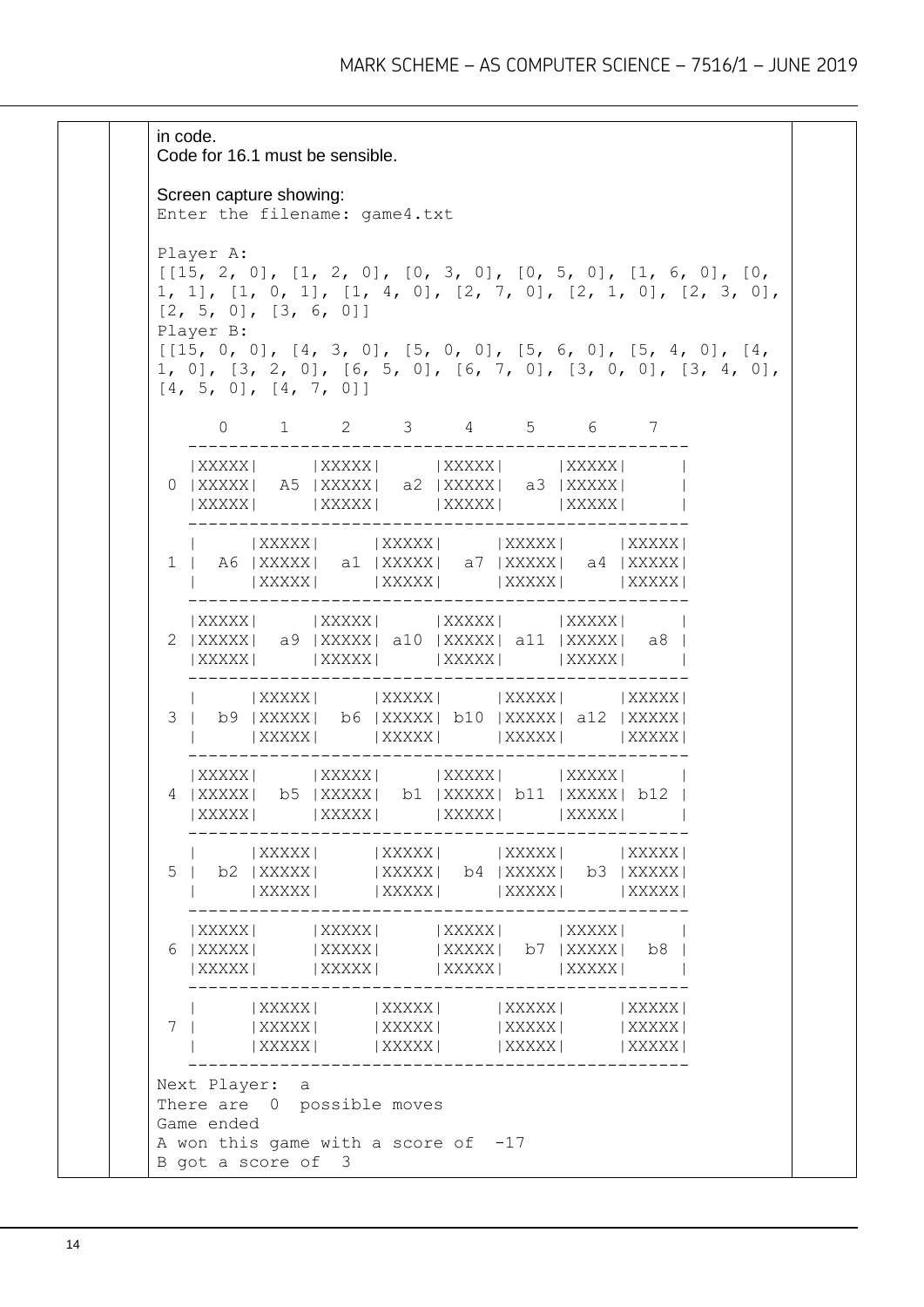| 17 | 1            |                   | Mark is for AO2 (analyse)                                                                                                                                                                                                                                                                                                                                                                                                                                                                                       |                      | 1 |
|----|--------------|-------------------|-----------------------------------------------------------------------------------------------------------------------------------------------------------------------------------------------------------------------------------------------------------------------------------------------------------------------------------------------------------------------------------------------------------------------------------------------------------------------------------------------------------------|----------------------|---|
|    |              |                   | OpponentsPieces;                                                                                                                                                                                                                                                                                                                                                                                                                                                                                                |                      |   |
|    |              |                   | R. if any additional code                                                                                                                                                                                                                                                                                                                                                                                                                                                                                       |                      |   |
|    |              | I. case & spacing | R. if spelt incorrectly                                                                                                                                                                                                                                                                                                                                                                                                                                                                                         |                      |   |
| 17 | $\mathbf{2}$ |                   | 2 marks for AO3 (design) and 7 marks for AO3 (programming)                                                                                                                                                                                                                                                                                                                                                                                                                                                      |                      | 9 |
|    |              | Level             | <b>Description</b>                                                                                                                                                                                                                                                                                                                                                                                                                                                                                              | <b>Mark</b><br>Range |   |
|    |              | 3                 | A line of reasoning has been followed to arrive at a logically<br>structured working or almost fully working programmed<br>solution.<br>All of the appropriate design decisions have been taken.                                                                                                                                                                                                                                                                                                                | $7 - 9$              |   |
|    |              | $\overline{2}$    | There is evidence that a line of reasoning has been partially<br>followed. There is evidence of some appropriate design<br>work.                                                                                                                                                                                                                                                                                                                                                                                | $4 - 6$              |   |
|    |              | 1                 | An attempt has been made to amend the subroutine<br>MoveDame. Some appropriate programming statements<br>have been written. There is little evidence to suggest that a<br>line of reasoning has been followed or that the solution has<br>been designed. The statements written may or may not be<br>syntactically correct and the subroutines will have very little<br>or none of the extra required functionality. It is unlikely that<br>any of the key design elements of the task have been<br>recognised. | $1 - 3$              |   |
|    |              |                   | <b>Marking guidance:</b>                                                                                                                                                                                                                                                                                                                                                                                                                                                                                        |                      |   |
|    |              |                   | Evidence of AO3 design - 2 points:                                                                                                                                                                                                                                                                                                                                                                                                                                                                              |                      |   |
|    |              |                   | Evidence of design to look for in response:                                                                                                                                                                                                                                                                                                                                                                                                                                                                     |                      |   |
|    |              | 1)<br>2)          | validate that chosen piece is an opponent's existing piece<br>return updated OpponentsPieces from subroutine MoveDame<br>(parameter by reference)                                                                                                                                                                                                                                                                                                                                                               |                      |   |
|    |              |                   | Evidence of AO3 programming - 7 points:                                                                                                                                                                                                                                                                                                                                                                                                                                                                         |                      |   |
|    |              |                   | Evidence of programming to look for in response:                                                                                                                                                                                                                                                                                                                                                                                                                                                                |                      |   |
|    |              | 4)<br>6)<br>7)    | 3) user prompt for which piece to take<br>extracting player letter from chosen piece<br>5) extracting index from chosen piece<br>retrieving coodinates from OpponentsPieces<br>set opponent's piece coordinates to -1<br>8) new dame's coordinates set to taken piece's coordinates<br>9) update parameters in calls to MovePiece in subroutine MakeMove<br>(parameter by reference)                                                                                                                            |                      |   |
|    |              |                   | A. solutions that ask the user to input the row and column of the piece to be removed.                                                                                                                                                                                                                                                                                                                                                                                                                          |                      |   |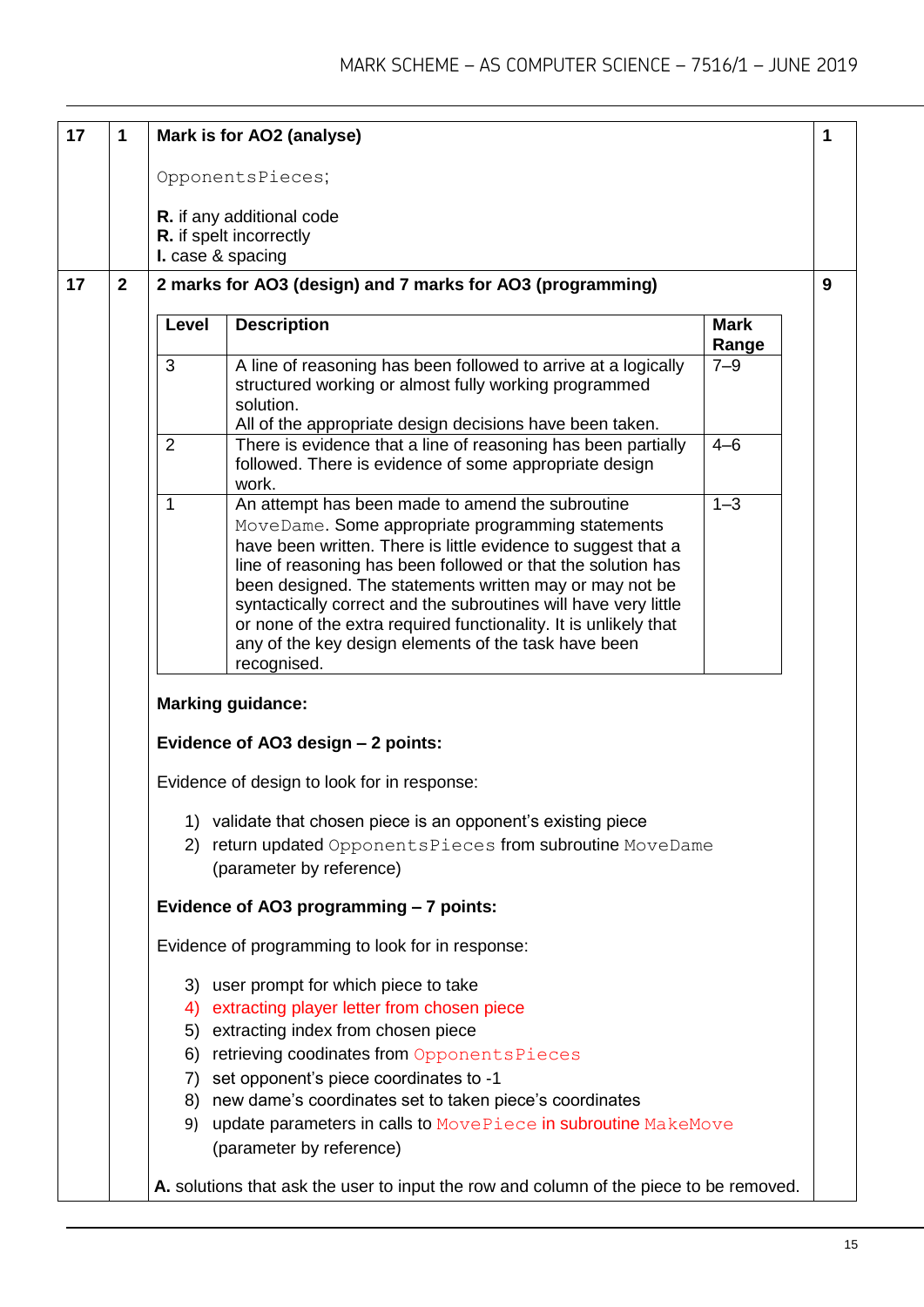```
17 3 Mark is for AO3 (evaluate)
         **** SCREEN CAPTURE ****
         Must match code from 17.2, including prompts on screen capture matching those in 
         code.
         Code for 17.2 must be sensible.
         Screen capture showing:
         Do you want to load a saved game? (Y/N): y
         Enter the filename: game3.txt
         Player A:
         [8, 0, 0], [0, 1, 0], [6, 1, 0], [2, 7, 0], [0, 7, 0], [3, 2, 1]0], [3, 0, 0], [2, 5, 0], [1, 6, 0], [-1, -1, 0], [-1, -1, 0],
         [-1, -1, 0], [-1, -1, 0]Player B:
         [8, 0, 0], [4, 1, 0], [7, 2, 0], [5, 6, 0], [5, 4, 0], [1, 4,0], [6, 3, 0], [6, 5, 0], [6, 7, 0], [-1, -1, 0], [-1, -1, 0],
         [-1, -1, 0], [-1, -1, 0] 0 1 2 3 4 5 6 7 
                   -------------------------------------------------
            |XXXXX| |XXXXX| |XXXXX| |XXXXX| |<br>|XXXXX| a1|XXXXX| |XXXXX| |XXXXX| a4|
          0 |XXXXX| a1 |XXXXX| |XXXXX| |XXXXX| a4 |
            |XXXXX| |XXXXX| |XXXXX| |
             -------------------------------------------------
                   | |XXXXX| |XXXXX| |XXXXX| |XXXXX|
          1 | |XXXXX| | |XXXXX| b5 |XXXXX| a8 |XXXXX|
                   | |XXXXX| |XXXXX| |XXXXX| |XXXXX|
              -------------------------------------------------
            |XXXXX| |XXXXX| |XXXXX| |
          2 |XXXXX| |XXXXX| |XXXXXX| a7 |XXXXX| a3 |
            |XXXXX| |XXXXXX| |XXXXX| |XXXXX| |
                     -------------------------------------------------
                  | |XXXXX| |XXXXX| |XXXXX| |XXXXX|
          3 | a6 |XXXXX| a5 |XXXXX| |XXXXX| |XXXXX|
             | |XXXXX| |XXXXX| |XXXXX| |XXXXX|
              -------------------------------------------------
            |\hspace{0.1cm}\text{XXXXX} \hspace{0.1cm}|\hspace{0.1cm} \text{XXXXX} \hspace{0.1cm}|\hspace{0.1cm} \text{XXXXX} \hspace{0.1cm}|\hspace{0.1cm} \text{XXXXX} \hspace{0.1cm}|\hspace{0.1cm} \text{XXXXX} \hspace{0.1cm}|\hspace{0.1cm}4 |XXXXX| b1 |XXXXX| |XXXXX| |XXXXX| |
            |XXXXX| |XXXXX| |XXXXX| |XXXXX| |XXXXX| |
                          -------------------------------------------------
                  | XXXXX | | | XXXXX | | | XXXXX | | | XXXXX | | | XXXXX |
          5 | |XXXXX| |XXXXX| b4 |XXXXX| b3 |XXXXX|
             | |XXXXX| |XXXXX| |XXXXX| |XXXXX|
             -------------------------------------------------
            |XXXXX| |XXXXX| |XXXXX| |
          6 |XXXXX| a2 |XXXXX| b6 |XXXXX| b7 |XXXXX| b8 |
            |XXXXX| |XXXXX| |XXXXX| |
          -------------------------------------------------
                  |\hspace{0.1cm}\textsf{XXX}| \hspace{1.5cm} |\hspace{0.1cm}\textsf{XXX}| \hspace{1.5cm} |\hspace{0.1cm}\textsf{XXX}| \hspace{1.5cm} |\hspace{0.1cm}\textsf{XXX}|7 | |XXXXX| b2 |XXXXX| |XXXXX| |XXXXX|
          | |XXXXX| |XXXXX| |XXXXX| |XXXXX|
             -------------------------------------------------
         Next Player: a
         a1 can move to 1 , 0
                                                                               1
```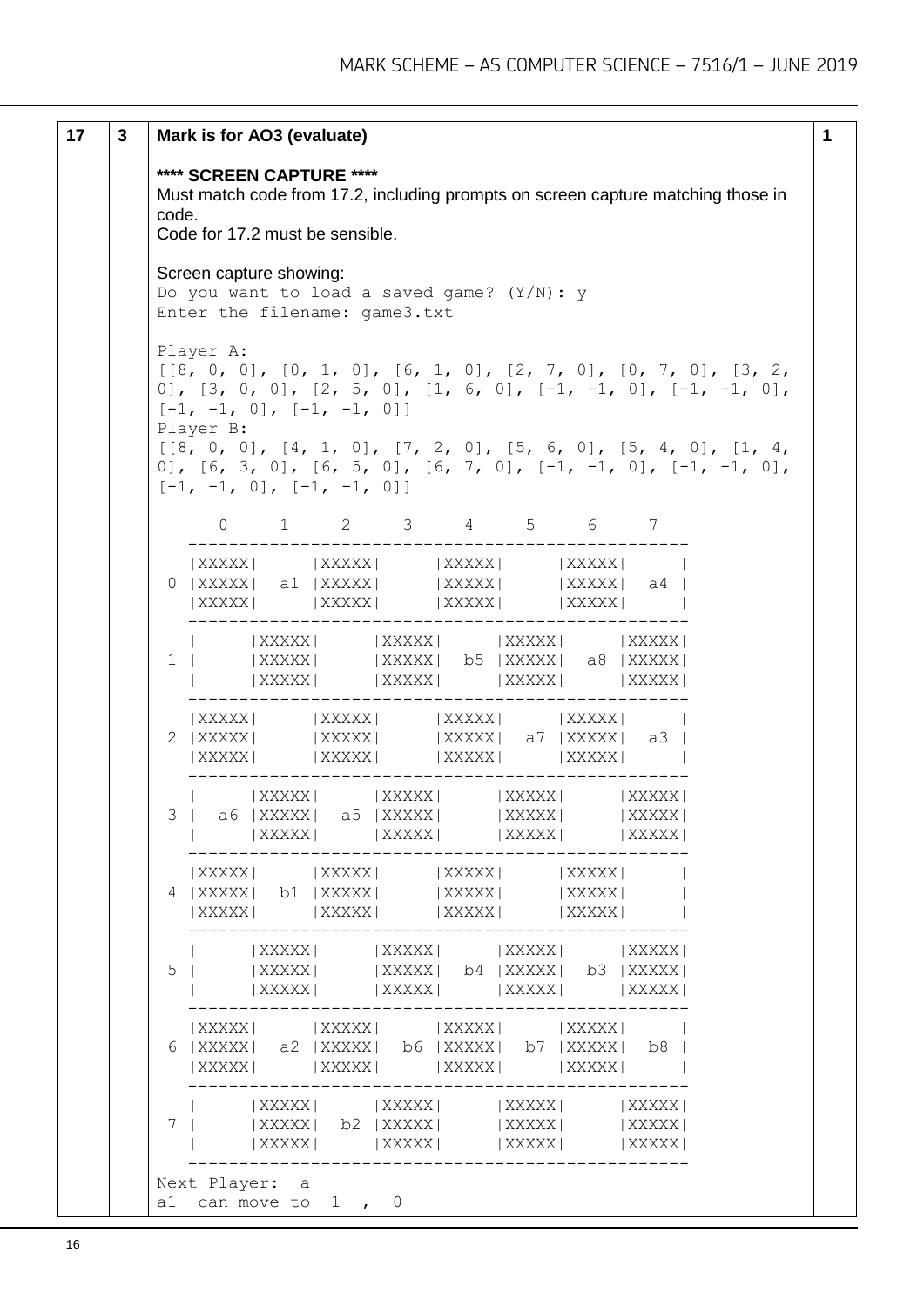a1 can move to 1 , 2 a2 can move to 7 , 0 a3 can move to 3 , 6 a5 can move to 4 , 3 a7 can move to 3 , 4 a7 can move to 3 , 6 a8 can jump to  $3$ ,  $4$ There are 8 possible moves Which piece do you want to move? a2 Which row do you want to move to? 7 Which column do you want to move to? 0 Which piece do you want to take? b1 Player A:  $[9, 1, 0], [0, 1, 0], [\frac{4, 1, 1}{2}, [2, 7, 0], [0, 7, 0], [3, 2, 1]$ 0],  $[3, 0, 0]$ ,  $[2, 5, 0]$ ,  $[1, 6, 0]$ ,  $[-1, -1, 0]$ ,  $[-1, -1, 0]$ ,  $[-1, -1, 0], [-1, -1, 0]$ Player B:  $[8, 0, 0], [-1, -1, 0], [7, 2, 0], [5, 6, 0], [5, 4, 0], [1, 1]$ 4, 0],  $[6, 3, 0]$ ,  $[6, 5, 0]$ ,  $[6, 7, 0]$ ,  $[-1, -1, 0]$ ,  $[-1, -1, 0]$ 0],  $[-1, -1, 0]$ ,  $[-1, -1, 0]$  0 1 2 3 4 5 6 7 -------------------------------------------------  $|\hspace{0.1cm}\text{XXXXX}\hspace{0.1cm}|\hspace{0.1cm} \hspace{0.1cm} \text{XXXXX}\hspace{0.1cm}|\hspace{0.1cm} \text{XXXXX}\hspace{0.1cm}|\hspace{0.1cm} \text{XXXXX}\hspace{0.1cm}|\hspace{0.1cm} \text{XXXXX}\hspace{0.1cm}|\hspace{0.1cm}$ 0 |XXXXX| a1 |XXXXX| |XXXXX| |XXXXX| a4 | |XXXXX| |XXXXX| |XXXXX| | ------------------------------------------------- | |XXXXX| |XXXXX| |XXXXX| |XXXXX| 1 | |XXXXX| |XXXXX| b5 |XXXXX| a8 |XXXXX| | |XXXXX| |XXXXX| |XXXXX| |XXXXX| ------------------------------------------------- |XXXXX| |XXXXXX| |XXXXXX| | 2 |XXXXX| |XXXXX| |XXXXXX| a7 |XXXXX| a3 | |XXXXX| |XXXXX| |XXXXX| |XXXXX| | ------------------------------------------------- | |XXXXX| |XXXXX| |XXXXX| |XXXXX| 3 | a6 |XXXXX| a5 |XXXXX| |XXXXX| |XXXXX| | |XXXXX| |XXXXX| |XXXXX| |XXXXX| -------------------------------------------------  $|\hspace{0.1cm}\textsf{XXXX}\hspace{0.1cm}|\hspace{0.1cm} \textsf{XXXX}\hspace{0.1cm}|\hspace{0.1cm} |\hspace{0.1cm}\textsf{XXXX}\hspace{0.1cm}|\hspace{0.1cm} |\hspace{0.1cm}\textsf{XXXX}\hspace{0.1cm}|\hspace{0.1cm}$ 4 |XXXXX| <mark>A2</mark> |XXXXX| |XXXXX| |XXXXX| | |XXXXX| |XXXXX| |XXXXX| |XXXXX| | ------------------------------------------------- | |XXXXX| |XXXXX| |XXXXX| |XXXXX| 5 | |XXXXX| |XXXXX| b4 |XXXXX| b3 |XXXXX| | |XXXXX| |XXXXX| |XXXXX| |XXXXX| ------------------------------------------------- |XXXXX| |XXXXX| |XXXXX| |XXXXX| | 6 |XXXXX| |XXXXX| b6 |XXXXX| b7 |XXXXX| b8 | |XXXXX| |XXXXX| |XXXXX| |XXXXX| | -------------------------------------------------  $|$  XXXXXX  $|$   $|$  XXXXXX  $|$   $|$  XXXXXX  $|$   $|$  XXXXXX  $|$ 7 | |XXXXX| b2 |XXXXX| |XXXXX| |XXXXX| | |XXXXX| |XXXXX| |XXXXX| |XXXXX| -------------------------------------------------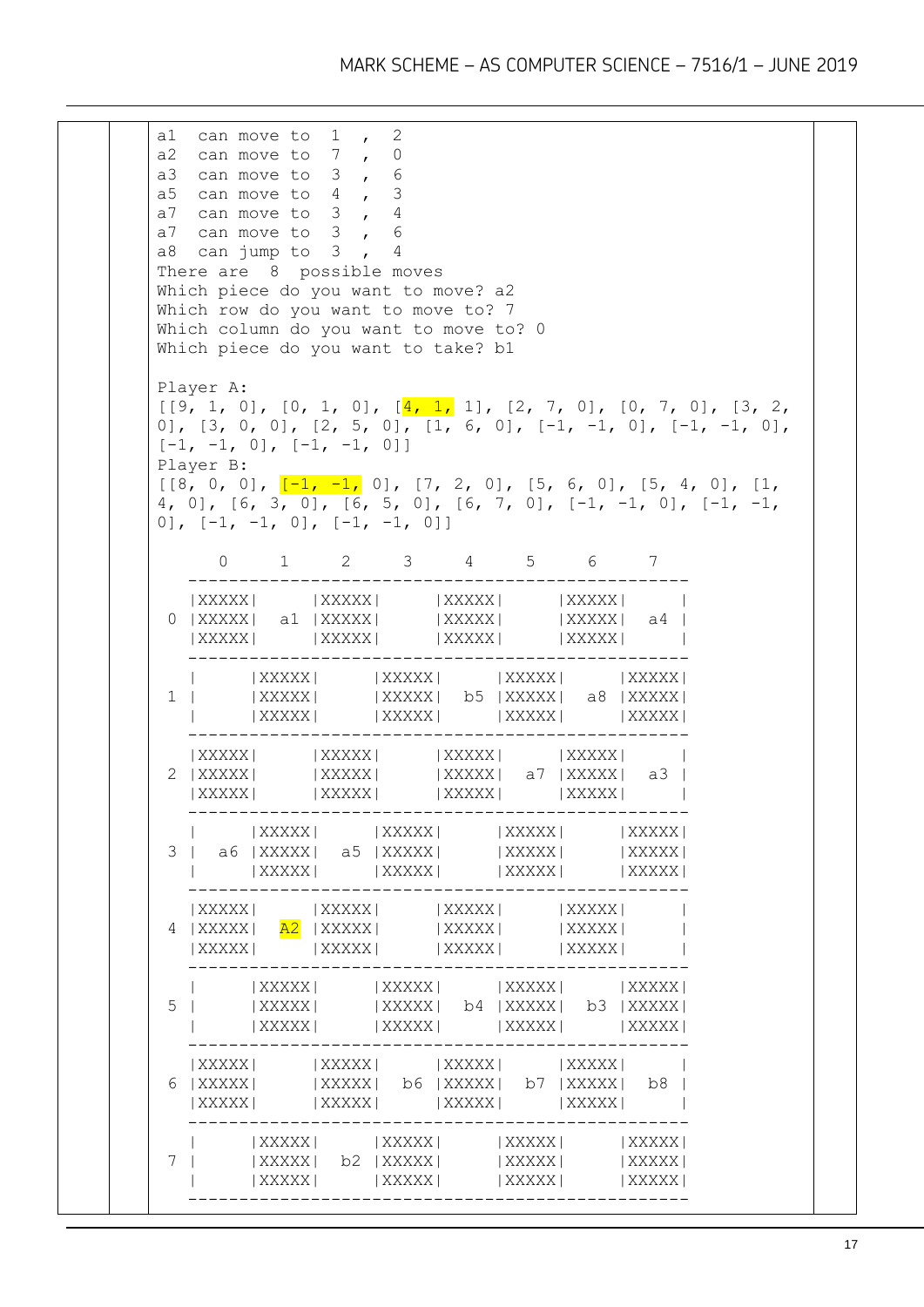| 17 | 4 | Mark is for AO3 (evaluate)<br>1                                                                                                                                                                                                                                                                                                                                                                                                                                                                                                                                |
|----|---|----------------------------------------------------------------------------------------------------------------------------------------------------------------------------------------------------------------------------------------------------------------------------------------------------------------------------------------------------------------------------------------------------------------------------------------------------------------------------------------------------------------------------------------------------------------|
|    |   | **** SCREEN CAPTURE ****<br>Must match code from 17.2, including prompts on screen capture matching those in<br>code.<br>Code for 17.2 must be sensible.                                                                                                                                                                                                                                                                                                                                                                                                       |
|    |   | Screen capture showing:<br>Next Player: b<br>b2 can move to $6$ , 1<br>b3 can move to $4$ , 5<br>b3 can move to $4$ , 7<br>b4 can move to $4$ , 3<br>b4 can move to $4$ , 5<br>b5 can move to $0$ , 3<br>b5 can move to $0, 5$<br>b6 can move to $5$ , 2<br>b6 can jump to $4$ , 5<br>b7 can jump to $4$ , 3<br>b7 can jump to $4$ , 7<br>b8 can jump to $4$ , 5<br>There are 12 possible moves<br>Which piece do you want to move? b5<br>Which row do you want to move to? 0<br>Which column do you want to move to? 3<br>Which piece do you want to take? a6 |
|    |   | Player A:<br>$[9, 1, 0], [0, 1, 0], [4, 1, 1], [2, 7, 0], [0, 7, 0], [3, 2, 1]$<br>0], $\left[\frac{-1}{-1}, \frac{-1}{-1}\right]$ , $\left[\frac{2}{5}, \frac{5}{0}\right]$ , $\left[\frac{1}{6}, \frac{6}{0}\right]$ , $\left[\frac{-1}{-1}, \frac{-1}{0}\right]$ , $\left[\frac{-1}{-1}, \frac{-1}{0}\right]$<br>$[0], [-1, -1, 0], [-1, -1, 0]]$<br>Player B:<br>$[9, 1, 0], [-1, -1, 0], [7, 2, 0], [5, 6, 0], [5, 4, 0], [3, 1]$<br>$[0, 1], [6, 3, 0], [6, 5, 0], [6, 7, 0], [-1, -1, 0], [-1, -1,$<br>0], $[-1, -1, 0]$ , $[-1, -1, 0]$ ]              |
|    |   | $1 \t2 \t3 \t4 \t5 \t6 \t7$<br>$\Omega$                                                                                                                                                                                                                                                                                                                                                                                                                                                                                                                        |
|    |   | $  XXXXX   \t    XXXXX   \t    XXXXX   \t    XXXXX   \t   $<br>$0$  XXXXX  a1  XXXXX   XXXXX <br>  XXXXX   a4<br>$ XXXX $ $ XXXX $<br>  XXXXX  <br>$ $ XXXXX $ $                                                                                                                                                                                                                                                                                                                                                                                               |
|    |   | $ XXXX $ $ XXXX $ $ XXXX $ $ XXXX $ $ XXXX $<br> XXXXX   XXXXXX   XXXXXX  a8  XXXXX <br>$1 \quad \blacksquare$<br> XXXXX   XXXXX   XXXXX   XXXXX                                                                                                                                                                                                                                                                                                                                                                                                               |
|    |   | $  XXXXX  $ $  XXXXX  $ $  XXXXX  $ $  XXXXX  $ $  XXXXX  $<br>2   XXXXX   XXXXXX   XXXXXX   a7   XXXXX   a3  <br>$  XXXXX   \t  XXXXX   \t  XXXXX   \t  XXXXX   \t  XXXXX  $                                                                                                                                                                                                                                                                                                                                                                                  |
|    |   | $ XXXX $ $ XXXX $ $ XXXX $ $ XXXX $<br>3   <mark>B5</mark>  XXXXX  a5  XXXXX     XXXXX <br>  XXXXX  <br>$  XXXXX   \t\t   XXXXX   \t\t   XXXXX  $<br>  XXXXX                                                                                                                                                                                                                                                                                                                                                                                                   |
|    |   | $  XXXXX   \t  XXXXX   \t  XXXXX   \t  XXXXX   \t  XXXXX  $<br>  XXXXX                                                                                                                                                                                                                                                                                                                                                                                                                                                                                         |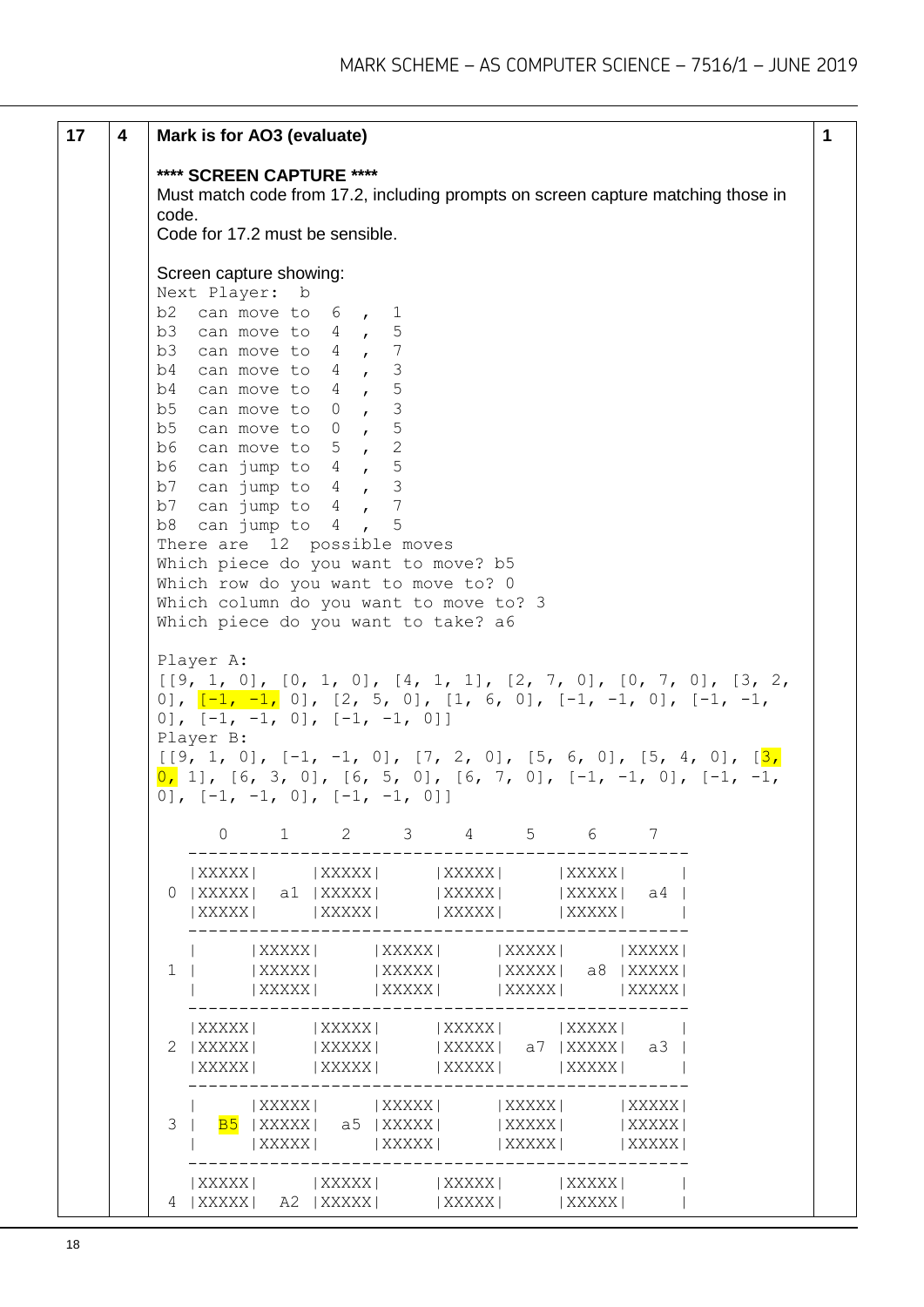|          | XXXXX                           |         | XXXXX            | XXXXX                                                |                    | XXXXX |
|----------|---------------------------------|---------|------------------|------------------------------------------------------|--------------------|-------|
| $5 \mid$ | XXXXX                           |         |                  | XXXXX  b4 XXXXX  b3 XXXXX                            |                    |       |
|          | XXXXX                           |         | XXXXX            | XXXXX                                                |                    | XXXXX |
|          | XXXXX  <br>6 IXXXXXI<br>  XXXXX | XXXXX   | XXXXX            | XXXXX  <br> XXXXX  b6 XXXXX  b7 XXXXX  b8<br>  XXXXX | XXXXX  <br>  XXXXX |       |
|          | XXXXX                           |         | XXXXX            | XXXXX                                                |                    | XXXXX |
|          |                                 |         | XXXXX  b2  XXXXX | XXXXX                                                |                    | XXXXX |
|          |                                 | XXXXX I | XXXXX            | XXXXX                                                |                    | XXXXX |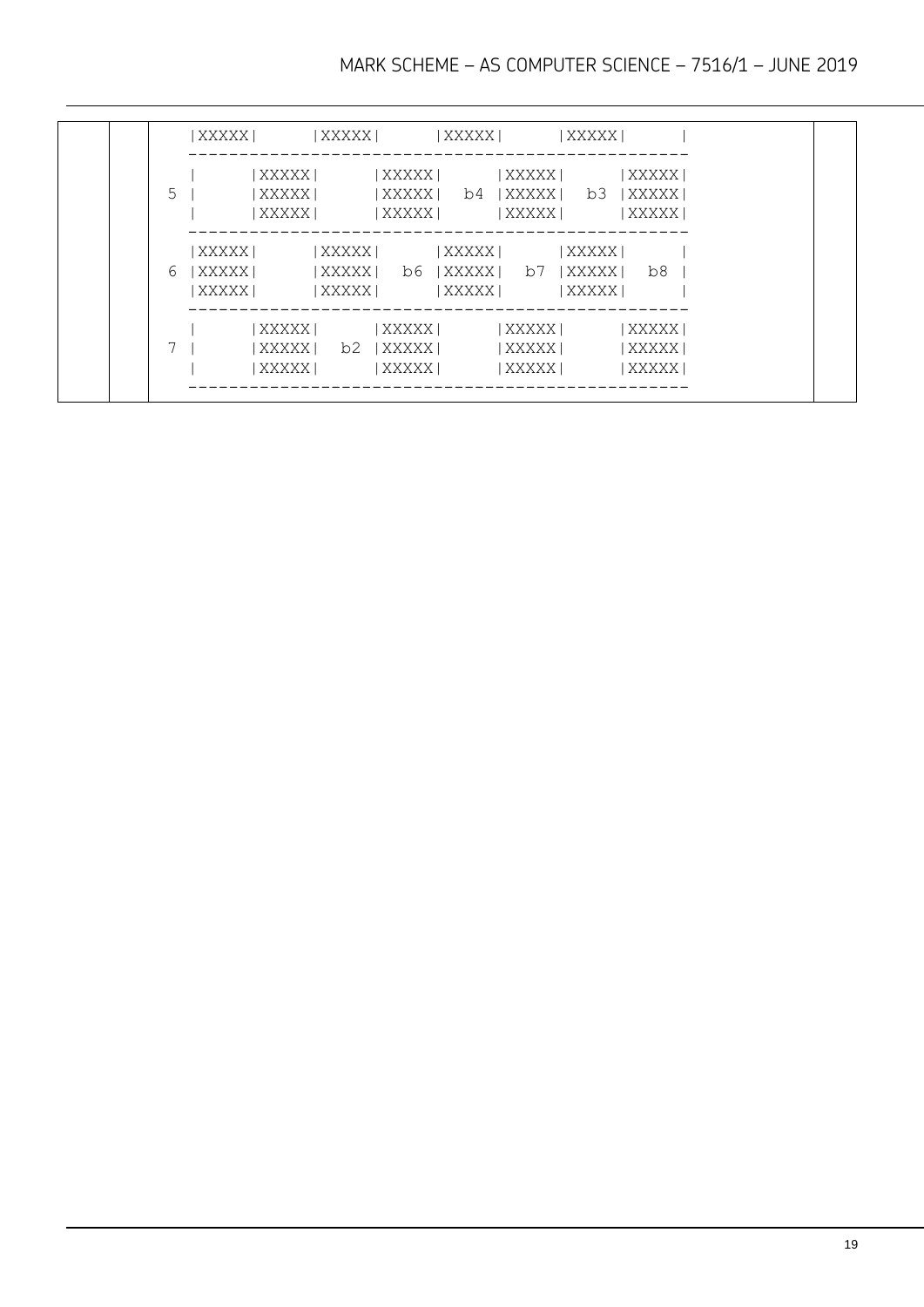#### **VB.Net**

| 03 | $\overline{1}$ | Dim NumberIn, NumberOut, Count, PartValue As Integer<br>Console. Write ("Enter a positive whole number: ")<br>NumberIn = Console. ReadLine<br>NumberOut = $0$<br>Count = $0$<br>While NumberIn $> 0$<br>Count $+= 1$<br>PartValue = NumberIn Mod 2<br>NumberIn $\geq 2$<br>For $i = 1$ To Count - 1<br>PartValue $*=10$<br>Next<br>NumberOut += PartValue<br>End While<br>Console. WriteLine ("The result is: " & NumberOut)<br>Console. ReadLine()                                                                                                                                                                                                                                                                                                                                                                                     | 11           |
|----|----------------|-----------------------------------------------------------------------------------------------------------------------------------------------------------------------------------------------------------------------------------------------------------------------------------------------------------------------------------------------------------------------------------------------------------------------------------------------------------------------------------------------------------------------------------------------------------------------------------------------------------------------------------------------------------------------------------------------------------------------------------------------------------------------------------------------------------------------------------------|--------------|
| 14 | $\mathbf{1}$   | Sub DispayErrorCode (ByVal ErrorNumber As Integer)<br>Console.WriteLine("Error Code " & ErrorNumber)<br>If ErrorNumber = $1$ Then<br>Console. WriteLine ("not a valid piece")<br>ElseIf ErrorNumber = $2$ Then<br>Console. WriteLine ("not a valid move")<br>ElseIf $ErrorNumber = 3$ Then<br>Console. WriteLine ("not a number")<br>ElseIf ErrorNumber = $4$ Then<br>Console. WriteLine ("file error")<br>End If<br>End Sub                                                                                                                                                                                                                                                                                                                                                                                                            | 3            |
| 15 | $\mathbf{1}$   | Function ValidJump (ByVal Board (, ) As String, ByVal<br>PlayersPieces(,) As Integer, ByVal Piece As String, ByVal<br>NewRow As Integer, ByVal NewColumn As Integer) As Boolean<br>Dim Valid As Boolean<br>Dim MiddlePiece, Player, OppositePiecePlayer,<br>MiddlePiecePlayer As String<br>Dim Index, CurrentRow, CurrentColumn, MiddlePieceRow,<br>MiddlePieceColumn As Integer<br>$Valid = False$<br>MiddlePiece = ""<br>Player = Left (Piece, $1)$ . ToLower ()<br>If Len(Piece) = $2$ Then<br>$Index = CInt(Right(Piece, 1))$<br>Else<br>$Index = CInt(Right(Piece, 2))$<br>End If<br>If Player = $"a"$ Then<br>OppositePiecePlayer = "b"<br>Else<br>OppositePiecePlayer = "a"<br>End If<br>If NewRow >= 0 And NewRow < BoardSize And NewColumn<br>>= 0 And NewColumn < BoardSize Then<br>If Board (NewRow, NewColumn) = Space Then | $\mathbf{2}$ |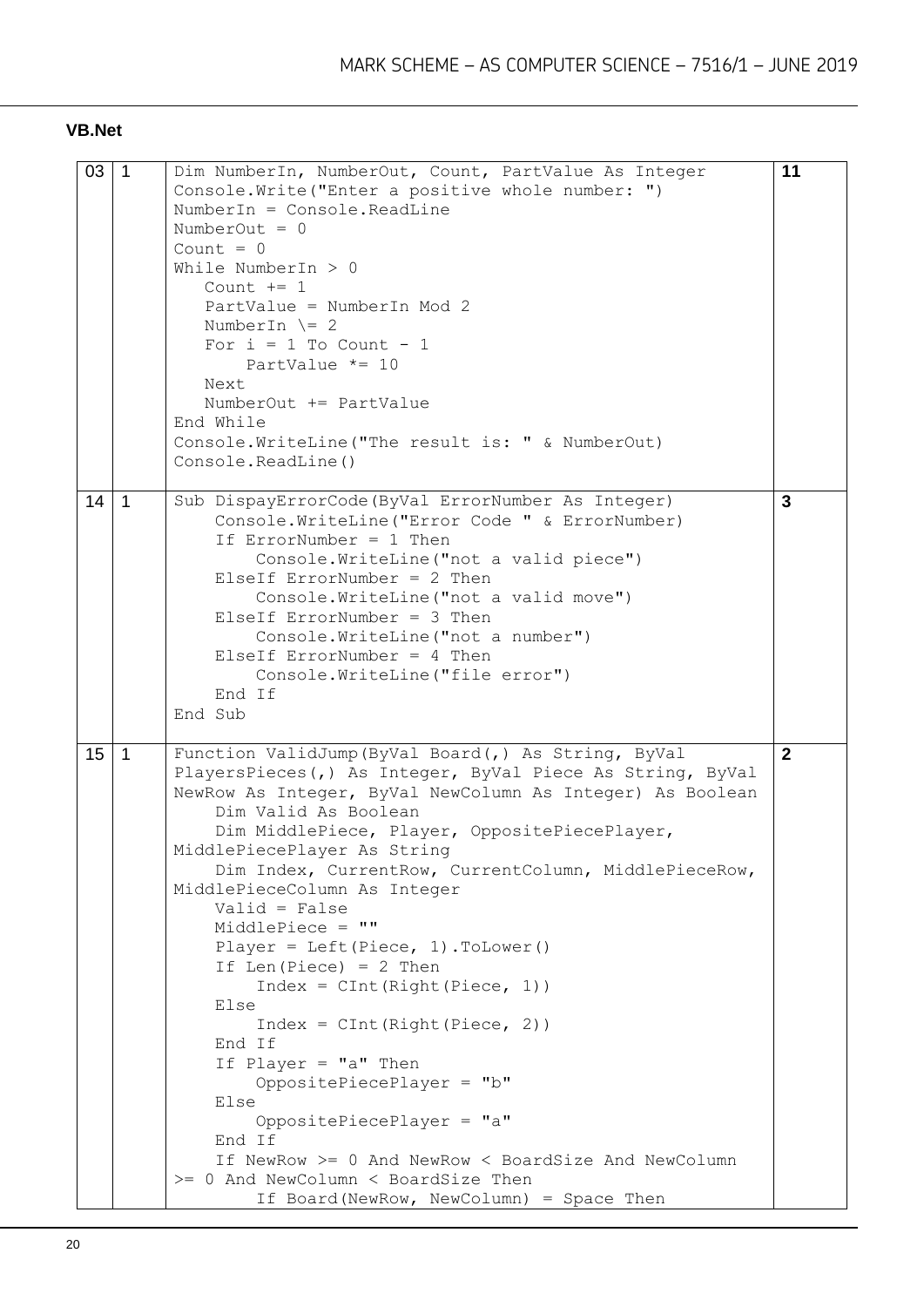```
 CurrentRow = PlayersPieces(Index, Row)
                      CurrentColumn = PlayersPieces(Index, Column)
                     MiddlePieceRow = (CurrentRow + NewRow) \setminus 2 MiddlePieceColumn = (CurrentColumn + 
         NewColumn) \ 2
                      MiddlePiece = Board(MiddlePieceRow, 
         MiddlePieceColumn)
                      MiddlePiecePlayer = Left(MiddlePiece, 
         1).ToLower()
                       If MiddlePiecePlayer = OppositePiecePlayer
         Then
                           Valid = True
                      End If
                  End If
              End If
              Return Valid
         End Function
         Alternative logic statement:
         MiddlePiecePlayer = OppositePiecePlayer and 
         MiddlePiecePlayer != ' ':
16 1 Function CountNumberOfPieces(ByVal PlayersPieces(,) As 
         Integer) As Integer
              Dim Count As Integer = 0
              For Index = 1 To NumberOfPieces
                  If PlayersPieces(Index, Row) > -1 Then
                      Count += 1
                  End If
              Next
              Return Count
         End Function
         Sub PrintResult(ByVal A(,) As Integer, ByVal B(,) As 
         Integer, ByVal NextPlayer As String)
              Console.WriteLine("Game ended")
              Dim TotalA As Integer = CountNumberOfPieces(A)
              Dim TotalB As Integer = CountNumberOfPieces(B)
              TotalA = A(0, 0) - TotalA - 10 * A(0, 1)
             TotalB = B(0, 0) - TotalB - 10 * B(0, 1) If TotalA < TotalB Then
                  Console.WriteLine("A won this game with a score 
         of " & TotalA)
                  Console.WriteLine("B got a score of " & TotalB)
              ElseIf TotalB < TotalA Then
                  Console.WriteLine("B won this game with a score 
         of " & TotalB)
                  Console.WriteLine("A got a score of ", TotalA)
              Else
                  Console.WriteLine("It was a draw. Both players 
         got a score of " & TotalA)
              End If
              PrintPlayerPieces(A, B)
         End Sub
                                                                       9
```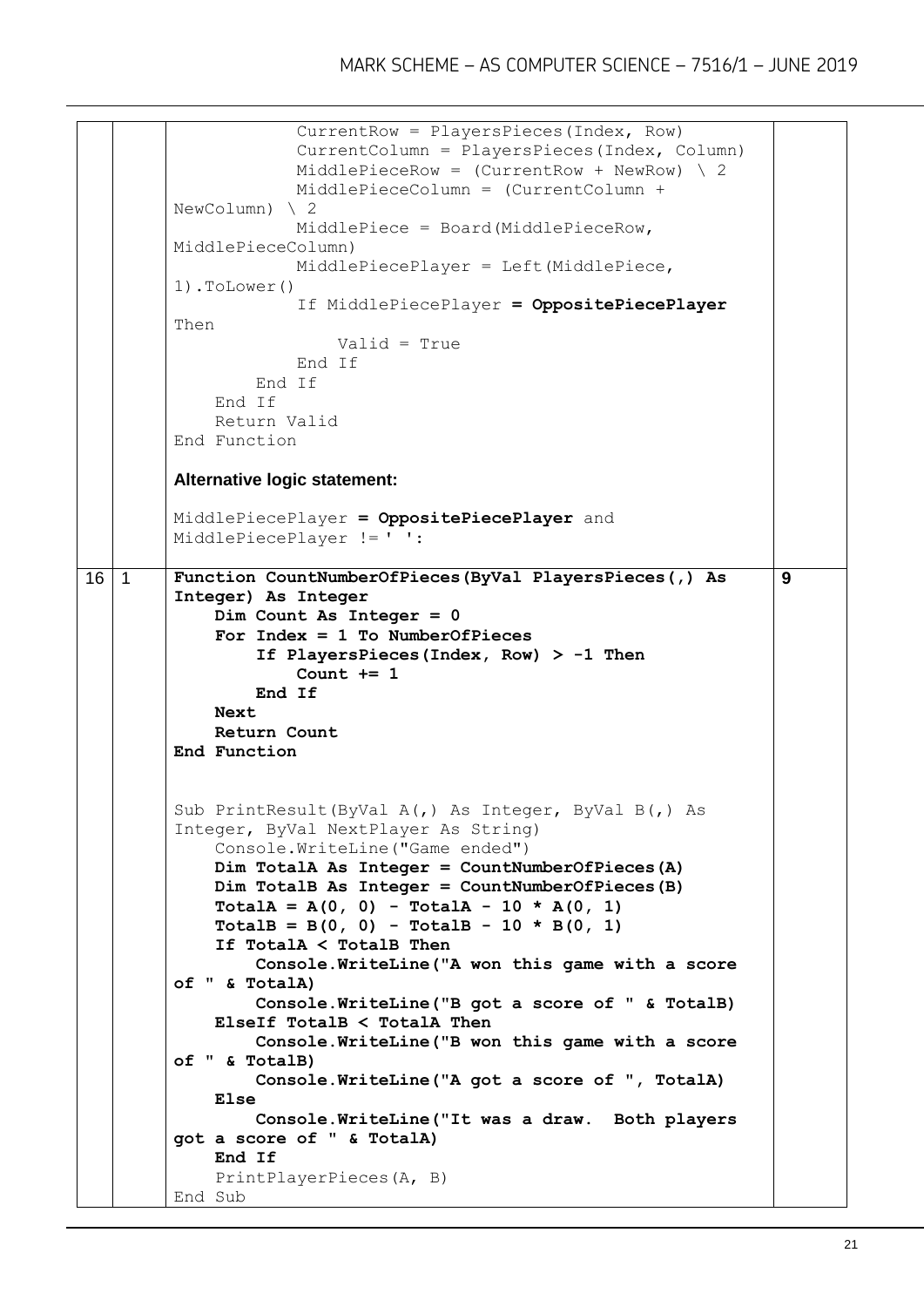```
17 2 Sub MoveDame(ByRef OpponentsPieces(,) As Integer, ByRef 
         NewRow As Integer, ByRef NewColumn As Integer, ByVal 
         Player As String)
              Dim Opponent As String = ""
              Dim ChosenPiece As String
              Dim Index As Integer
             NewRow = -1 While Player = Opponent Or NewRow = -1
                Console.Write("Which piece do you want to take?")
                ChosenPiece = Console.ReadLine
                Opponent = ChosenPiece.Substring(0, 1).ToLower
                Index = CInt(ChosenPiece.Substring(1, 
         ChosenPiece.Length - 1))
                NewRow = OpponentsPieces(Index, Row)
                NewColumn = OpponentsPieces(Index, Column)
              End While
              OpponentsPieces(Index, Row) = -1
              OpponentsPieces(Index, Column) = -1
            End Sub
            Sub MakeMove(ByRef Board(,) As String, ByRef 
         PlayersPieces(,) As Integer, ByRef OpponentsPieces(,) As 
         Integer, ByVal ListOfMoves() As MoveRecord, ByVal 
         PieceIndex As Integer)
              Dim Piece, MiddlePiece As String
              Dim NewRow, NewColumn, PlayersPieceIndex, CurrentRow, 
         CurrentColumn, MiddlePieceRow, MiddlePieceColumn As 
         Integer
              Dim Jumping As Boolean
             PlayersPieces(0, 0) = PlayersPieces(0, 0) + 1
              If PieceIndex > 0 Then
                Piece = ListOfMoves(PieceIndex).Piece
                NewRow = ListOfMoves(PieceIndex).NewRow
                NewColumn = ListOfMoves(PieceIndex).NewColumn
                If Len(Piece) = 2 Then
                 PlayersPieceIndex = CInt(Right(Piece, 1)) Else
                  PlayersPieceIndex = CInt(Right(Piece, 2))
                End If
                CurrentRow = PlayersPieces(PlayersPieceIndex, Row)
                CurrentColumn = PlayersPieces(PlayersPieceIndex, 
         Column)
                Jumping = ListOfMoves(PieceIndex).CanJump
                MovePiece(Board, PlayersPieces, OpponentsPieces,
         Piece, NewRow, NewColumn)
                If Jumping Then
                 MiddlePieceRow = (CurrentRow + NewRow) \setminus 2 MiddlePieceColumn = (CurrentColumn + NewColumn) \
         2
                  MiddlePiece = Board(MiddlePieceRow, 
         MiddlePieceColumn)
                  Console.WriteLine("jumped over " & MiddlePiece)
                End If
              End If
            End Sub
                                                                       9
```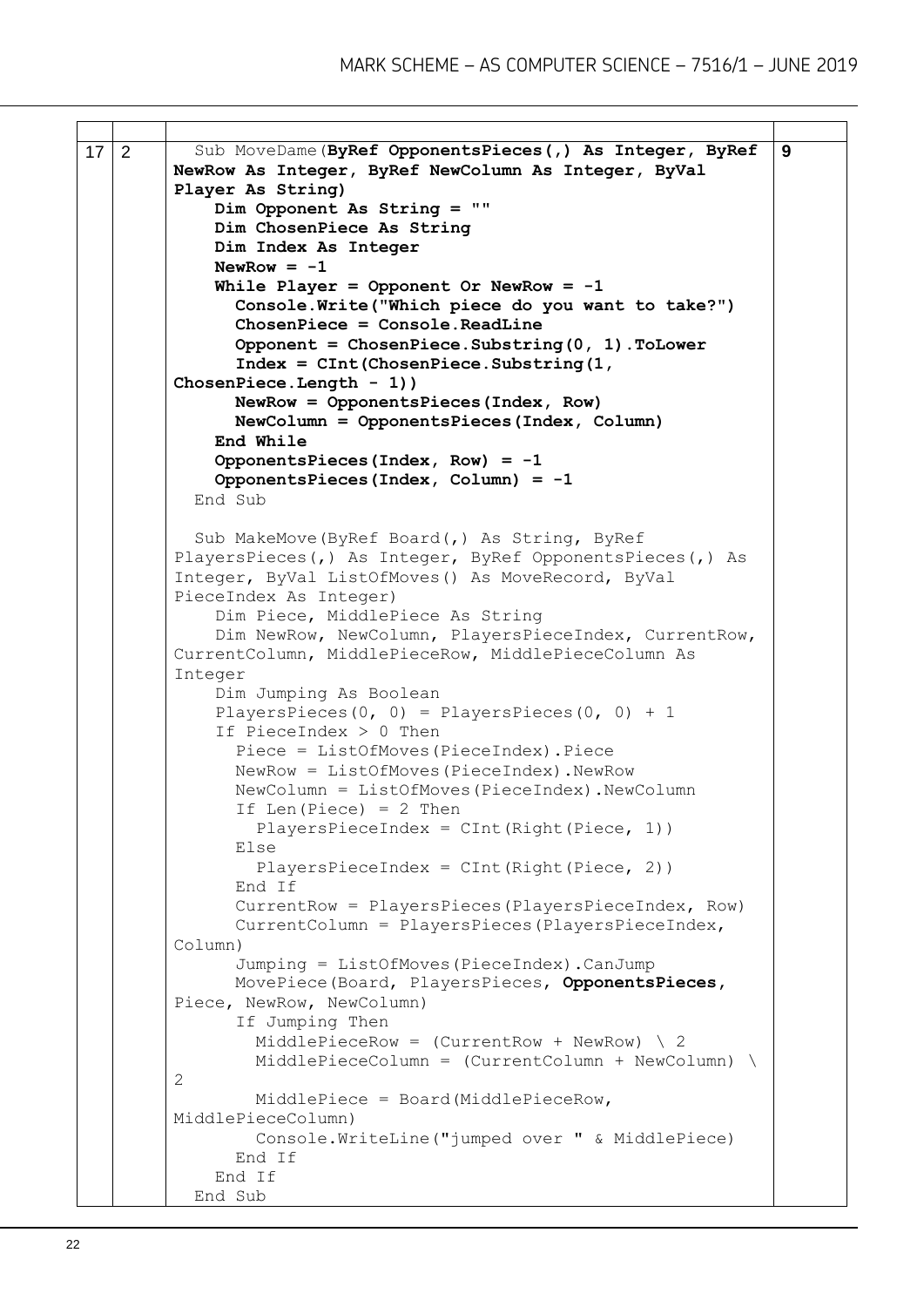```
 Sub MovePiece(ByRef Board(,) As String, ByRef 
PlayersPieces(,) As Integer, ByRef OpponentsPieces(,) As 
Integer, ByVal ChosenPiece As String, ByVal NewRow As 
Integer, ByVal NewColumn As Integer)
     Dim Index, CurrentRow, CurrentColumn As Integer
     Dim Player As String
     If Len(ChosenPiece) = 2 Then
      Index = CInt(Right(ChosenPiece, 1)) Else
      Index = CInt(Right(ChosenPiece, 2)) End If
     CurrentRow = PlayersPieces(Index, Row)
     CurrentColumn = PlayersPieces(Index, Column)
    Board(CurrentRow, CurrentColumn) = Space
     If NewRow = BoardSize - 1 And PlayersPieces(Index, 
Dame) = 0 Then
       Player = "a"
      PlayersPieces(0, 1) = PlayersPieces(0, 1) + 1
       PlayersPieces(Index, Dame) = 1
       ChosenPiece = ChosenPiece.ToUpper()
       MoveDame(OpponentsPieces, NewRow, NewColumn, 
Player)
    Else
      If NewRow = 0 And PlayersPieces(Index, Dame) = 0Then
        Player = "b"
        PlayersPieces(0, 1) = PlayersPieces(0, 1) + 1
         PlayersPieces(Index, Dame) = 1
         ChosenPiece = ChosenPiece.ToUpper()
         MoveDame(OpponentsPieces, NewRow, NewColumn, 
Player)
       End If
     End If
     PlayersPieces(Index, Row) = NewRow
     PlayersPieces(Index, Column) = NewColumn
     Board(NewRow, NewColumn) = ChosenPiece
   End Sub
```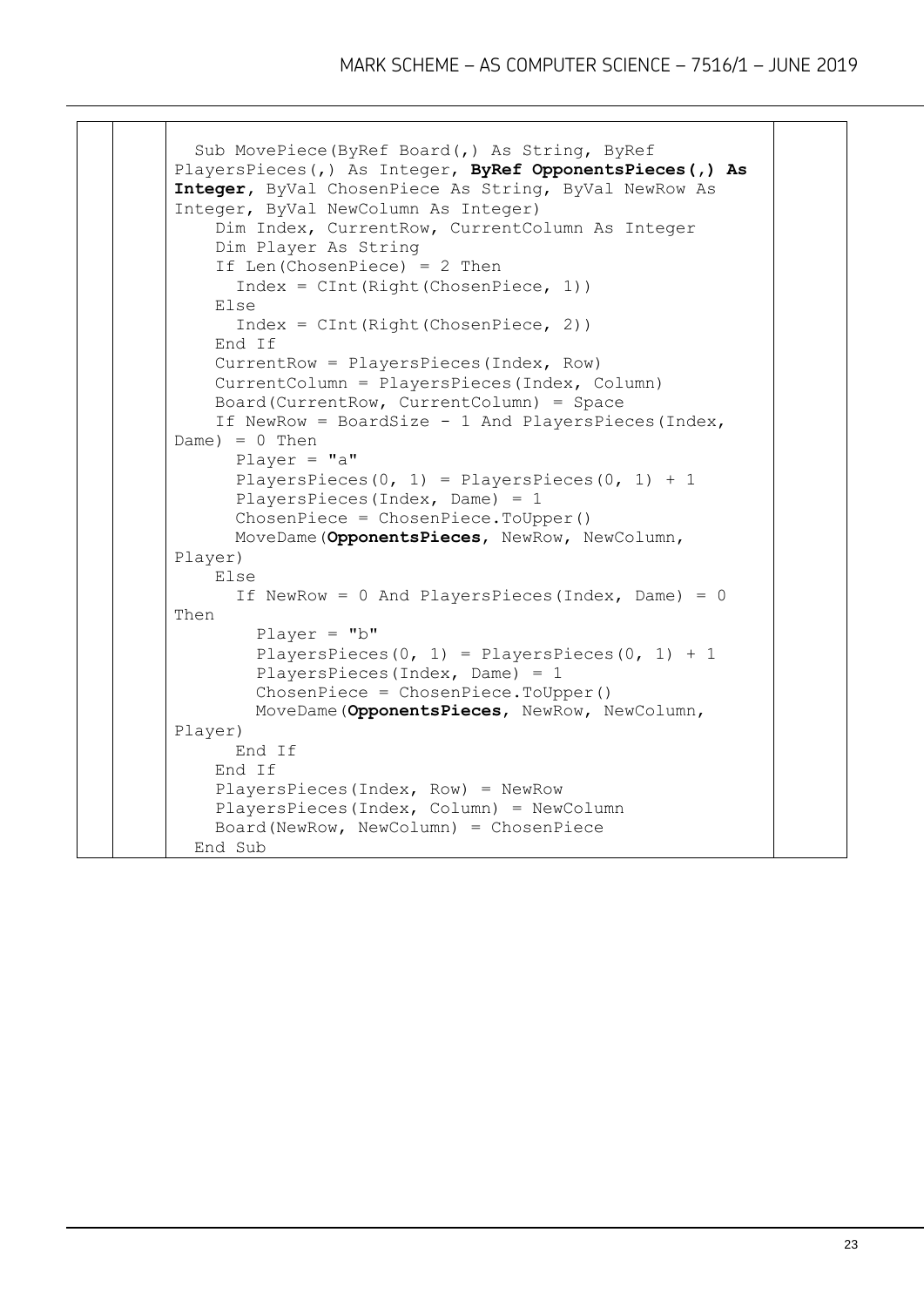# **Python 3**

| 03 | $\mathbf{1}$ | NumberIn = $int (input('Enter a positive whole number: '))$ | 11           |
|----|--------------|-------------------------------------------------------------|--------------|
|    |              | NumberOut = $0$                                             |              |
|    |              | Count $= 0$                                                 |              |
|    |              | while NumberIn $> 0$ :<br>Count $+= 1$                      |              |
|    |              | PartValue = NumberIn $% 2$                                  |              |
|    |              | NumberIn = NumberIn $// 2$                                  |              |
|    |              | for $i$ in range(1, Count):                                 |              |
|    |              | PartValue = PartValue $* 10$                                |              |
|    |              | NumberOut = NumberOut + PartValue                           |              |
|    |              | print ('The result is: ', NumberOut)                        |              |
| 14 | 1            | def DisplayErrorCode(ErrorNumber):                          | 3            |
|    |              | print ('Error Code ', ErrorNumber, ' - ', end='')           |              |
|    |              | if ErrorNumber == $1$ :                                     |              |
|    |              | print ('not a valid piece')                                 |              |
|    |              | elif ErrorNumber == $2$ :                                   |              |
|    |              | print ('not a valid move')                                  |              |
|    |              | elif ErrorNumber == $3:$                                    |              |
|    |              | print ('not a number')                                      |              |
|    |              | elif ErrorNumber == $4$ :                                   |              |
|    |              | print ('file error')                                        |              |
| 15 | 1            | def ValidJump (Board, PlayersPieces, Piece, NewRow,         | $\mathbf{2}$ |
|    |              | NewColumn) :                                                |              |
|    |              | $Valid = False$                                             |              |
|    |              | MiddlePiece = ''                                            |              |
|    |              | Player = $Piece[0]$ . lower()                               |              |
|    |              | $Index = int(Piece[1:])$                                    |              |
|    |              | if Player == $'a':$                                         |              |
|    |              | OppositePiecePlayer = 'b'                                   |              |
|    |              | else:                                                       |              |
|    |              | OppositePiecePlayer = 'a'                                   |              |
|    |              | if NewRow in range (BOARD SIZE) and NewColumn in            |              |
|    |              | range (BOARD SIZE) :                                        |              |
|    |              | if Board [NewRow] [NewColumn] == SPACE:                     |              |
|    |              | CurrentRow = PlayersPieces [Index] [ROW]                    |              |
|    |              | CurrentColumn = PlayersPieces[Index][COLUMN]                |              |
|    |              | MiddlePieceRow = $(CurrentRow + NewRow)$ // 2               |              |
|    |              | MiddlePieceColumn = (CurrentColumn + NewColumn) // 2        |              |
|    |              | MiddlePiece =                                               |              |
|    |              | Board[MiddlePieceRow][MiddlePieceColumn]                    |              |
|    |              | $MiddlePiecePlayer = MiddlePiece[0].lower()$                |              |
|    |              | if MiddlePiecePlayer == OppositePiecePlayer:                |              |
|    |              | $Valid = True$                                              |              |
|    |              | return Valid                                                |              |
|    |              |                                                             |              |
|    |              | Alternative logic statement:                                |              |
|    |              | MiddlePiecePlayer == OppositePiecePlayer and                |              |
|    |              | MiddlePiecePlayer != ' ':                                   |              |
|    |              |                                                             |              |
| 16 | $\mathbf{1}$ | def CountNumberOfPieces(PlayersPieces):                     | 9            |
|    |              | Count = $0$                                                 |              |
|    |              | for Index in range $(1,$ NUMBER OF PIECES + 1):             |              |
|    |              | if PlayersPieces[Index][ROW] $> -1$ :                       |              |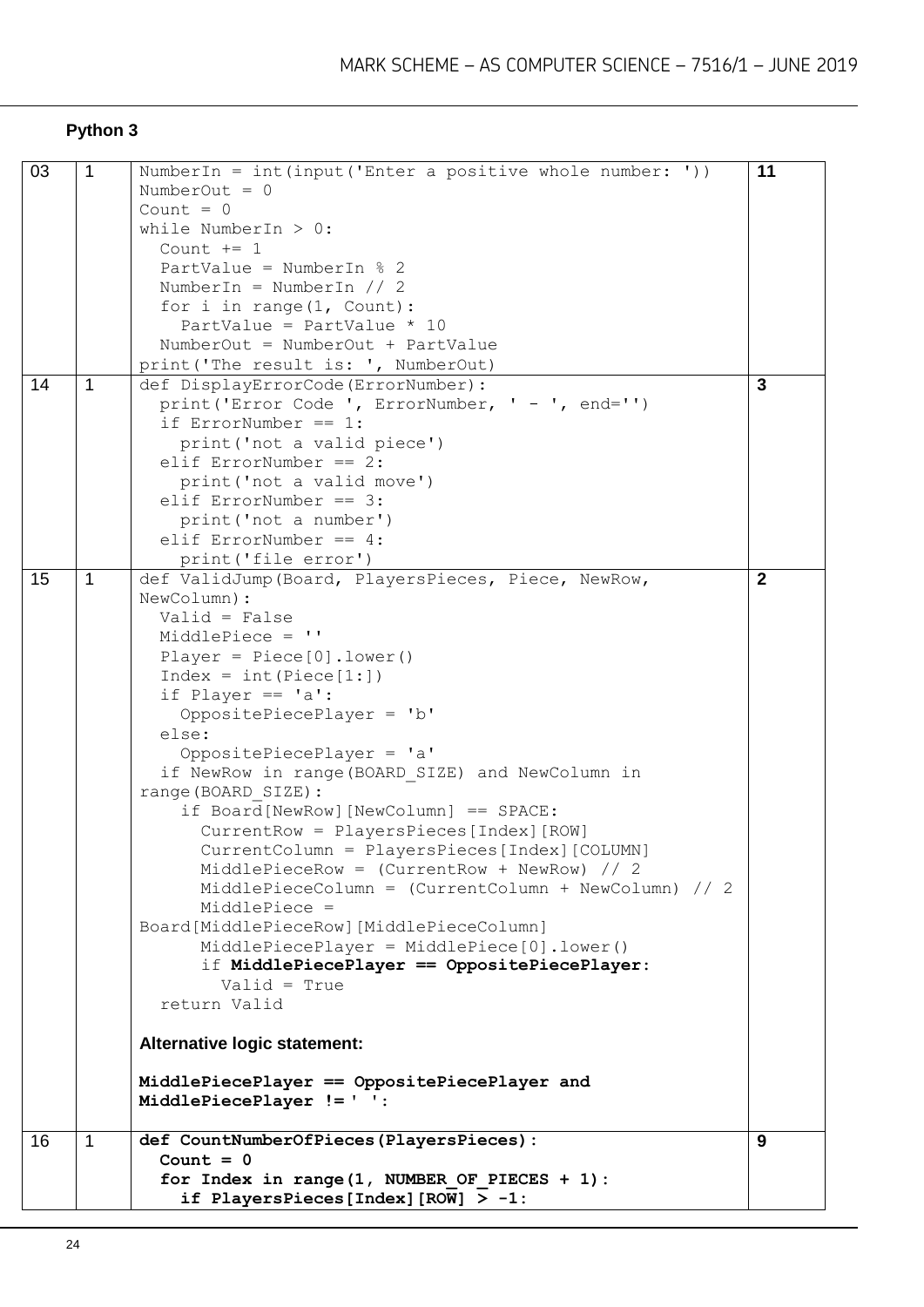```
# allow COLUMN instead of ROW
                  Count += 1
              return Count
           def PrintResult(A, B, NextPlayer):
             print('Game ended')
              TotalA = CountNumberOfPieces(A)
              TotalB = CountNumberOfPieces(B)
              TotalA = A[0][0] - TotalA - 10 * A[0][1]
             TotalB = B[0][0] - TotalB - 10 * B[0][1]
              if TotalA < TotalB:
                print('A won this game with a score of ', TotalA)
                print('B got a score of ', TotalB)
              elif TotalB < TotalA:
                print('B won this game with a score of ', TotalB)
                print('A got a score of ', TotalA)
              else:
                print('it was a draw. Both players got a score of ', 
           TotalA) 
              PrintPlayerPieces(A, B)
17 2 def MoveDame(Player, OpponentsPieces):
            NewRow = -1 Opponent = ''
             while Player == Opponent or NewRow == -1:
                ChosenPiece = input('Which piece do you want to take? 
           ')
                Opponent = ChosenPiece[0].lower()
                Index = int(ChosenPiece[1:])
                NewRow = OpponentsPieces[Index][ROW]
                NewColumn = OpponentsPieces[Index][COLUMN]
             OpponentsPieces[Index][ROW] = -1
              OpponentsPieces[Index][COLUMN] = -1
              return NewRow, NewColumn, OpponentsPieces
           def MovePiece(Board, PlayersPieces, OpponentsPieces, 
           ChosenPiece, NewRow, NewColumn):
             Index = int(ChosenPiece[1:]) CurrentRow = PlayersPieces[Index][ROW]
             CurrentColumn = PlayersPieces[Index][COLUMN]
             Board[CurrentRow][CurrentColumn] = SPACE
             if NewRow == BOARD SIZE - 1 and
           PlayersPieces[Index][DAME] == 0: 
                Player = 'a'
                PlayersPieces[0][1] += 1
                PlayersPieces[Index][DAME] = 1
                ChosenPiece = ChosenPiece.upper()
                NewRow, NewColumn, OpponentsPieces = MoveDame(Player, 
           OpponentsPieces) 
             elif NewRow == 0 and PlayersPieces[Index][DAME] == 0:
                Player = 'b'
                PlayersPieces[0][1] += 1
                PlayersPieces[Index][DAME] = 1
                ChosenPiece = ChosenPiece.upper()
                NewRow, NewColumn, OpponentsPieces = MoveDame(Player, 
           OpponentsPieces)
                                                                          9
```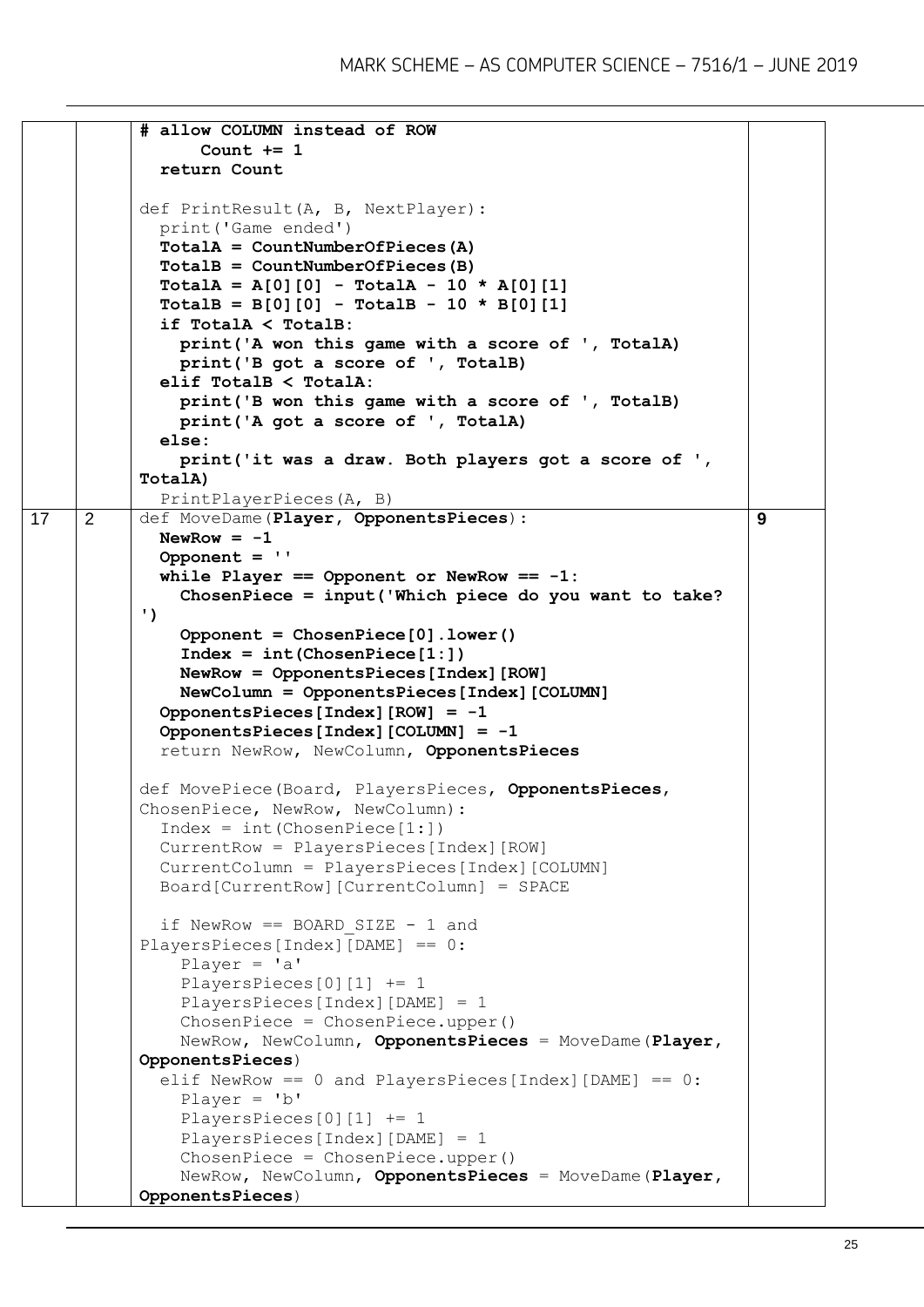```
 PlayersPieces[Index][ROW] = NewRow
   PlayersPieces[Index][COLUMN] = NewColumn
   Board[NewRow][NewColumn] = ChosenPiece 
   return Board, PlayersPieces, OpponentsPieces
def MakeMove(Board, PlayersPieces, OpponentsPieces, 
ListOfMoves, PieceIndex):
   PlayersPieces[0][0] += 1
   if PieceIndex > 0:
     Piece = ListOfMoves[PieceIndex].Piece
     NewRow = ListOfMoves[PieceIndex].NewRow
     NewColumn = ListOfMoves[PieceIndex].NewColumn
    PlayersPieceIndex = int(Piece[1:]) CurrentRow = PlayersPieces[PlayersPieceIndex][ROW]
     CurrentColumn = 
PlayersPieces[PlayersPieceIndex][COLUMN]
     Jumping = ListOfMoves[PieceIndex].CanJump
     Board, PlayersPieces, OpponentsPieces = 
MovePiece(Board, PlayersPieces, OpponentsPieces, Piece, 
NewRow, NewColumn)
     if Jumping:
       MiddlePieceRow = (CurrentRow + NewRow) // 2
       MiddlePieceColumn = (CurrentColumn + NewColumn) // 2
       MiddlePiece = 
Board[MiddlePieceRow][MiddlePieceColumn]
       print('jumped over ', MiddlePiece)
   return Board, PlayersPieces, OpponentsPieces
```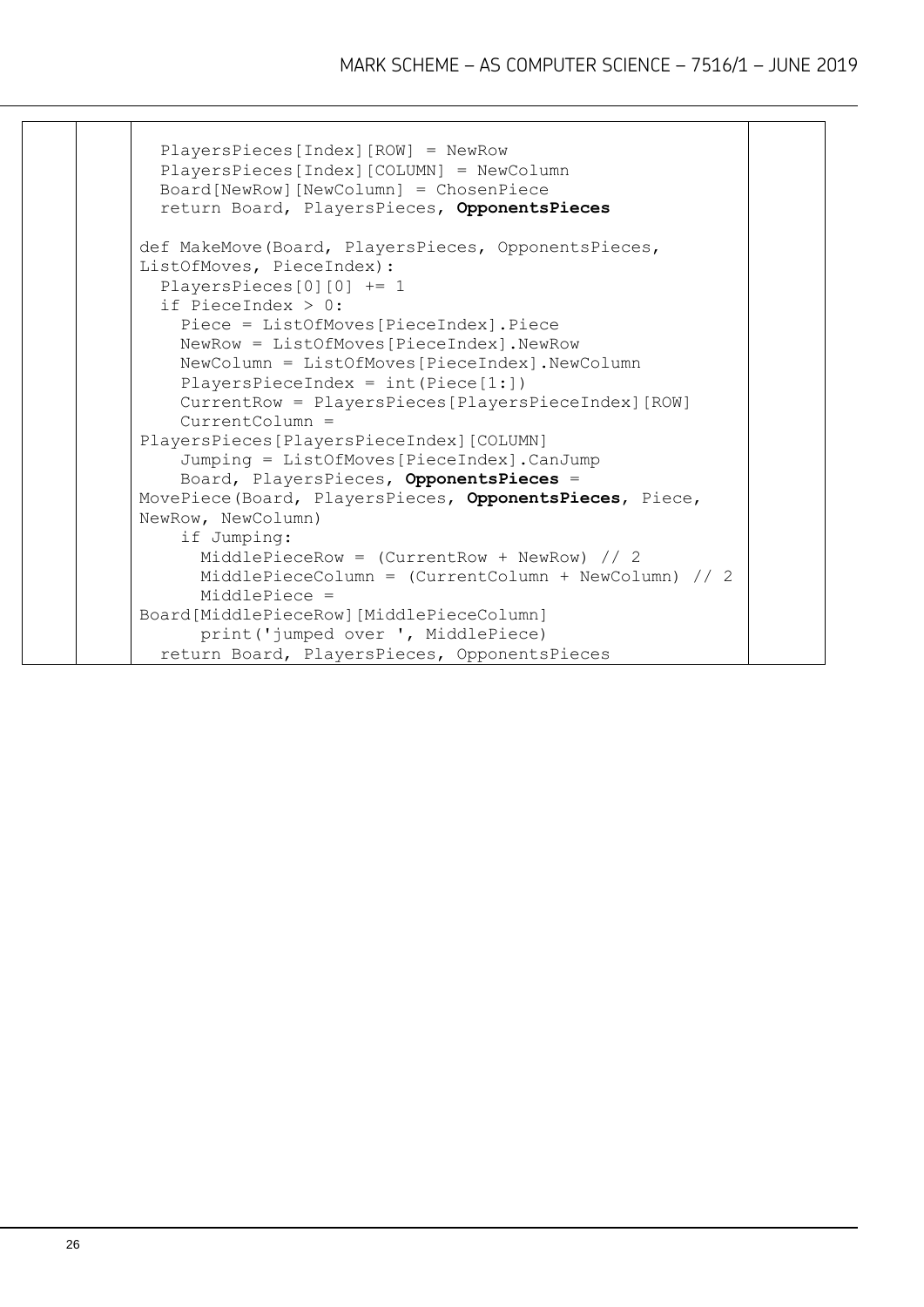# **Python 2**

| 03 | 1            | NumberIn = int (raw input ('Enter a positive whole number: | 11           |
|----|--------------|------------------------------------------------------------|--------------|
|    |              | $\prime$ ))                                                |              |
|    |              | NumberOut = $0$                                            |              |
|    |              | Count = $0$                                                |              |
|    |              | while NumberIn $> 0$ :                                     |              |
|    |              | Count $+= 1$                                               |              |
|    |              | PartValue = NumberIn $% 2$                                 |              |
|    |              |                                                            |              |
|    |              | NumberIn = NumberIn $// 2$                                 |              |
|    |              | for $i$ in range( $1$ , Count):                            |              |
|    |              | PartValue = PartValue $* 10$                               |              |
|    |              | NumberOut = NumberOut + PartValue                          |              |
|    |              | print 'The result is: ', NumberOut                         |              |
| 14 | $\mathbf{1}$ | def DisplayErrorCode(ErrorNumber):                         | 3            |
|    |              | print 'Error Code ', ErrorNumber                           |              |
|    |              | if ErrorNumber == $1$ :                                    |              |
|    |              | print 'not a valid piece'                                  |              |
|    |              | elif ErrorNumber == $2$ :                                  |              |
|    |              |                                                            |              |
|    |              | print 'not a valid move'                                   |              |
|    |              | elif ErrorNumber == $3:$                                   |              |
|    |              | print 'not a number'                                       |              |
|    |              | elif ErrorNumber == $4$ :                                  |              |
|    |              | print 'file error'                                         |              |
| 15 | 1            | def ValidJump (Board, PlayersPieces, Piece, NewRow,        | $\mathbf{2}$ |
|    |              | NewColumn) :                                               |              |
|    |              | $Valid = False$                                            |              |
|    |              | MiddlePiece = ''                                           |              |
|    |              | Player = $Piece[0]$ . lower()                              |              |
|    |              | $Index = int(Piece[1:])$                                   |              |
|    |              |                                                            |              |
|    |              | if Player == $'a':$                                        |              |
|    |              | OppositePiecePlayer = 'b'                                  |              |
|    |              | else:                                                      |              |
|    |              | OppositePiecePlayer = 'a'                                  |              |
|    |              | if NewRow in range (BOARD SIZE) and NewColumn in           |              |
|    |              | range (BOARD SIZE) :                                       |              |
|    |              | if Board[NewRow][NewColumn] == SPACE:                      |              |
|    |              | CurrentRow = PlayersPieces[Index] [ROW]                    |              |
|    |              | CurrentColumn = PlayersPieces [Index] [COLUMN]             |              |
|    |              | MiddlePieceRow = $(CurrentRow + NewRow)$ // 2              |              |
|    |              | MiddlePieceColumn = (CurrentColumn + NewColumn) // 2       |              |
|    |              | MiddlePiece =                                              |              |
|    |              | Board[MiddlePieceRow][MiddlePieceColumn]                   |              |
|    |              |                                                            |              |
|    |              | $MiddlepiecePlayer = MiddlePiece[0].lower()$               |              |
|    |              | if MiddlePiecePlayer == OppositePiecePlayer and            |              |
|    |              | MiddlePiecePlayer != ' ':                                  |              |
|    |              | $Valid = True$                                             |              |
|    |              | return Valid                                               |              |
| 16 | 1            | def CountNumberOfPieces(PlayersPieces):                    | 9            |
|    |              | Count = $0$                                                |              |
|    |              | for Index in range $(1,$ NUMBER OF PIECES + 1):            |              |
|    |              | if PlayersPieces[Index][ROW] $> -1$ :                      |              |
|    |              | # allow COLUMN instead of ROW                              |              |
|    |              | Count $+= 1$                                               |              |
|    |              | return Count                                               |              |
|    |              |                                                            |              |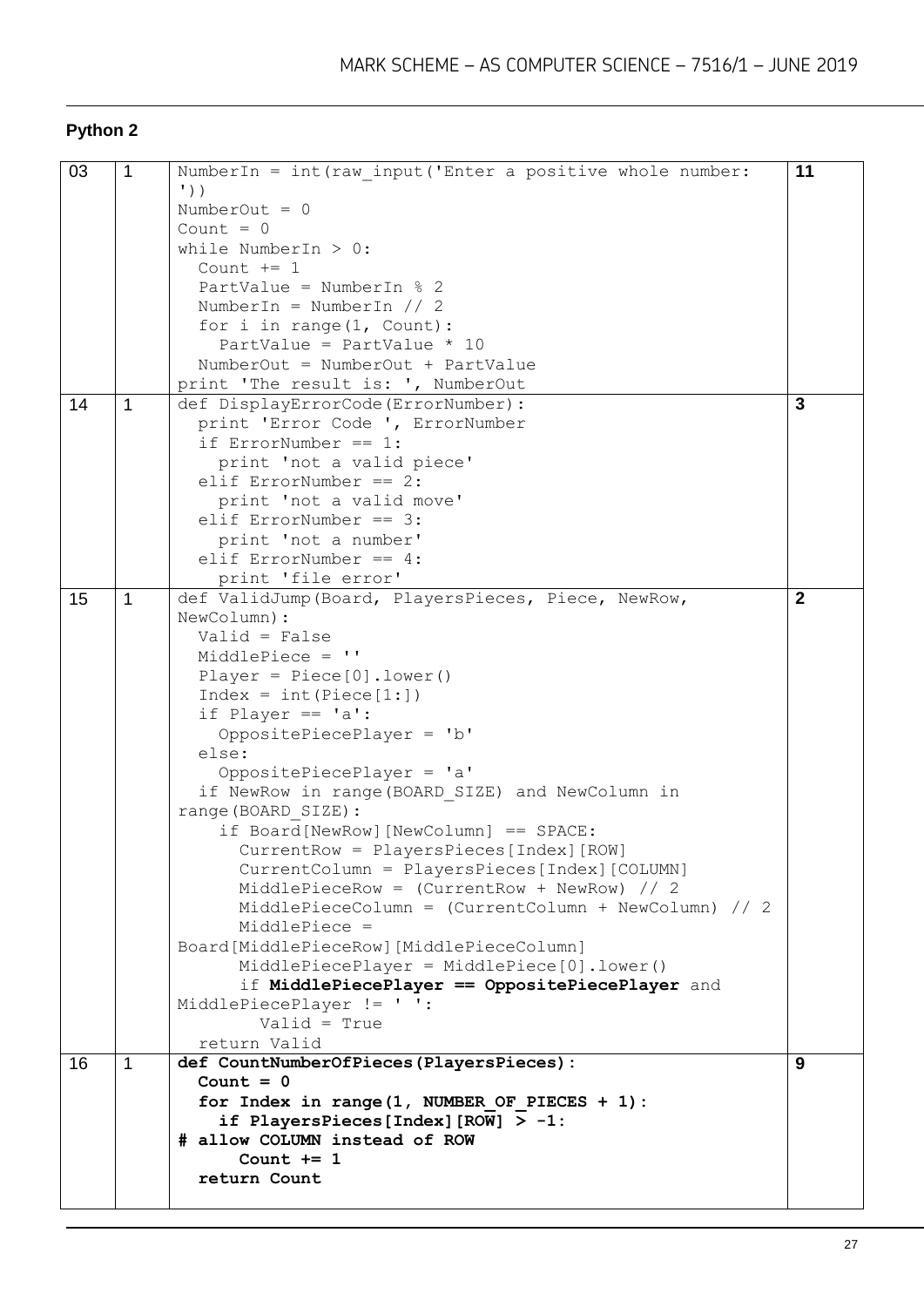|    |   | def PrintResult (A, B, NextPlayer) :                         |   |
|----|---|--------------------------------------------------------------|---|
|    |   | print 'Game ended'                                           |   |
|    |   | $TotalA = CountNumberOfPieces (A)$                           |   |
|    |   | $TotalB = CountNumberOfPieces (B)$                           |   |
|    |   | $TotalA = A[0][0] - TotalA - 10 * A[0][1]$                   |   |
|    |   | $TotalB = B[0][0] - TotalB - 10 * B[0][1]$                   |   |
|    |   | if TotalA < TotalB:                                          |   |
|    |   | print 'A won this game with a score of ', TotalA             |   |
|    |   | print 'B got a score of ', TotalB                            |   |
|    |   | elif TotalB < TotalA:                                        |   |
|    |   | print 'B won this game with a score of ', TotalB             |   |
|    |   | print 'A got a score of ', TotalB                            |   |
|    |   | else:                                                        |   |
|    |   | print 'it was a draw. Both players got a score of ',         |   |
|    |   | TotalA                                                       |   |
|    |   | PrintPlayerPieces(A, B)                                      |   |
| 17 | 2 | def MoveDame(Player, OpponentsPieces):                       | 9 |
|    |   | NewRow = $-1$                                                |   |
|    |   | Opponent $=$ $\cdot$                                         |   |
|    |   | while Player == Opponent or NewRow == $-1$ :                 |   |
|    |   | ChosenPiece = $raw input('Which piece do you want to')$      |   |
|    |   | $take?$ ')                                                   |   |
|    |   | Opponent = $ChosenPiece[0]$ . lower()                        |   |
|    |   | $Index = int(ChosenPiece[1:])$                               |   |
|    |   | $NewRow = OpponentsPieces[Index][ROW]$                       |   |
|    |   | NewColumn = OpponentsPieces [Index] [COLUMN]                 |   |
|    |   | OpponentsPieces[Index] $[ROW] = -1$                          |   |
|    |   | OpponentsPieces[Index][COLUMN] = -1                          |   |
|    |   |                                                              |   |
|    |   | return NewRow, NewColumn, OpponentsPieces                    |   |
|    |   | def MovePiece (Board, PlayersPieces, OpponentsPieces,        |   |
|    |   | ChosenPiece, NewRow, NewColumn):                             |   |
|    |   | $Index = int(ChosenPiece[1:])$                               |   |
|    |   | CurrentRow = PlayersPieces[Index] [ROW]                      |   |
|    |   |                                                              |   |
|    |   | CurrentColumn = PlayersPieces [Index] [COLUMN]               |   |
|    |   | Board [CurrentRow] [CurrentColumn] = SPACE                   |   |
|    |   | if NewRow == BOARD SIZE - 1 and                              |   |
|    |   | PlayersPieces[Index] [DAME] == $0$ :                         |   |
|    |   | Player = $'a'$                                               |   |
|    |   | PlayersPieces $[0][1]$ += 1                                  |   |
|    |   | PlayersPieces[Index][DAME] = $1$                             |   |
|    |   | $ChosenPiece = ChosenPiece.upper()$                          |   |
|    |   | NewRow, NewColumn, OpponentsPieces = MoveDame (Player,       |   |
|    |   | OpponentsPieces)                                             |   |
|    |   | elif NewRow == $0$ and PlayersPieces [Index] [DAME] == $0$ : |   |
|    |   | Player = $'b'$                                               |   |
|    |   | PlayersPieces $[0][1]$ += 1                                  |   |
|    |   | PlayersPieces[Index] [DAME] = $1$                            |   |
|    |   | $ChosenPiece = ChosenPiece.upper()$                          |   |
|    |   | NewRow, NewColumn, OpponentsPieces = MoveDame (Player,       |   |
|    |   | OpponentsPieces)                                             |   |
|    |   | $PlayersPieces[Index][ROW] = NewRow$                         |   |
|    |   | PlayersPieces[Index][COLUMN] = NewColumn                     |   |
|    |   | Board[NewRow] [NewColumn] = ChosenPiece                      |   |
|    |   | return Board, PlayersPieces, OpponentsPieces                 |   |
|    |   |                                                              |   |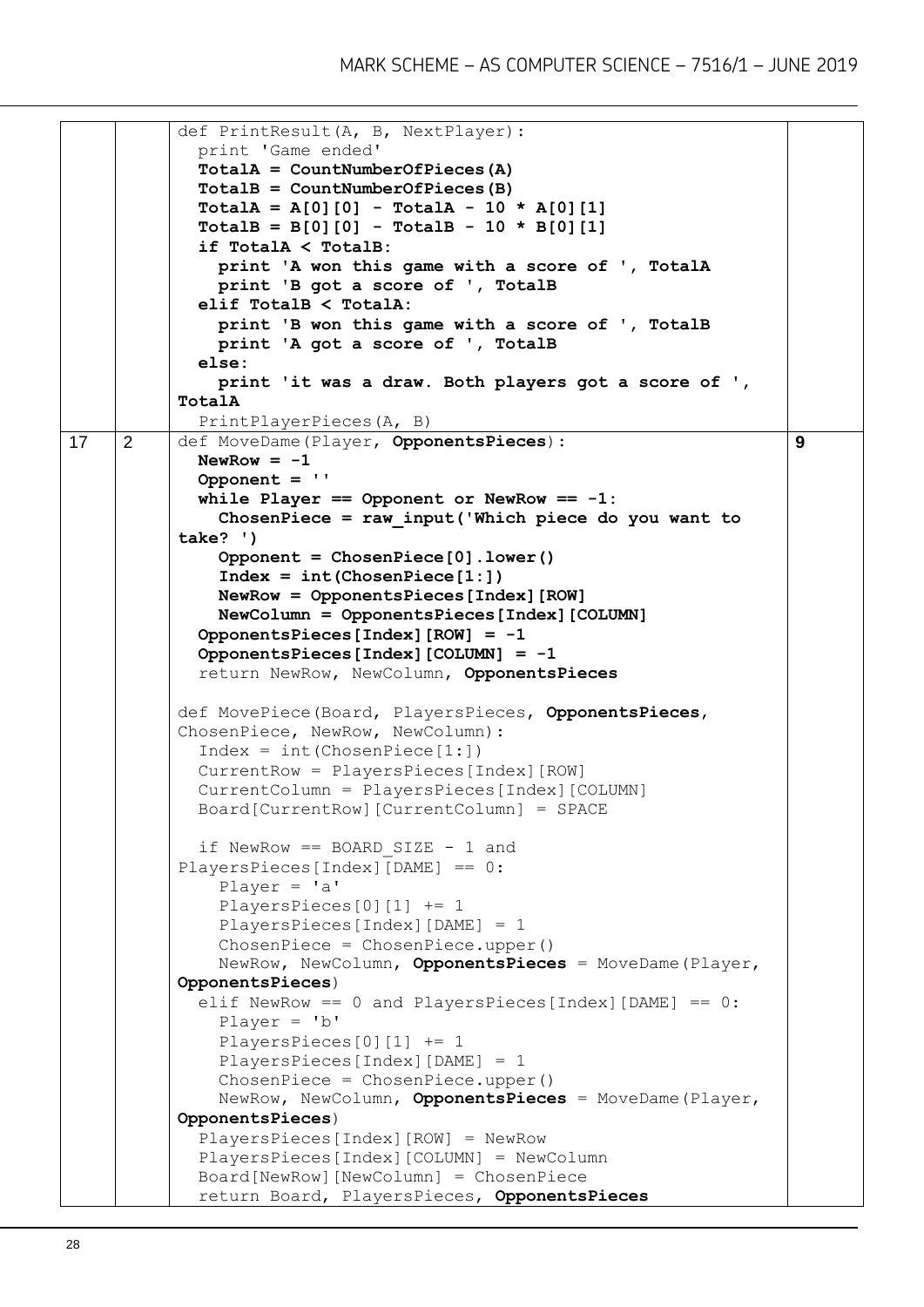```
def MakeMove(Board, PlayersPieces, OpponentsPieces, 
ListOfMoves, PieceIndex):
   PlayersPieces[0][0] += 1
   if PieceIndex > 0:
     Piece = ListOfMoves[PieceIndex].Piece
     NewRow = ListOfMoves[PieceIndex].NewRow
     NewColumn = ListOfMoves[PieceIndex].NewColumn
    PlayersPieceIndex = int(Piece[1:]) CurrentRow = PlayersPieces[PlayersPieceIndex][ROW]
     CurrentColumn = 
PlayersPieces[PlayersPieceIndex][COLUMN]
     Jumping = ListOfMoves[PieceIndex].CanJump
     Board, PlayersPieces, OpponentsPieces = 
MovePiece(Board, PlayersPieces, OpponentsPieces, Piece, 
NewRow, NewColumn)
     if Jumping:
       MiddlePieceRow = (CurrentRow + NewRow) // 2
       MiddlePieceColumn = (CurrentColumn + NewColumn) // 2
       MiddlePiece = 
Board[MiddlePieceRow][MiddlePieceColumn]
       print 'jumped over ', MiddlePiece
   return Board, PlayersPieces, OpponentsPieces
```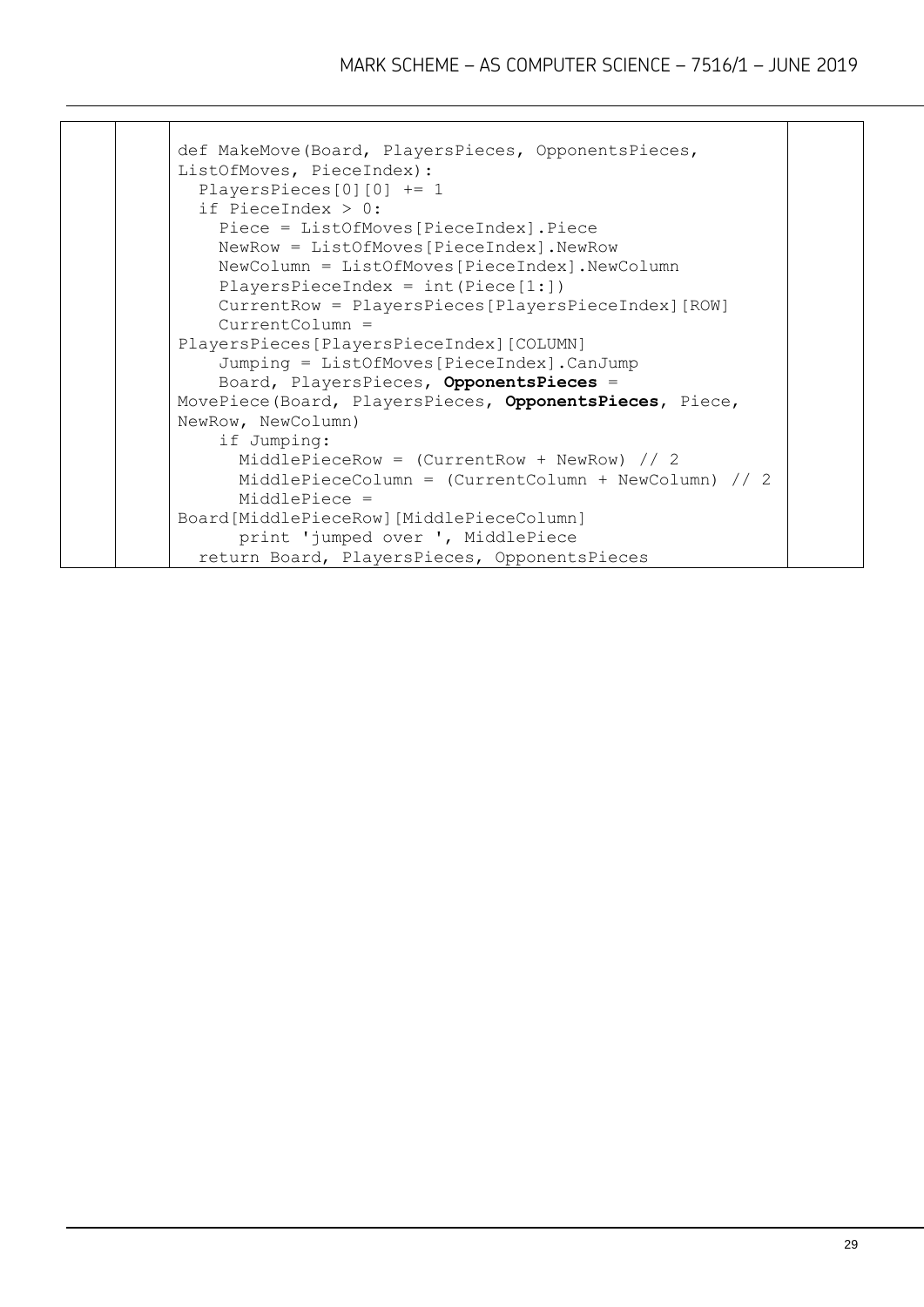#### **Pascal**

| 03 | $\mathbf{1}$ | var                                                                                         | 11           |
|----|--------------|---------------------------------------------------------------------------------------------|--------------|
|    |              | NumberIn, NumberOut, Count, PartValue, i: integer;                                          |              |
|    |              | begin                                                                                       |              |
|    |              | write ('Enter a positive whole number: ');                                                  |              |
|    |              | readln(NumberIn);                                                                           |              |
|    |              | NumberOut $:= 0;$                                                                           |              |
|    |              | Count $:= 0;$                                                                               |              |
|    |              |                                                                                             |              |
|    |              | while NumberIn $> 0$ do                                                                     |              |
|    |              | begin                                                                                       |              |
|    |              | Count := Count + 1;                                                                         |              |
|    |              | PartValue := NumberIn mod 2;                                                                |              |
|    |              | NumberIn := NumberIn div 2;                                                                 |              |
|    |              | for $i := 1$ to Count - 1 do                                                                |              |
|    |              | PartValue := PartValue $* 10$ ;                                                             |              |
|    |              | NumberOut := NumberOut + PartValue;                                                         |              |
|    |              | end;                                                                                        |              |
|    |              | writeln ('The result is: ', NumberOut);                                                     |              |
|    |              | end;                                                                                        |              |
| 14 | $\mathbf{1}$ | procedure DisplayErrorCode (ErrorNumber: integer);                                          | 3            |
|    |              | begin                                                                                       |              |
|    |              | write('Error Code ', ErrorNumber, ' - ');                                                   |              |
|    |              | case ErrorNumber of                                                                         |              |
|    |              | 1 : writeln ('not a valid piece');                                                          |              |
|    |              | 2 : writeln ('not a valid move');                                                           |              |
|    |              | 3 : writeln ('not a number');                                                               |              |
|    |              | 4 : writeln ('file error');                                                                 |              |
|    |              | end;                                                                                        |              |
|    |              | end;                                                                                        |              |
|    |              |                                                                                             |              |
| 15 | $\mathbf{1}$ | function ValidJump (Board: TBoard; PlayersPieces: TPieces;                                  | $\mathbf{2}$ |
|    |              |                                                                                             |              |
|    |              | Piece: string; NewRow, NewColumn: integer): boolean;<br>var                                 |              |
|    |              | Valid: boolean;                                                                             |              |
|    |              | MiddlePiece: string;                                                                        |              |
|    |              |                                                                                             |              |
|    |              | Player, OppositePiecePlayer, MiddlePiecePlayer: string;                                     |              |
|    |              | Index, CurrentRow, CurrentColumn, MiddlePieceRow,                                           |              |
|    |              | MiddlePieceColumn: integer;                                                                 |              |
|    |              | begin                                                                                       |              |
|    |              | Valid $:=$ false;                                                                           |              |
|    |              | MiddlePiece := '';                                                                          |              |
|    |              | Player := LowerCase(LeftStr(Piece, 1));                                                     |              |
|    |              | if Length (Piece) = $2$ then                                                                |              |
|    |              | Index := StrtoInt (RightStr (Piece, 1))                                                     |              |
|    |              | else                                                                                        |              |
|    |              | Index := StrtoInt (RightStr (Piece, 2));                                                    |              |
|    |              | if Player = $'a'$ then                                                                      |              |
|    |              | OppositePiecePlayer := 'b'                                                                  |              |
|    |              | else                                                                                        |              |
|    |              | OppositePiecePlayer := 'a';                                                                 |              |
|    |              | if (NewRow $>= 0$ ) and (NewRow < BoardSize)                                                |              |
|    |              | and (NewColumn $>= 0$ ) and (NewColumn $<$ BoardSize) then                                  |              |
|    |              | if Board[NewRow, NewColumn] = Space then                                                    |              |
|    |              | begin                                                                                       |              |
|    |              | CurrentRow := PlayersPieces[Index, Row];<br>CurrentColumn := PlayersPieces [Index, Column]; |              |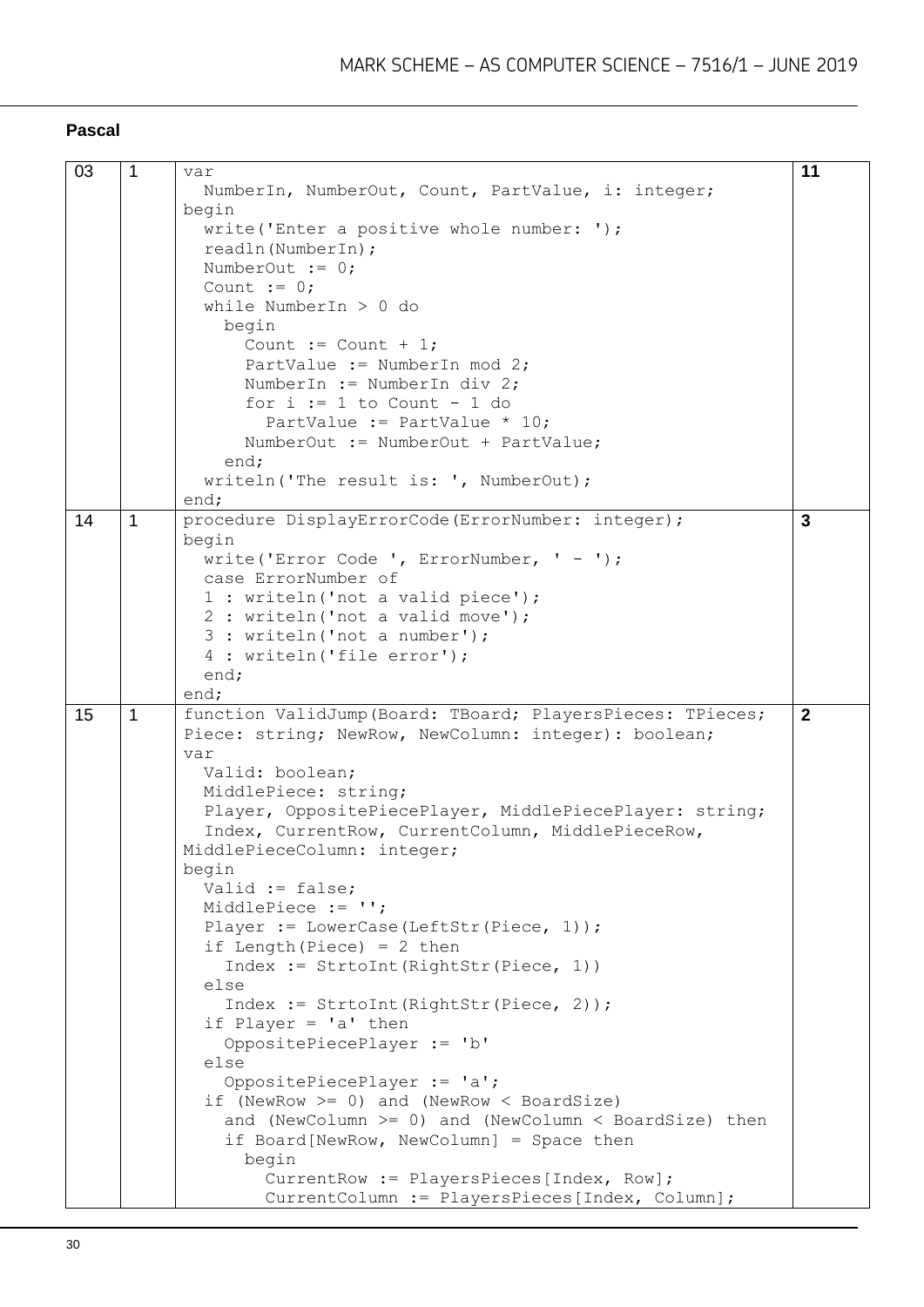```
 MiddlePieceRow := (CurrentRow + NewRow) div 2;
                    MiddlePieceColumn := (CurrentColumn + NewColumn) 
           div 2;
                    MiddlePiece := Board[MiddlePieceRow, 
           MiddlePieceColumn];
                    MiddlePiecePlayer := 
           LowerCase(LeftStr(MiddlePiece, 1));
                    if (MiddlePiecePlayer = OppositePiecePlayer) then
                      Valid := true;
                  end;
              ValidJump := Valid;
           end; 
           Alternative logic statement:
           (MiddlePiecePlayer = OppositePiecePlayer) and 
           (MiddlePiecePlayer <> ' ')
16 |1 | function CountNumberOfPieces(PlayersPieces: TPieces):
           integer;
           var Count, Index: integer;
           begin
              Count := 0;
              for Index := 1 to NumberOfPieces do
                if PlayersPieces[Index, ROW] > -1 then
           // allow Column instead of Row
                 Count := Count +1;
              CountNumberOfPieces := Count;
           end;
           procedure PrintResult(A, B: TPieces; NextPlayer: string);
           var TotalA, TotalB: integer;
           begin
              writeln('Game ended');
              TotalA := CountNumberOfPieces(A);
              TotalB := CountNumberOfPieces(B);
              TotalA := A[0, 0] - TotalA - 10 * A[0, 1];
              TotalB := B[0, 0] - TotalB - 10 * B[0, 1] ;
              if TotalA < TotalB then
                begin
                  writeln('A won this game with a score of ', TotalA);
                  writeln('B got a score of ', TotalB);
                end
              else
                if TotalB < TotalA then
                  begin
                    writeln('B won this game with a score of ', 
           TotalB);
                    writeln('A got a score of ', TotalA);
                  end
                else
                  writeLn('it was a draw. Both players got a score of 
           ', TotalA);
              PrintPlayerPieces(A, B);
           end;
                                                                           9
```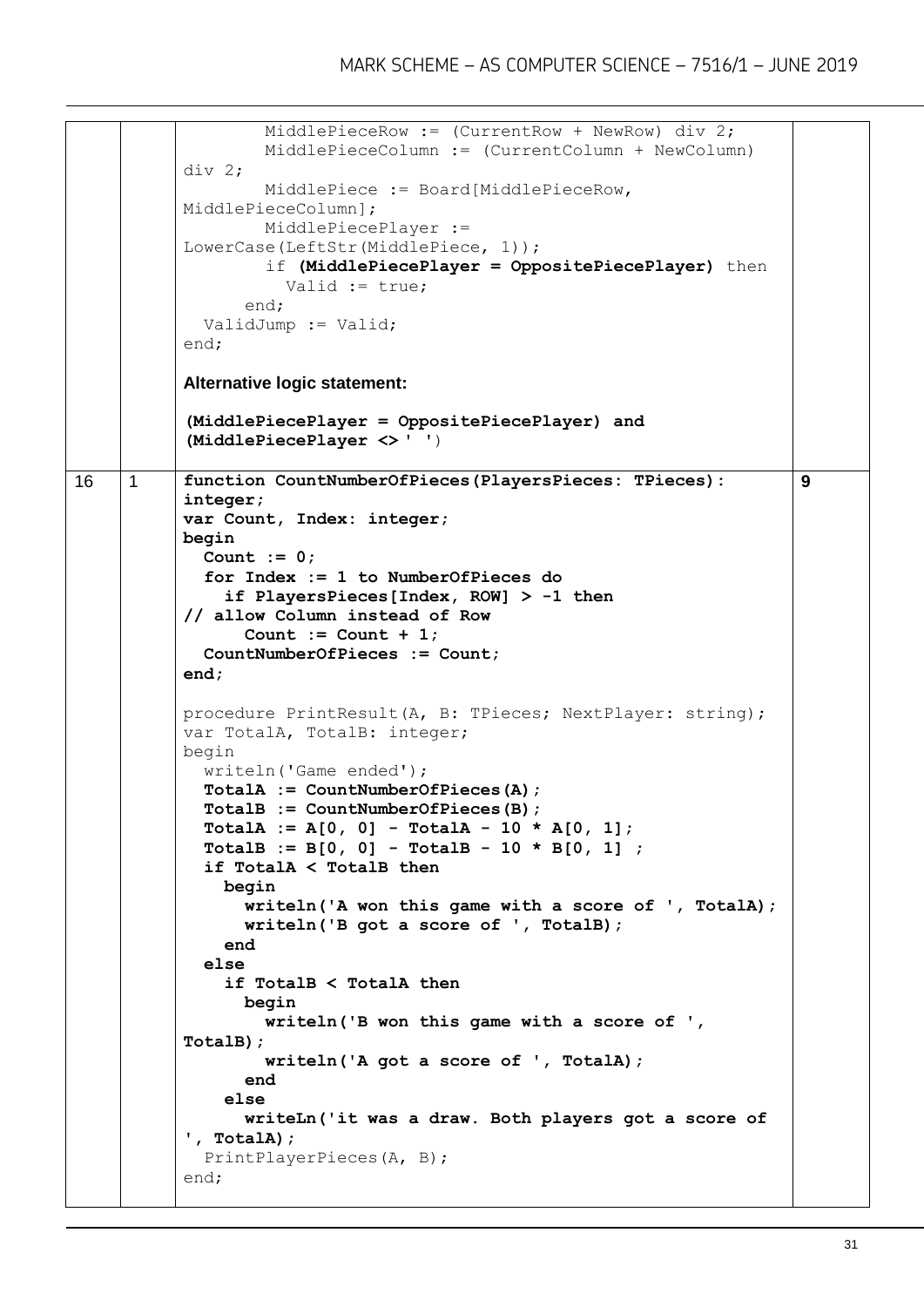```
17 | 2 | procedure MoveDame (Player: string; var OpponentsPieces:
           TPieces; var NewRow, NewColumn: integer);
           var
              Opponent, ChosenPiece: string;
              Index: integer;
           begin
             NewRow := -1; Opponent := '';
              while (Player = Opponent) or (NewRow = -1) do
                begin
                  write('Which piece do you want to take? ');
                  readln(ChosenPiece);
                  Opponent := LowerCase(LeftStr(ChosenPiece,1));
                  if Length(ChosenPiece) = 2 then
                    Index := StrtoInt(RightStr(ChosenPiece,1))
                  else
                    Index := StrtoInt(RightStr(ChosenPiece,2));
                  NewRow := OpponentsPieces[Index, Row];
                  NewColumn := OpponentsPieces[Index][Column];
                end;
              OpponentsPieces[Index, Row] := -1;
              OpponentsPieces[Index, Column] := -1;
           end;
           procedure MakeMove(var Board: TBoard; var PlayersPieces,
              OpponentsPieces: TPieces; ListOfMoves: TList; 
           PieceIndex: integer);
           var
              Piece, MiddlePiece: string;
              NewRow, NewColumn, PlayersPieceIndex, CurrentRow, 
           CurrentColumn: integer;
              MiddlePieceRow, MiddlePieceColumn: integer;
              Jumping: boolean;
           begin
             PlayersPieces[0, 0] := PlayersPieces[0, 0] + 1;
              if PieceIndex > 0 then
                begin
                  Piece := ListOfMoves[PieceIndex].Piece;
                  NewRow := ListOfMoves[PieceIndex].NewRow;
                  NewColumn := ListOfMoves[PieceIndex].NewColumn;
                 if Length(Piece) = 2 then
                    PlayersPieceIndex := StrtoInt(RightStr(Piece, 1))
                  else
                   PlayersPieceIndex := StrtoInt(RightStr(Piece, 2));
                  CurrentRow := PlayersPieces[PlayersPieceIndex, Row];
                  CurrentColumn := PlayersPieces[PlayersPieceIndex, 
           Column];
                  Jumping := ListOfMoves[PieceIndex].CanJump;
                  MovePiece(Board, PlayersPieces, OpponentsPieces, 
           Piece, NewRow, NewColumn);
                  if Jumping then
                    begin
                      MiddlePieceRow := (CurrentRow + NewRow) div 2;
                      MiddlePieceColumn := (CurrentColumn + NewColumn) 
           div 2;
                      MiddlePiece := Board[MiddlePieceRow, 
                                                                          9
```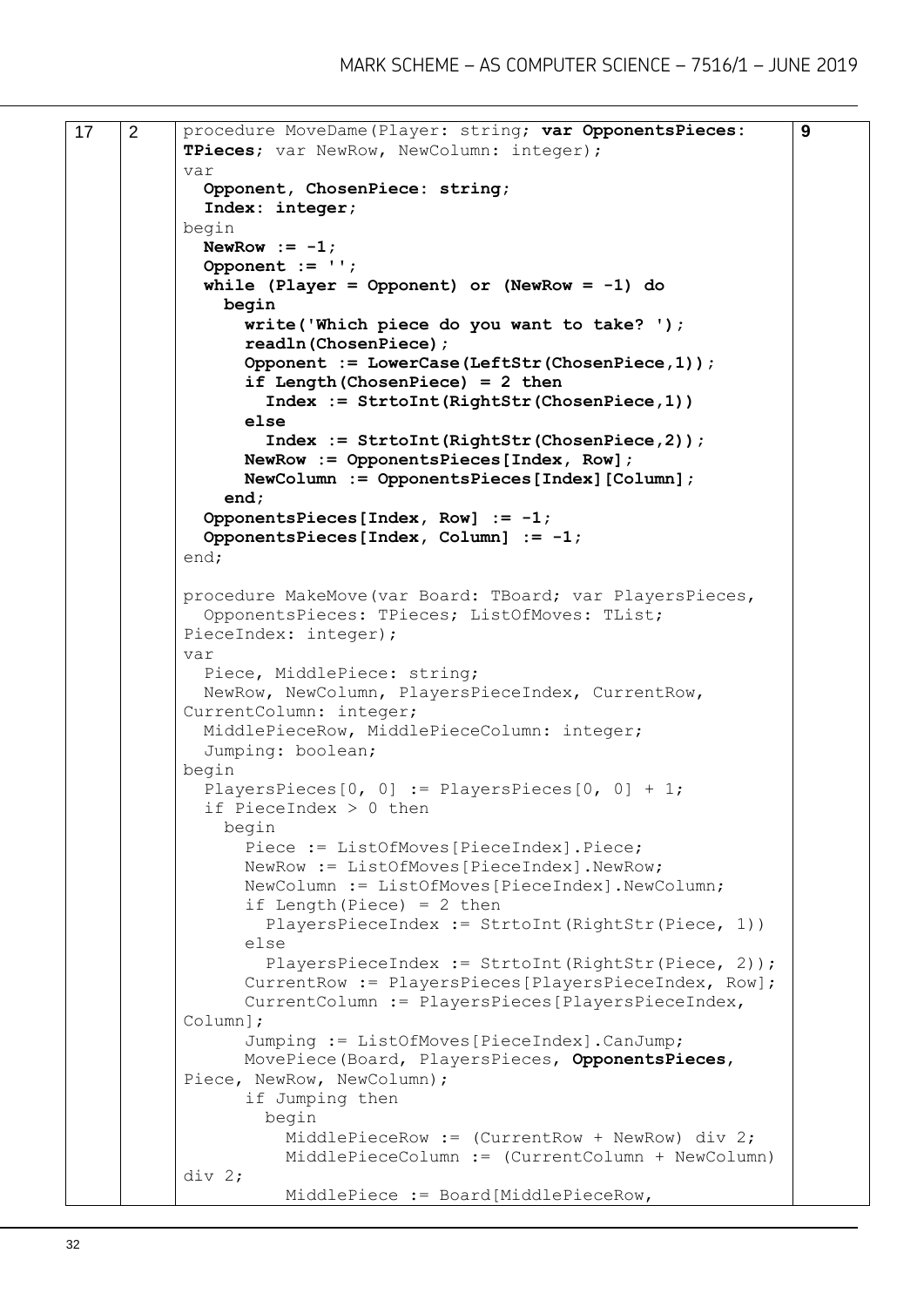```
MiddlePieceColumn];
         end;
     end;
end;
procedure MovePiece(var Board: TBoard; var PlayersPieces, 
OpponentsPieces: TPieces;
   ChosenPiece: string; NewRow, NewColumn: integer);
var
   Index, CurrentRow, CurrentColumn: integer;
   Player: string;
begin
   if Length(ChosenPiece) = 2 then
     Index := StrtoInt(RightStr(ChosenPiece,1))
   else
     Index := StrtoInt(RightStr(ChosenPiece,2));
   CurrentRow := PlayersPieces[Index, Row];
   CurrentColumn := PlayersPieces[Index, Column];
   Board[CurrentRow, CurrentColumn] := Space;
   if (NewRow = BoardSize-1) and (PlayersPieces[Index, 
Damel = 0) then
     begin
       Player := 'a';
       PlayersPieces[0,1] := PlayersPieces[0,1] + 1;
       PlayersPieces[Index, Dame] := 1;
       ChosenPiece := UpperCase(ChosenPiece);
       MoveDame(Player, OpponentsPieces, NewRow, 
NewColumn);
     end
   else
    if (NewRow = 0) and (PlayersPieces[Index, Dame] = 0)
then
       begin
         Player := 'b';
         PlayersPieces[0, 1] := PlayersPieces[0, 1] + 1;
         PlayersPieces[Index, Dame] := 1;
         ChosenPiece := UpperCase(ChosenPiece);
         MoveDame(Player, OpponentsPieces, NewRow, 
NewColumn);
       end;
   PlayersPieces[Index, Row] := NewRow;
  PlayersPieces[Index, Column] := NewColumn;
   Board[NewRow, NewColumn] := ChosenPiece;
end; 
procedure MakeMove(var Board: TBoard; var PlayersPieces,
  OpponentsPieces: TPieces; ListOfMoves: TList; 
PieceIndex: integer);
var
   Piece, MiddlePiece: string;
   NewRow, NewColumn, PlayersPieceIndex, CurrentRow, 
CurrentColumn: integer;
   MiddlePieceRow, MiddlePieceColumn: integer;
   Jumping: boolean;
begin
```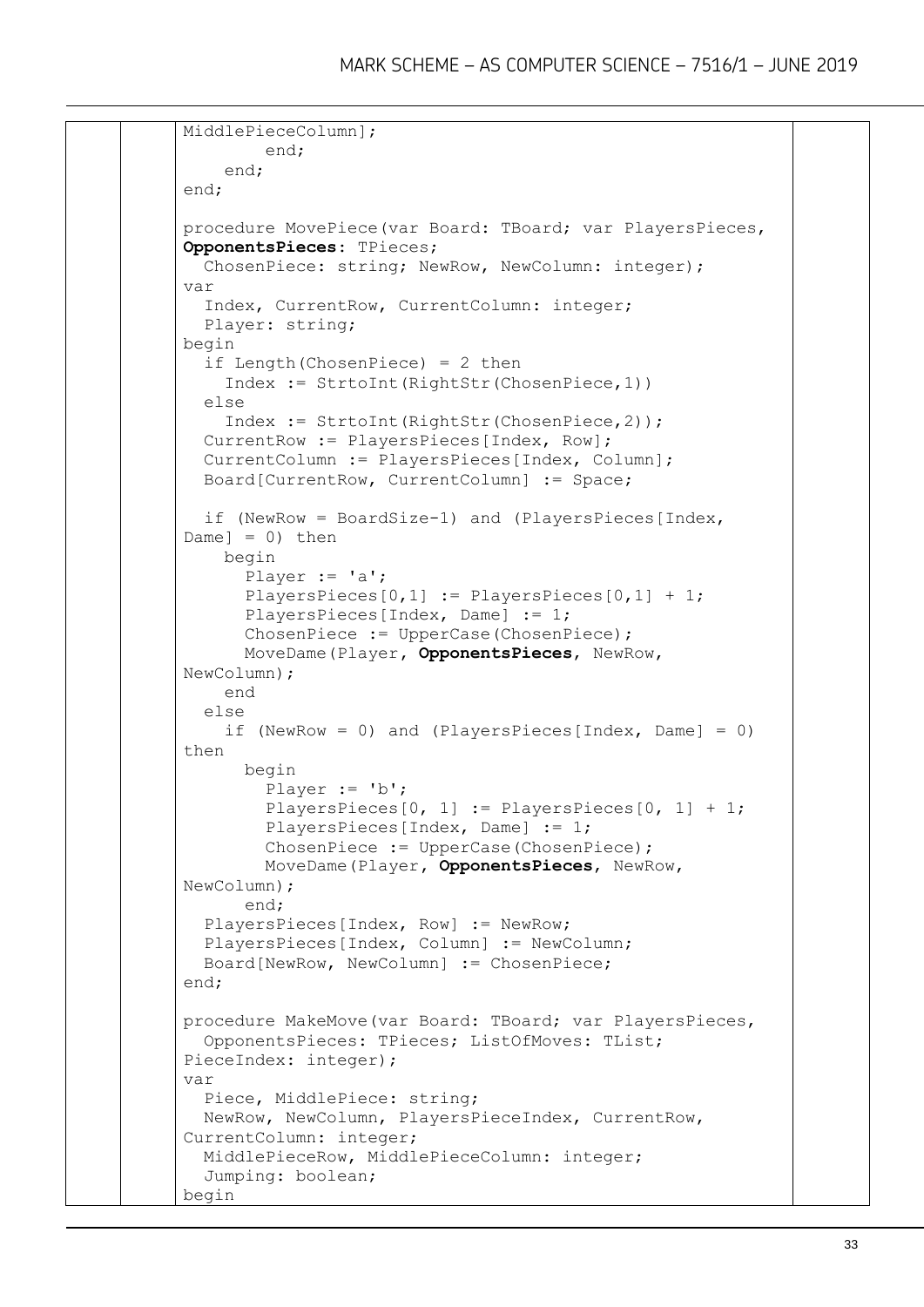```
PlayersPieces[0, 0] := PlayersPieces[0, 0] + 1;
   if PieceIndex > 0 then
     begin
       Piece := ListOfMoves[PieceIndex].Piece;
       NewRow := ListOfMoves[PieceIndex].NewRow;
       NewColumn := ListOfMoves[PieceIndex].NewColumn;
      if Length(Piece) = 2 then
         PlayersPieceIndex := StrtoInt(RightStr(Piece, 1))
       else
        PlayersPieceIndex := StrtoInt(RightStr(Piece, 2));
       CurrentRow := PlayersPieces[PlayersPieceIndex, Row];
       CurrentColumn := PlayersPieces[PlayersPieceIndex, 
Column];
       Jumping := ListOfMoves[PieceIndex].CanJump;
       MovePiece(Board, PlayersPieces, OpponentsPieces, 
Piece, NewRow, NewColumn);
       if Jumping then
         begin
           MiddlePieceRow := (CurrentRow + NewRow) div 2;
           MiddlePieceColumn := (CurrentColumn + NewColumn) 
div 2;
           MiddlePiece := Board[MiddlePieceRow, 
MiddlePieceColumn];
         end;
     end;
end;
```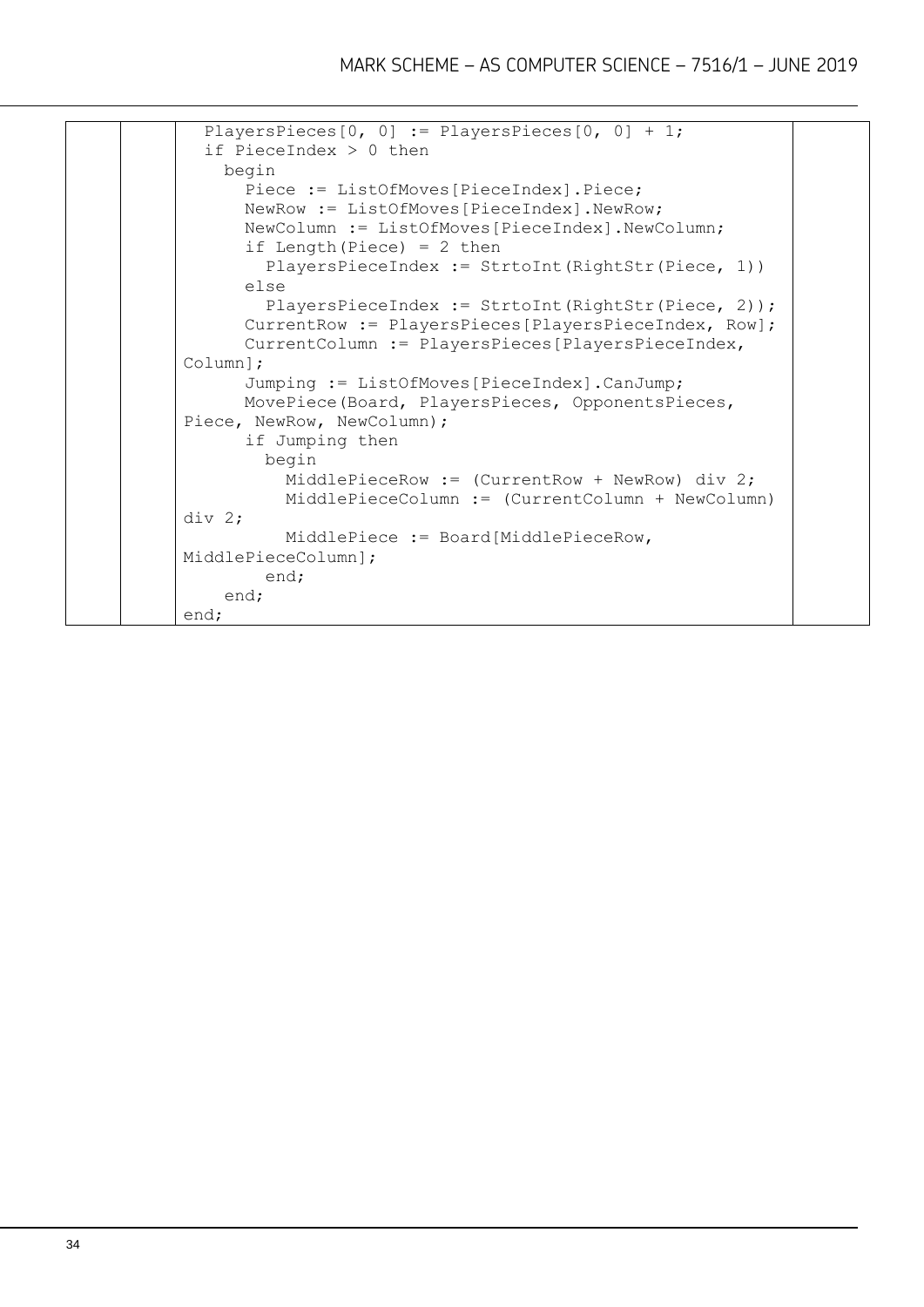#### **C#**

| 03 | $\mathbf{1}$ | int count = $0$ , partValue, numberIn, numberOut = $0$ ;<br>Console. Write ("Enter a positive whole number: ");<br>numberIn = Convert.ToInt32 (Console.ReadLine());<br>while (numberIn $> 0$ )<br>$\left\{ \right.$<br>$count++;$<br>partValue = numberIn $% 2;$<br>$numberIn = numberIn / 2;$<br>for (int $i = 1$ ; $i <$ count; $i+1$ ) | 11             |
|----|--------------|-------------------------------------------------------------------------------------------------------------------------------------------------------------------------------------------------------------------------------------------------------------------------------------------------------------------------------------------|----------------|
|    |              | partValue = partValue $* 10$ ;                                                                                                                                                                                                                                                                                                            |                |
|    |              | $numberOut = numberOut + partValue;$                                                                                                                                                                                                                                                                                                      |                |
|    |              | Console. WriteLine ("The result is: " + numberOut );<br>Console. ReadLine();                                                                                                                                                                                                                                                              |                |
| 14 | $\mathbf{1}$ | private static void DisplayErrorCode(int errorNumber)                                                                                                                                                                                                                                                                                     | 3              |
|    |              | Console. WriteLine ("Error Code " + errorNumber);<br>if $(errorNumber == 1)$                                                                                                                                                                                                                                                              |                |
|    |              | Console. WriteLine ("not a valid piece");                                                                                                                                                                                                                                                                                                 |                |
|    |              | else if $(errorNumber == 2)$                                                                                                                                                                                                                                                                                                              |                |
|    |              | Console. WriteLine ("not a valid move");                                                                                                                                                                                                                                                                                                  |                |
|    |              | else if $(errorNumber == 3)$                                                                                                                                                                                                                                                                                                              |                |
|    |              | Console. WriteLine ("not a number");                                                                                                                                                                                                                                                                                                      |                |
|    |              | else if $(errorNumber == 4)$                                                                                                                                                                                                                                                                                                              |                |
|    |              | Console. WriteLine ("file error");                                                                                                                                                                                                                                                                                                        |                |
|    |              |                                                                                                                                                                                                                                                                                                                                           |                |
| 15 | $\mathbf{1}$ | private static bool ValidJump(string[,] board, int[,]<br>playersPieces, string piece, int newRow, int newColumn)                                                                                                                                                                                                                          | $\overline{2}$ |
|    |              | string middlePiece = "";                                                                                                                                                                                                                                                                                                                  |                |
|    |              | string player, oppositePiecePlayer, middlePiecePlayer;<br>int index, currentRow, currentColumn, middlePieceRow,                                                                                                                                                                                                                           |                |
|    |              | middlePieceColumn;<br>$player = piece[0].Tostring() .ToLower();$                                                                                                                                                                                                                                                                          |                |
|    |              | if (piece.Length $==$ 2)                                                                                                                                                                                                                                                                                                                  |                |
|    |              | $\mathcal{L}$<br>$index = Convert.Tolnt32(piece[1].Toltring())$ ;                                                                                                                                                                                                                                                                         |                |
|    |              | else                                                                                                                                                                                                                                                                                                                                      |                |
|    |              | $index = Convert.Tolnt32 (piece.Substring(1));$                                                                                                                                                                                                                                                                                           |                |
|    |              | if (player == $"a")$                                                                                                                                                                                                                                                                                                                      |                |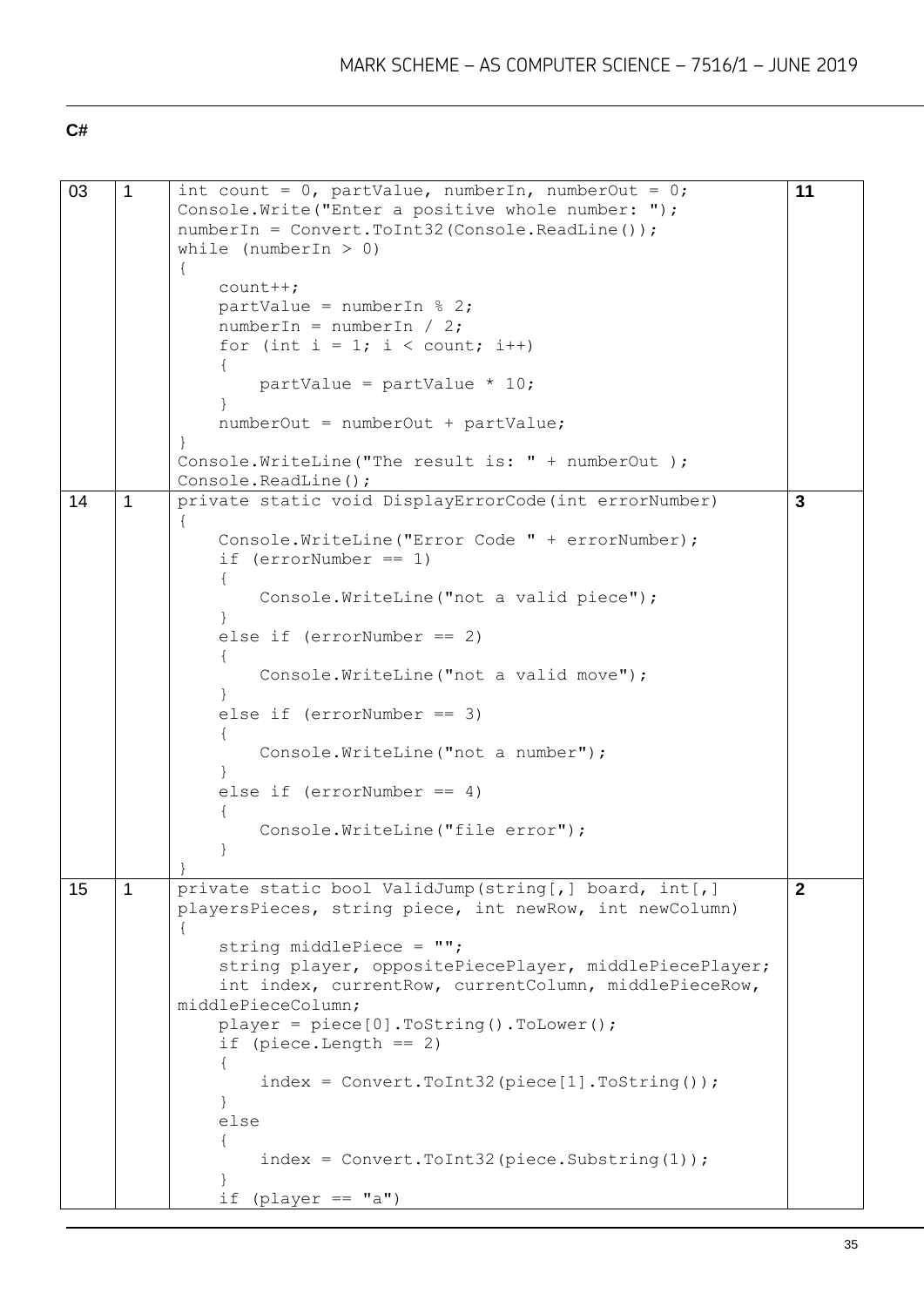```
 {
                    oppositePiecePlayer = "b";
                }
                else
                {
                    oppositePiecePlayer = "a";
                }
                if (newRow >= 0 && newRow < BoardSize &&
                    newColumn >= 0 && newColumn < BoardSize)
           \left\{\begin{array}{ccc} \end{array}\right\} if (board[newRow, newColumn] == Space)
                     {
                         currentRow = playersPieces[index, Row];
                         currentColumn = playersPieces[index, Column];
                        middlePieceRow = (currentRow + newRow) / 2;
                        middlePieceColumn = (currentColumn + 
           newColumn) / 2;
                         middlePiece = board[middlePieceRow, 
           middlePieceColumn];
                        middlePiecePlayer = 
           middlePiece[0].ToString().ToLower();
                         if (middlePiecePlayer == oppositePiecePlayer)
            {
                             return true;
            }
                    }
                }
                return false;
           }
           Alternative logic statement:
           (middlePiecePlayer == oppositePiecePlayer) && 
           middlePiecePlayer != " "
16 1 private static int CountNumberOfPieces(int[,]
           playersPieces)
           {
                int count = 0;
               for (int index = 1; index < NumberOfPieces + 1;
           index++)
                {
                    if (playersPieces[index,Row] > -1) // allow Column 
           instead of Row
            {
                         count++;
            }
                }
                return count;
           }
           private static void PrintResult(int[,] a, int[,] b, string 
           nextPlayer)
           {
                int totalA, totalB;
                Console.WriteLine("Game ended");
                                                                            9
```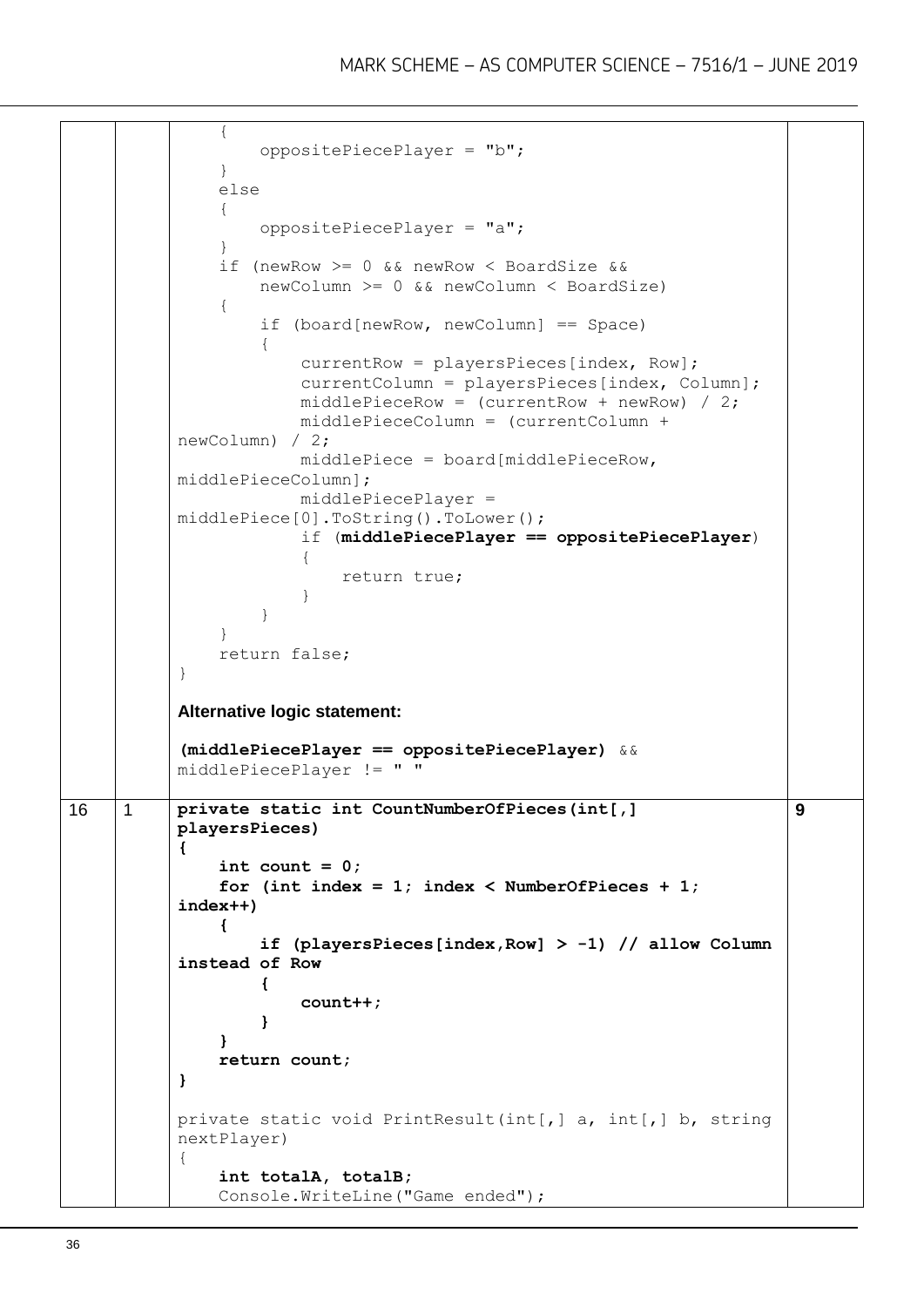```
 totalA = CountNumberOfPieces(a);
                 totalB = CountNumberOfPieces(b);
                \text{totalA} = a[0, 0] - \text{totalA} - 10 * a[0, 1];\text{totalB} = b[0, 0] - \text{totalB} - 10 * b[0, 1]; if (totalA < totalB)
                 {
                     Console.WriteLine("A won this game with a score of 
           " + totalA);
                     Console.WriteLine("B got a score of " + totalB);
            }
                 else if (totalB < totalA)
                 {
                     Console.WriteLine("B won this game with a score of 
           " + totalB);
                     Console.WriteLine("A got a score of " + totalA);
                 }
                else
            {
                     Console.WriteLine("it was a draw. Both players got 
           a score of " + totalA);
                 }
                 PrintPlayerPieces(a, b);
           }
17 2 private static void MoveDame(string[,] board, string
           player, ref int newRow, 
                 ref int newColumn, int[,] opponentsPieces)
           {
                 string opponent, chosenPiece;
                int index = 0;
               newRow = -1;
                 opponent = "";
                while ((player == opponent) || (newRow == -1)) {
                     Console.Write("Which piece do you want to take? 
           ");
                     chosenPiece = Console.ReadLine();
                     opponent = chosenPiece[0].ToString().ToLower();
                     index = Convert.ToInt32(chosenPiece.Substring(1));
                     newRow = opponentsPieces[index, Row];
                     newColumn = opponentsPieces[index, Column];
                 }
                 opponentsPieces[index, Row] = -1;
                 opponentsPieces[index, Column] = -1;
           }
           private static void MovePiece(string[,] board, int[,] 
           playersPieces,
                 string chosenPiece, int newRow, int newColumn, int[,] 
           opponentsPieces)
           {
                 int index, currentRow, currentColumn;
                 string player;
                 if (chosenPiece.Length == 2)
           \left\{\begin{array}{ccc} \end{array}\right\} index = 
           Convert.ToInt32(chosenPiece[1].ToString());
            }
                                                                             9
```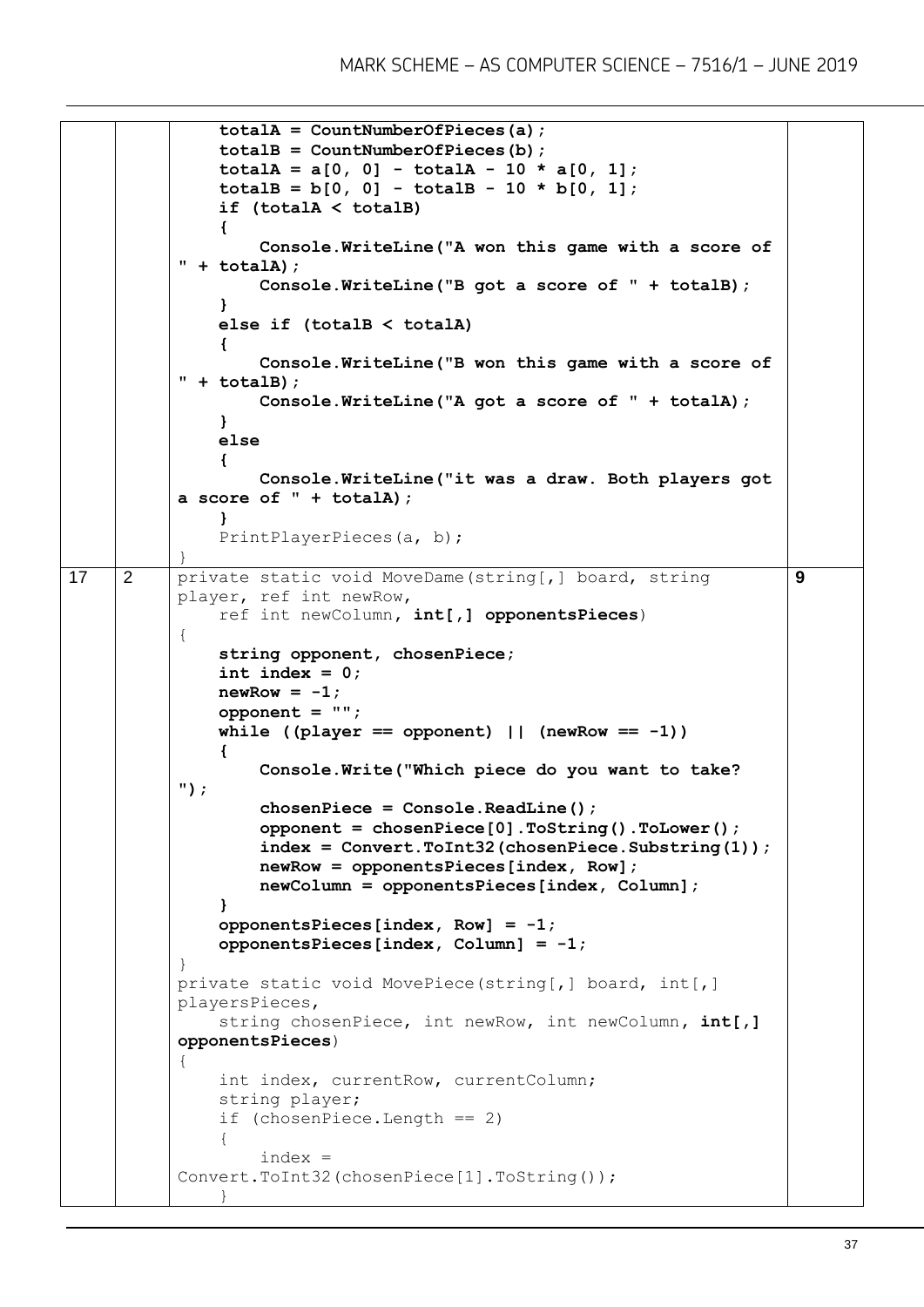```
 else
     {
          index = Convert.ToInt32(chosenPiece.Substring(1));
     }
     currentRow = playersPieces[index, Row];
     currentColumn = playersPieces[index, Column];
     board[currentRow, currentColumn] = Space;
    if (newRow == BoardSize - 1 && playersPieces[index,
Dame ] == 0\left\{\begin{array}{ccc} \end{array}\right\} player = "a";
        playersPieces[0, 1] = playersPieces[0, 1] + 1;
         playersPieces[index, Dame] = 1;
         chosenPiece = chosenPiece.ToUpper();
         MoveDame(board, player, ref newRow, ref newColumn, 
opponentsPieces);
     }
    else if (newRow == 0 \& b playersPieces[index, Dame] ==
(1) {
        player = "b";playersPieces[0, 1] = playersPieces[0, 1] + 1;playersPieces[index, Dame] = 1;
         chosenPiece = chosenPiece.ToUpper();
         MoveDame(board, player, ref newRow, ref newColumn, 
opponentsPieces);
     }
     playersPieces[index, Row] = newRow;
     playersPieces[index, Column] = newColumn;
    board[newRow, newColumn] = chosen Piece;}
   private static void MakeMove(string[,] board, int[,] 
playersPieces, int[,] opponentsPieces, MoveRecord[] 
listOfMoves, int pieceIndex)
\left\{\begin{array}{ccc} \end{array}\right\} string piece, middlePiece;
       int newRow, newColumn, playersPieceIndex, 
currentRow, currentColumn;
       int middlePieceRow, middlePieceColumn;
       bool jumping;
       playersPieces[0, 0] = playersPieces[0, 0] + 1;
       if (pieceIndex > 0)
 {
         piece = listOfMoves[pieceIndex].Piece;
         newRow = listOfMoves[pieceIndex].NewRow;
         newColumn = listOfMoves[pieceIndex].NewColumn;
         playersPieceIndex = 
Convert.ToInt32(piece.Substring(1));
         currentRow = playersPieces[playersPieceIndex, 
Row];
         currentColumn = playersPieces[playersPieceIndex, 
Column];
          jumping = listOfMoves[pieceIndex].CanJump;
         MovePiece(board, playersPieces, piece, newRow, 
newColumn, opponentsPieces);
```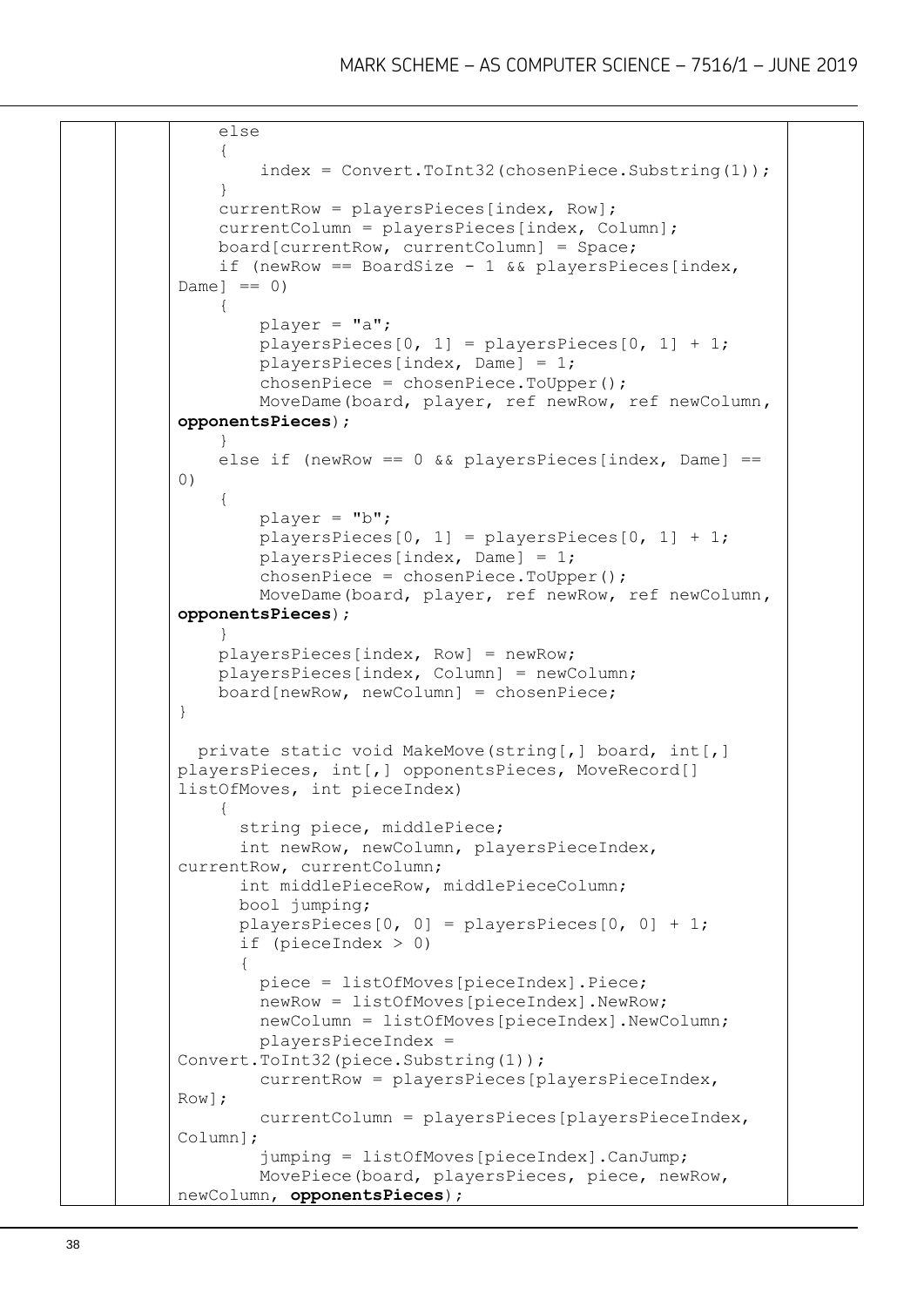```
 if (jumping)
         {
          middlePieceRow = (currentRow + newRow) / 2;
           middlePieceColumn = (currentColumn + newColumn) 
/2; middlePiece = board[middlePieceRow, 
middlePieceColumn];
           Console.WriteLine("jumped over " + middlePiece);
         }
       }
     }
```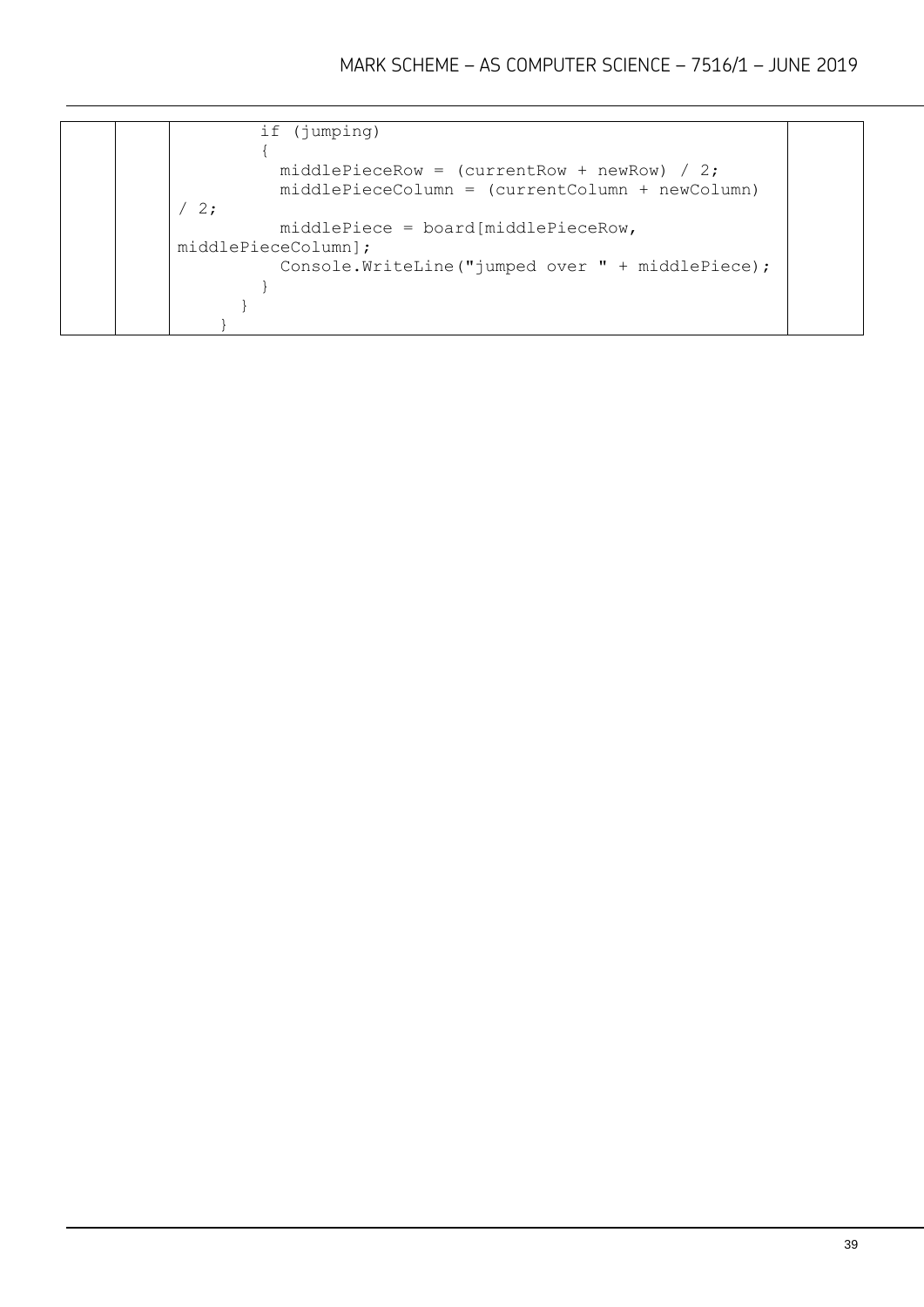#### **Java**

| 03<br>$\mathbf{1}$<br>Console.writeLine("Enter a positive whole number: ");<br>$int numberIn = Integer.parseInt(Console.readLine());$ | 11             |
|---------------------------------------------------------------------------------------------------------------------------------------|----------------|
|                                                                                                                                       |                |
|                                                                                                                                       |                |
| int numberOut = $0$ ;                                                                                                                 |                |
| int count = $0$ ;                                                                                                                     |                |
| int partValue;                                                                                                                        |                |
| while (numberIn $> 0$ ) {                                                                                                             |                |
|                                                                                                                                       |                |
| $count++;$                                                                                                                            |                |
| partValue = numberIn $% 2;$                                                                                                           |                |
| numberIn = numberIn / 2;                                                                                                              |                |
| for (int i = 1; i < count; i++) {                                                                                                     |                |
| partValue = partValue $*$ 10;                                                                                                         |                |
|                                                                                                                                       |                |
|                                                                                                                                       |                |
| $numberOut = numberOut + partValue;$                                                                                                  |                |
| $\}$                                                                                                                                  |                |
| Console.writeLine("The result is: " + numberOut);                                                                                     |                |
|                                                                                                                                       |                |
| void displayErrorCode(int errorNumber) {<br>14<br>1                                                                                   | 3              |
| Console.write("Error Code " + errorNumber + " - ");                                                                                   |                |
| if $(errorNumber == 1)$ {                                                                                                             |                |
|                                                                                                                                       |                |
| Console.writeLine("not a valid piece");                                                                                               |                |
| $\}$ else if (errorNumber == 2) {                                                                                                     |                |
| Console.writeLine("not a valid move");                                                                                                |                |
| } else if $(errorNumber == 3)$ {                                                                                                      |                |
| Console.writeLine("not a number");                                                                                                    |                |
| } else if $(errorNumber == 4)$ {                                                                                                      |                |
|                                                                                                                                       |                |
| Console.writeLine("file error");                                                                                                      |                |
| ł                                                                                                                                     |                |
| $\}$                                                                                                                                  |                |
|                                                                                                                                       |                |
| Alternative Example                                                                                                                   |                |
|                                                                                                                                       |                |
| void displayErrorCode(int errorNumber) {                                                                                              |                |
|                                                                                                                                       |                |
| Console.write("Error $" + errorNumber + " - ");$                                                                                      |                |
| switch (errorNumber) {                                                                                                                |                |
| case $1:$                                                                                                                             |                |
| Console.writeLine("not a valid piece.");                                                                                              |                |
| break;                                                                                                                                |                |
| case 2:                                                                                                                               |                |
|                                                                                                                                       |                |
| Console.writeLine("not a valid move");                                                                                                |                |
| break:                                                                                                                                |                |
| case 3:                                                                                                                               |                |
| Console.writeLine("not a number");                                                                                                    |                |
| break;                                                                                                                                |                |
| case 4:                                                                                                                               |                |
| Console.writeLine("file error");                                                                                                      |                |
|                                                                                                                                       |                |
| break;                                                                                                                                |                |
| }                                                                                                                                     |                |
|                                                                                                                                       |                |
| boolean validJump(String[][] board, int[][] playersPieces,<br>15<br>1                                                                 | $\overline{2}$ |
| String piece, int newRow, int newColumn) {                                                                                            |                |
| boolean valid = false;                                                                                                                |                |
|                                                                                                                                       |                |
| String oppositePiecePlayer, middlePiecePlayer, player,                                                                                |                |
| middlePiece;                                                                                                                          |                |
| int index, currentRow, currentColumn, middlePieceRow,                                                                                 |                |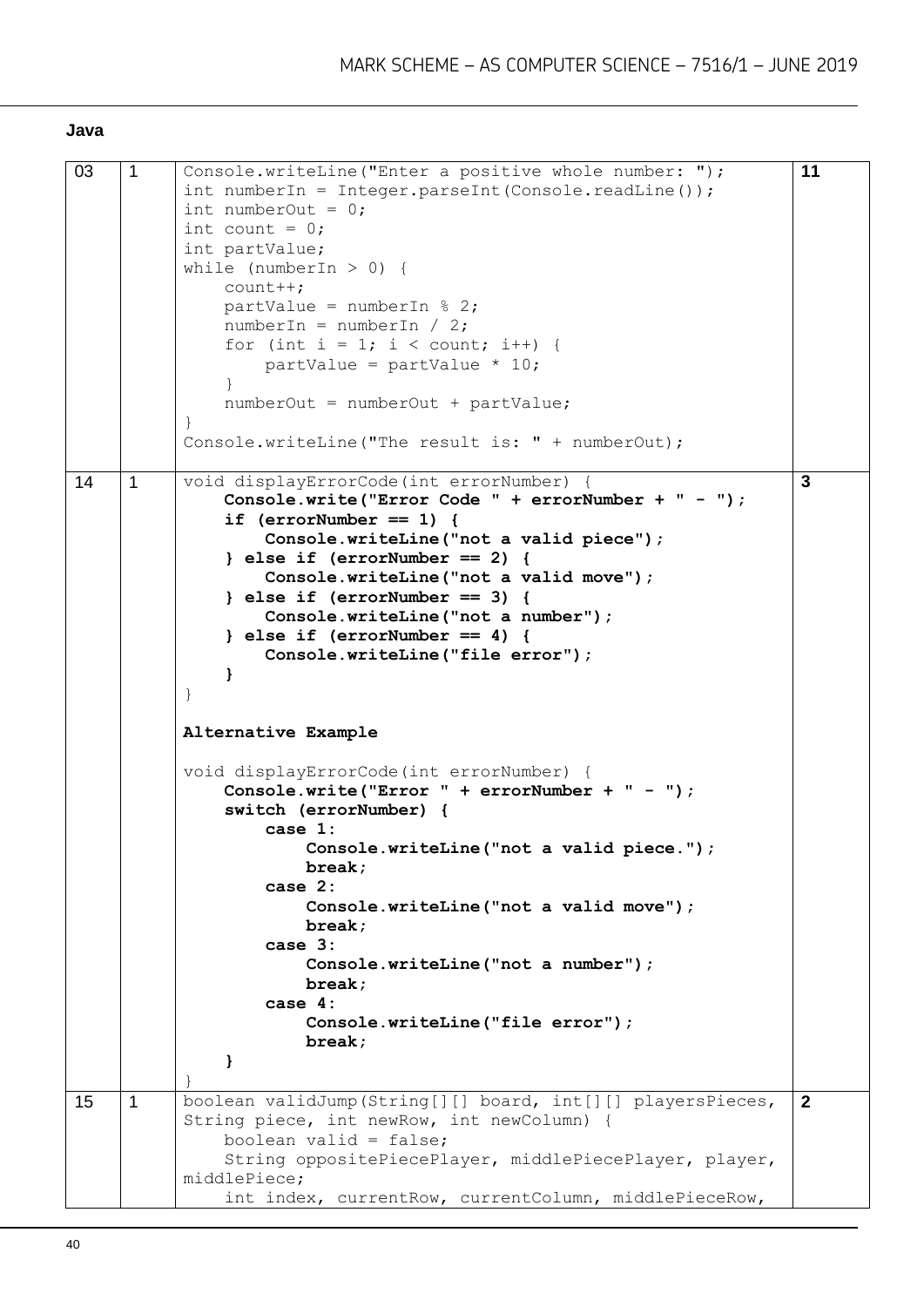```
middlePieceColumn;
                 player = (piece.charAt(0) + "") .tolowerCase();index = Integer.parseInt(piece.substring(1)); if (player.equals("a")) {
                       oppositePiecePlayer = "b";
                  } else {
                       oppositePiecePlayer = "a";
              }
                  if (newRow >= 0 && newRow < BOARD_SIZE
                            && newColumn >= 0 && newColumn < BOARD_SIZE) {
                       if (board[newRow][newColumn].equals(SPACE)) {
                            currentRow = playersPieces[index][ROW];
                            currentColumn = playersPieces[index][COLUMN];
                           middlePieceRow = (currentRow + newRow) / 2;
                           middlePieceColumn = (currentColumn + 
            newColumn) / 2;
                           middlePiece =
            board[middlePieceRow][middlePieceColumn];
                            middlePiecePlayer = (middlePiece.charAt(0) + 
             "").toLowerCase();
             if its state in the state of \mathbf{1} for \mathbf{1} for \mathbf{1} for \mathbf{1} for \mathbf{1} for \mathbf{1} for \mathbf{1} for \mathbf{1} for \mathbf{1} for \mathbf{1} for \mathbf{1} for \mathbf{1} for \mathbf{1} for \mathbf{1} for \mathbf{1} fo
             (middlePiecePlayer.equals(oppositePiecePlayer)) {
                                valid = true;
              }
              }
                  }
                  return valid;
             }
16 1 int countNumberOfPieces(int[][] playerPieces) {
                  int count = 0;
                 for (int index = 1; index < NUMBER OF PIECES + 1;
            index++) {
                       if (playerPieces[index][ROW] > -1) {
                            count++;
              }
                  }
                  return count;
            }
            void printResult(int[][] a, int[][] b, String nextPlayer) 
             {
                  Console.writeLine("Game ended");
                  int totalA = countNumberOfPieces(a);
                  int totalB = countNumberOfPieces(b);
                  totalA = a[0][0] - totalA - 10 * a[0][1];
                 \text{totalB} = b[0][0] - \text{totalB} - 10 * b[0][1]; if (totalA < totalB) {
                       Console.writeLine("A won with a score of " + 
            totalA);
                       Console.writeLine("B got a score of " + totalB);
                  } else if (totalB < totalA) {
                       Console.writeLine("B won with a score of " + 
            totalB);
                       Console.writeLine("A got a score of " + totalA);
                  } else {
                       Console.writeLine("it was a draw. Both players got 
                                                                                    9
```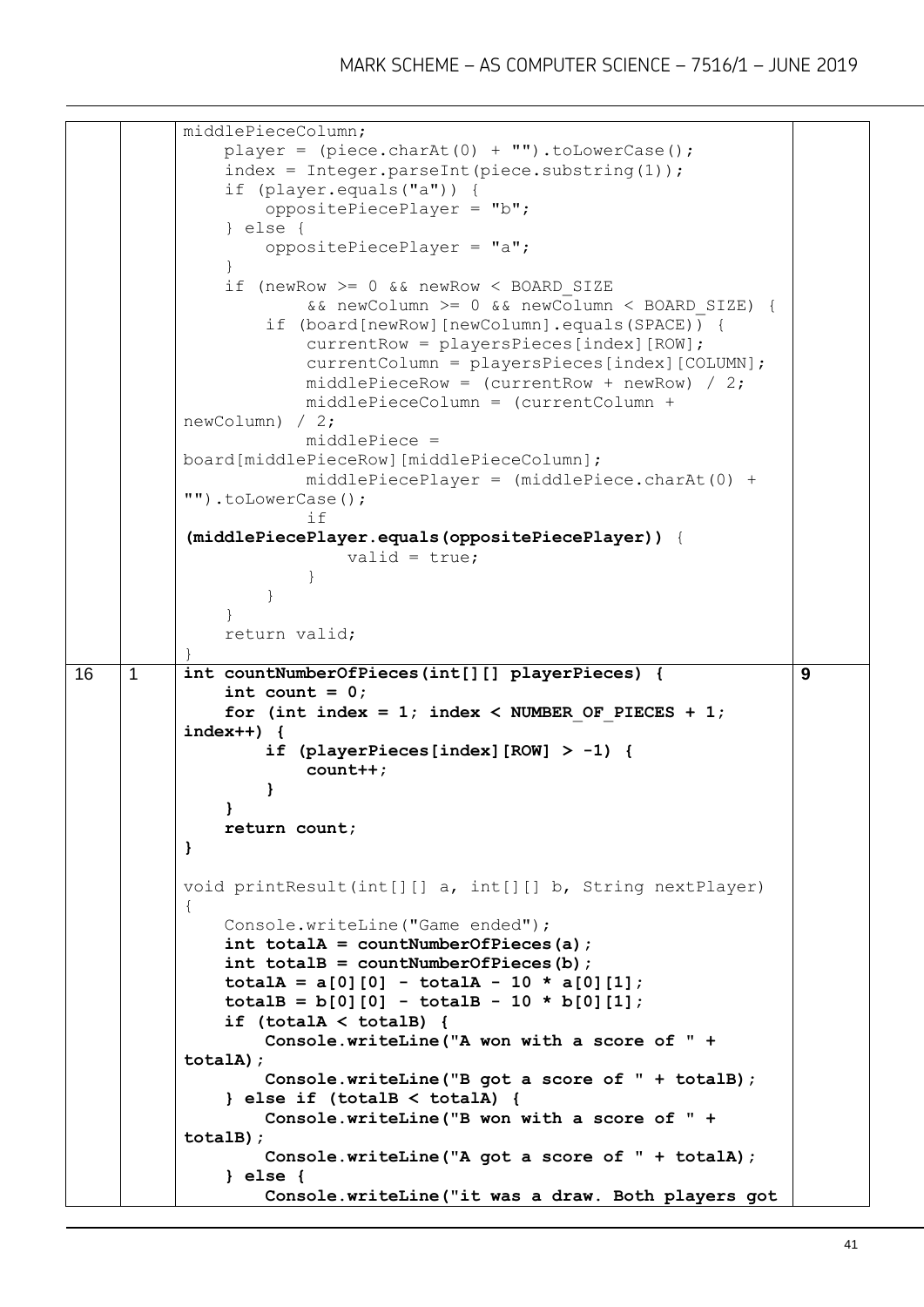```
a score of " + totalA);
                }
                printPlayerPieces(a, b);
           }
17 2 int[] moveDame(String player, int [][] opponentsPieces) {
               int newRow = -1;
                int newColumn = 0;
                String opponent = "";
                int index = 0;
                while (player.equals(opponent) || newRow == -1) { 
                    Console.writeLine("Which piece do you want to 
           take?");
                    String chosenPiece = Console.readLine();
                    opponent = chosenPiece.substring(0, 
           1).toLowerCase();
                    index = 
           Integer.parseInt(chosenPiece.substring(1));
                    newRow = opponentsPieces[index][ROW];
                    newColumn = opponentsPieces[index][COLUMN];
                }
                opponentsPieces[index][ROW] = -1;
                opponentsPieces[index][COLUMN] = -1;
                return new int[]{newRow, newColumn};
           }
           void movePiece(String[][] board, int[][] playersPieces, 
           int[][] opponentsPieces, String chosenPiece, int newRow, 
           int newColumn) {
                int index = 
           Integer.parseInt(chosenPiece.substring(1));
                int currentRow = playersPieces[index][ROW];
                int currentColumn = playersPieces[index][COLUMN];
                board[currentRow][currentColumn] = SPACE;
                String player;
               if (newRow == BOARD SIZE - 1 \&playersPieces[index][DAME] == 0) {
                   player = "a"; playersPieces[0][1] += 1;
                    playersPieces[index][DAME] = 1;
                    chosenPiece = chosenPiece.toUpperCase();
                    int[] rtnInts = moveDame(player, opponentsPieces);
                   newRow = rtnInts[0];newColumn = rtnInts[1]; } else if (newRow == 0 && playersPieces[index][DAME] 
           == 0) {
                    player = "b";
                    playersPieces[0][1] += 1;
                    playersPieces[index][DAME] = 1;
                    chosenPiece = chosenPiece.toUpperCase();
                    int[] rtnInts = moveDame(player, opponentsPieces);
                   newRow = rtnInts[0]; newColumn = rtnInts[1];
            }
                playersPieces[index][ROW] = newRow;
                playersPieces[index][COLUMN] = newColumn;
                                                                          9
```